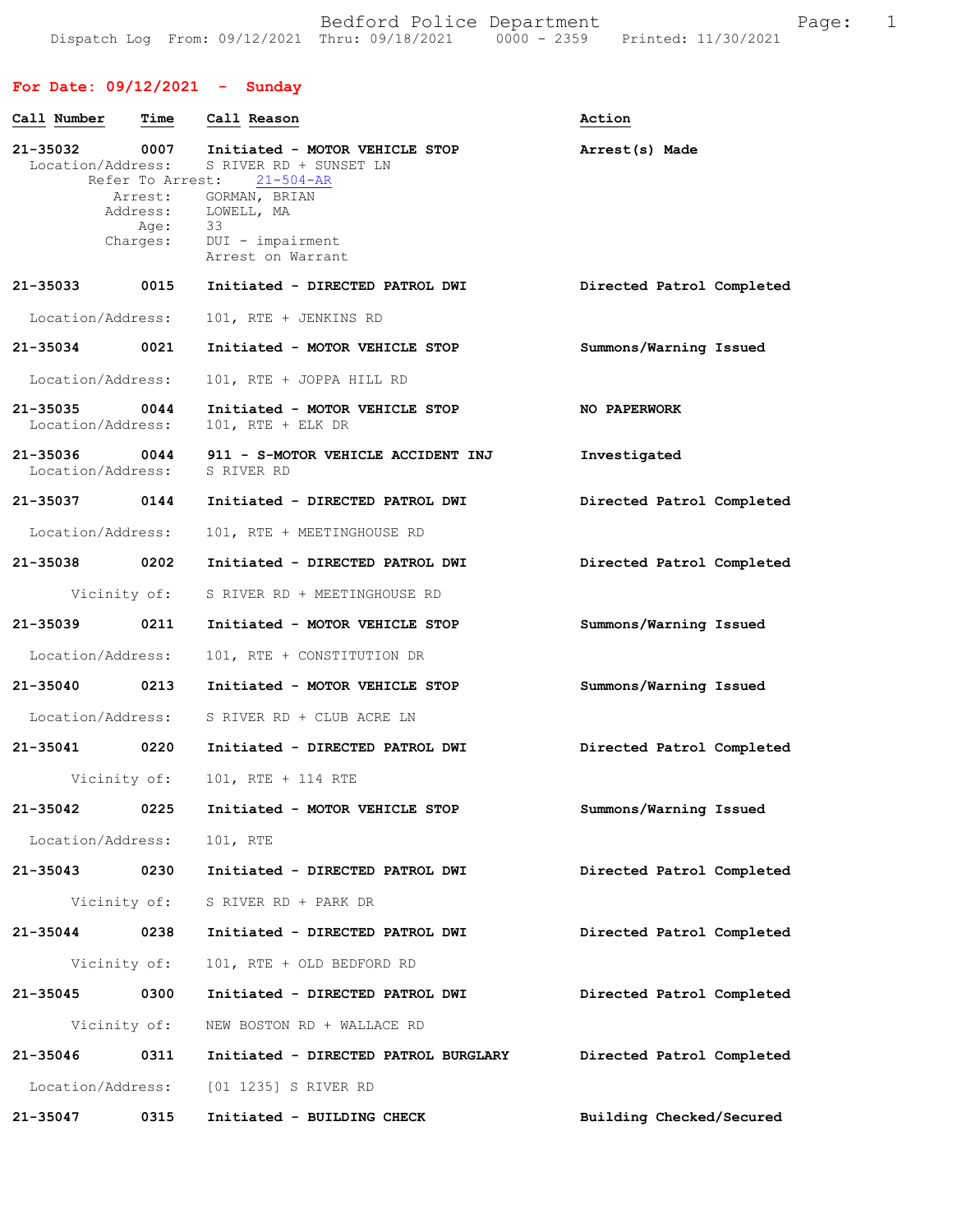|                               |      | Bedford Police Department<br>Dispatch Log From: 09/12/2021 Thru: 09/18/2021 0000 - 2359 Printed: 11/30/2021 | Page:                     | 2 |
|-------------------------------|------|-------------------------------------------------------------------------------------------------------------|---------------------------|---|
| Location/Address:             |      | [01 192] NEW BOSTON RD                                                                                      |                           |   |
| 21-35048                      | 0331 | Initiated - BUILDING CHECK                                                                                  | Building Checked/Secured  |   |
| Location/Address:             |      | [01 463] NASHUA RD                                                                                          |                           |   |
| 21-35049 0344                 |      | Initiated - DIRECTED PATROL-CAR BREAK-INS                                                                   | Directed Patrol Completed |   |
| Vicinity of:                  |      | WENDOVER WAY + PLUMMER RD                                                                                   |                           |   |
| 21-35050 0414                 |      | Initiated - DIRECTED PATROL BURGLARY                                                                        | Directed Patrol Completed |   |
| Location/Address:             |      | [01 L481] S RIVER RD                                                                                        |                           |   |
| 21-35051 0414                 |      | Initiated - DIRECTED PATROL BURGLARY                                                                        | Directed Patrol Completed |   |
| Vicinity of:                  |      | WALLACE RD + CAMBRIDGE RD                                                                                   |                           |   |
| 21-35052                      | 0431 | Initiated - DIRECTED PATROL BURGLARY                                                                        | Directed Patrol Completed |   |
| Vicinity of:                  |      | S RIVER RD + TECHNOLOGY DR                                                                                  |                           |   |
| 21-35053 0436                 |      | Initiated - DIRECTED PATROL-CAR BREAK-INS                                                                   | Directed Patrol Completed |   |
| Location/Address:             |      | [01 1033] COUNTY RD                                                                                         |                           |   |
| 21-35054 0450                 |      | Initiated - BUILDING CHECK                                                                                  | Building Checked/Secured  |   |
| Location/Address:             |      | [01 L863] 101, RTE                                                                                          |                           |   |
| 21-35055 0505                 |      | Initiated - DIRECTED PATROL BURGLARY                                                                        | Directed Patrol Completed |   |
| Location/Address:             |      | BACK RIVER RD + MEADOWCREST DR                                                                              |                           |   |
| 21-35056 0516                 |      | Initiated - DIRECTED PATROL BURGLARY                                                                        | Directed Patrol Completed |   |
| Location/Address:             |      | RIVERWAY PL                                                                                                 |                           |   |
| 21-35057 0531                 |      | Initiated - DIRECTED PATROL-CAR BREAK-INS                                                                   | Directed Patrol Completed |   |
|                               |      | Vicinity of: NEW BOSTON RD + MCALLISTER RD                                                                  |                           |   |
| 21-35058                      | 0535 | Phone - ASSIST OTHER AGENCY                                                                                 | No Action Required        |   |
|                               |      | Location/Address: [01 1499] DONALD ST                                                                       |                           |   |
| 21-35059                      | 0546 | Initiated - DIRECTED PATROL TRAFFIC ENF                                                                     | Directed Patrol Completed |   |
| Location/Address:             |      | 101, RTE + KAHLIKO LN                                                                                       |                           |   |
| 21-35060                      | 0548 | Initiated - DIRECTED PATROL TRAFFIC ENF                                                                     | Directed Patrol Completed |   |
| Location/Address:             |      | S RIVER RD + MOORES CROSSING RD                                                                             |                           |   |
| 21-35061 0558                 |      | Initiated - DIRECTED PATROL TRAFFIC ENF                                                                     | Directed Patrol Completed |   |
| Vicinity of:                  |      | S RIVER RD + KILTON RD                                                                                      |                           |   |
| 21-35062                      | 0618 | Initiated - MOTOR VEHICLE STOP                                                                              | Summons/Warning Issued    |   |
| Location/Address:             |      | 114 RTE + 101, RTE                                                                                          |                           |   |
| 21-35063                      | 0626 | Initiated - MOTOR VEHICLE STOP                                                                              | Summons/Warning Issued    |   |
| Location/Address:             |      | 101, RTE + 114 RTE                                                                                          |                           |   |
| 21-35064<br>Location/Address: | 0744 | Phone - DOG COMPLAINT<br>114 RTE + WHITE AVE                                                                | Could Not Locate          |   |
| 21-35065                      | 0904 | Initiated - DIRECTED PATROL TRAFFIC ENF                                                                     | Directed Patrol Completed |   |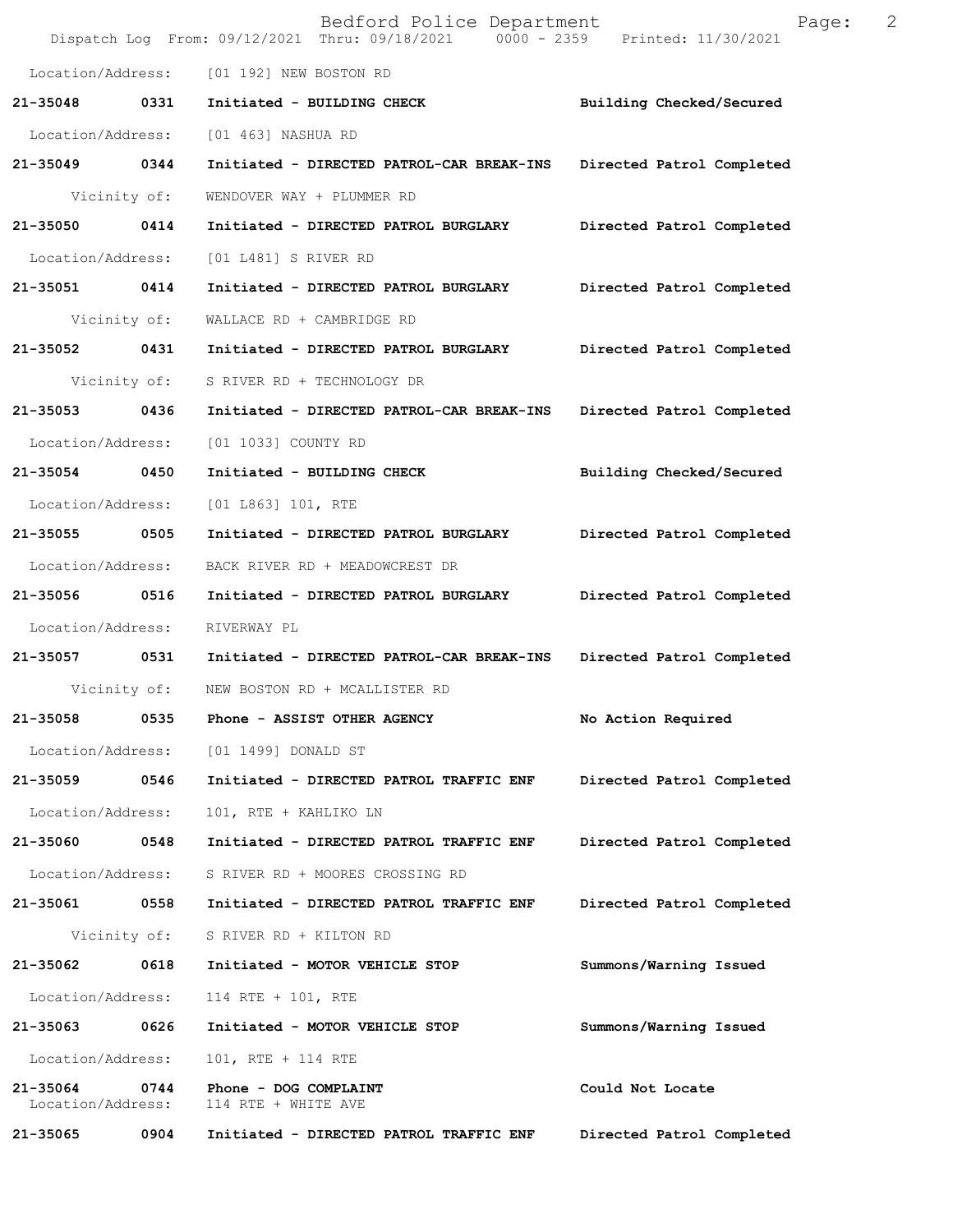|                               |      | Bedford Police Department<br>Dispatch Log From: 09/12/2021 Thru: 09/18/2021 0000 - 2359 Printed: 11/30/2021 | Page:                          | 3 |
|-------------------------------|------|-------------------------------------------------------------------------------------------------------------|--------------------------------|---|
| Location/Address: 101, RTE    |      |                                                                                                             |                                |   |
|                               |      |                                                                                                             | Directed Patrol Completed      |   |
| Location/Address:             |      | 114 RTE + NEW BOSTON RD                                                                                     |                                |   |
| 21-35067 0921                 |      | Phone - SUSP ACTIVITIES<br>Location/Address: [01 1536] S RIVER RD                                           | Services Rendered              |   |
| 21-35068 1025                 |      | Initiated - MOTOR VEHICLE STOP                                                                              | Summons/Warning Issued         |   |
| Location/Address:             |      | 101, RTE + PINECREST DR                                                                                     |                                |   |
| 21-35069 1035                 |      | Initiated - MOTOR VEHICLE STOP                                                                              | Summons/Warning Issued         |   |
| Location/Address:             |      | NEW BOSTON RD + 114 RTE                                                                                     |                                |   |
| 21-35070                      | 1052 | Initiated - MOTOR VEHICLE STOP                                                                              | Summons/Warning Issued         |   |
| Location/Address:             |      | 101, RTE + MEETINGHOUSE RD OFF RAMP                                                                         |                                |   |
| 21-35071 1113                 |      | Initiated - MOTOR VEHICLE STOP                                                                              | Summons/Warning Issued         |   |
| Location/Address:             |      | S RIVER RD + BACK RIVER RD                                                                                  |                                |   |
| 21-35072 1118                 |      | Initiated - MOTOR VEHICLE STOP                                                                              | Summons/Warning Issued         |   |
| Location/Address:             |      | 101, RTE + 114 RTE                                                                                          |                                |   |
| 21-35073                      | 1128 | Initiated - DIRECTED PATROL TRAFFIC ENF                                                                     | Directed Patrol Completed      |   |
| Location/Address:             |      | 101, RTE + CONSTITUTION DR                                                                                  |                                |   |
| 21-35074 1132                 |      | Initiated - MOTOR VEHICLE STOP                                                                              | Summons/Warning Issued         |   |
| Location/Address:             |      | BOYNTON ST + WAYSIDE DR                                                                                     |                                |   |
| 21-35075<br>Location/Address: | 1133 | Initiated - SERVE PAPERWORK<br>MAPLE DR                                                                     | Services Rendered              |   |
| 21-24213                      | 1145 | Other - POLICE INFORMATION                                                                                  | No Action Required             |   |
|                               |      | Location/Address: [01 927] BELL HILL RD                                                                     |                                |   |
| 21-35076                      | 1153 | Initiated - MOTOR VEHICLE STOP                                                                              | Summons/Warning Issued         |   |
| Location/Address:             |      | WASHINGTON PL                                                                                               |                                |   |
| 21-35077<br>Location/Address: | 1211 | Phone - MOTOR VEHICLE COMP-IN PROGRESS<br>101, RTE                                                          | Could Not Locate               |   |
| 21-35078 1223                 |      | 911 - S-EMERGENCY MEDICAL CALL-CHARL                                                                        | Transported to Elliot Hospital |   |
| Location/Address:             |      | [01 248] RIDGEWOOD RD                                                                                       |                                |   |
| 21-35079                      | 1225 | Initiated - MOTOR VEHICLE STOP                                                                              | Summons/Warning Issued         |   |
| Location/Address:             |      | KILTON RD + SULLIVAN DR                                                                                     |                                |   |
| 21-35080<br>Location/Address: | 1232 | 911 - S-EMERGENCY MEDICAL CALL-DELTA<br>[01 1387] TECHNOLOGY DR                                             | <b>NO TRANSPORT</b>            |   |
| 21-35081                      | 1232 | Initiated - DIRECTED PATROL ACCIDENTS                                                                       | Directed Patrol Completed      |   |
| Location/Address:             |      | 101, RTE + KAHLIKO LN                                                                                       |                                |   |
| 21-35082<br>Location/Address: | 1242 | Initiated - MOTOR VEHICLE COMP-IN PROGRESS Arrest(s) Made<br>101, RTE                                       |                                |   |

Refer To Arrest: 21-505-AR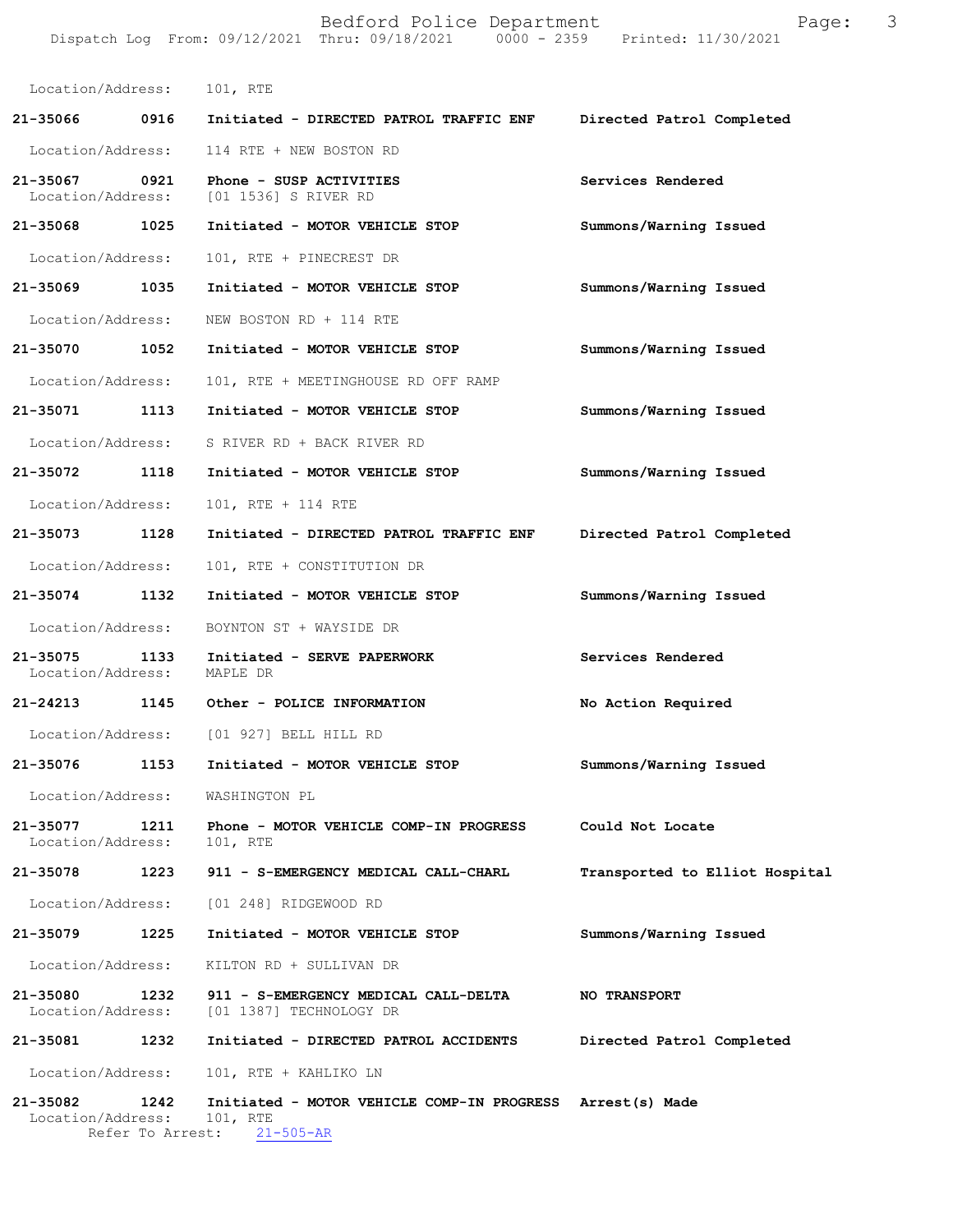Bedford Police Department Fage: 4 Dispatch Log From: 09/12/2021 Thru: 09/18/2021 0000 - 2359 Printed: 11/30/2021

| 21-35083 1252                         | Radio - S-EMERGENCY MEDICAL CALL<br>Location/Address: [01 474] CONSTITUTION DR                            | <b>NO TRANSPORT</b>         |
|---------------------------------------|-----------------------------------------------------------------------------------------------------------|-----------------------------|
|                                       | 21-35084 1311 Phone - INVOLUNTARY EMERGENCY ADMISS. Services Rendered Location/Address: [01 392] COLBY CT |                             |
| 21-35085 1314                         | Phone - CHECK THE WELFARE<br>Location/Address: 114 RTE + NEW BOSTON RD                                    | Services Rendered           |
| 21-35086 1321                         | Initiated - CHECK THE WELFARE                                                                             | No Action Required          |
| Location/Address:                     | 101, RTE + OLD BEDFORD RD                                                                                 |                             |
| Location/Address: KILTON RD           | 21-35087 1406 911 - MOTOR VEHICLE COMP-IN PROGRESS Services Rendered                                      |                             |
| Location/Address: ROSEWELL RD         |                                                                                                           | Investigated                |
|                                       | 21-35089  1513  Initiated - DIRECTED PATROL TRAFFIC ENF                                                   | Directed Patrol Completed   |
|                                       | Location/Address: S RIVER RD + KILTON RD                                                                  |                             |
| 21-35090 1533                         | Phone - DOG COMPLAINT                                                                                     | No Action Required          |
|                                       | Location/Address: [01 L1804] S RIVER RD                                                                   |                             |
| 21-35091 1542                         | Initiated - DIRECTED PATROL TRAFFIC ENF                                                                   | Directed Patrol Completed   |
| Location/Address:                     | WALLACE RD + 101, RTE                                                                                     |                             |
| 21-35092 1549                         | Initiated - DIRECTED PATROL TRAFFIC ENF Directed Patrol Completed                                         |                             |
|                                       | Location/Address: [01 935] S RIVER RD                                                                     |                             |
|                                       | 21-35093    1553  911 - S-EMERGENCY MEDICAL CALL-ALPHA     TRANSPORTED TO CMC HOSPITAL                    |                             |
|                                       | Location/Address: [01 L1804] S RIVER RD                                                                   |                             |
| 21-35094 1554                         | Initiated - MOTOR VEHICLE STOP                                                                            | Summons/Warning Issued      |
|                                       | Location/Address: 101, RTE + I-293 NORTH                                                                  |                             |
|                                       | 21-35095 1604 911 - S-EMERGENCY MEDICAL CALL-BRAVO                                                        | TRANSPORTED TO CMC HOSPITAL |
| Location/Address:                     | [01 749] WASHINGTON PL                                                                                    |                             |
| 21-35096<br>1608                      | Initiated - MOTOR VEHICLE STOP                                                                            | Summons/Warning Issued      |
| Location/Address:                     | 101, RTE + HITCHING POST LN                                                                               |                             |
| 21-35097<br>1622                      | Initiated - DIRECTED PATROL ACCIDENTS                                                                     | Directed Patrol Completed   |
| Location/Address:                     | 101, RTE + KAHLIKO LN                                                                                     |                             |
| 1622<br>21-35098                      | Initiated - DIRECTED PATROL TRAFFIC ENF                                                                   | Directed Patrol Completed   |
| Location/Address:                     | COLBY CT + S RIVER RD                                                                                     |                             |
| 21-35099<br>1625<br>Location/Address: | Initiated - DISABLED MOTOR VEHICLE<br>101, RTE + NASHUA RD                                                | Services Rendered           |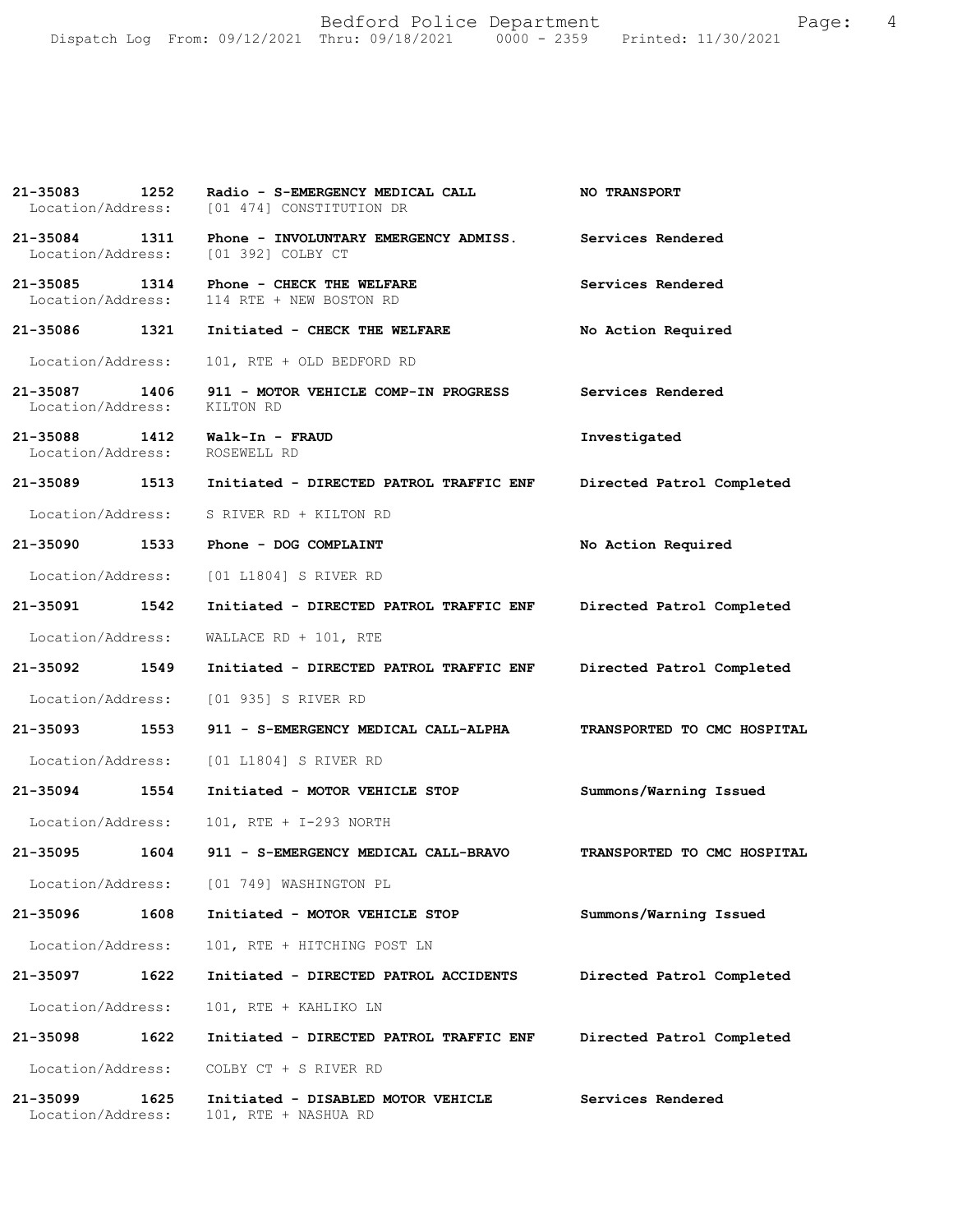| 21-35100                          | 1634                         | 911 - S-EMERGENCY MEDICAL CALL-BRAVO                                                 | TRANSPORTED TO CMC HOSPITAL    |
|-----------------------------------|------------------------------|--------------------------------------------------------------------------------------|--------------------------------|
| Location/Address:                 |                              | WENTWORTH DR                                                                         |                                |
| 21-35101                          | 1642                         | Initiated - DIRECTED PATROL-CAR BREAK-INS                                            | Directed Patrol Completed      |
| Location/Address:                 |                              | PULPIT RD + NEW BOSTON RD                                                            |                                |
| $21 - 35102$<br>Location/Address: | 1644                         | Initiated - THEFT-IN PROGRESS<br>[01 L1804] S RIVER RD<br>Refer To Arrest: 21-506-AR | Arrest(s) Made                 |
|                                   | Age:                         | Arrest: JAITEH, MUSA<br>Address: DRACUT, MA<br>29                                    |                                |
|                                   | Charges:<br>Refer To Arrest: | Recv Stolen Prop; 2 Prior Convictions<br>21-507-AR                                   |                                |
|                                   | Age:                         | Arrest: BRASILI, DIMITRI DEVONTE<br>Address: DRACUT, MA<br>26                        |                                |
|                                   | Charges:                     | Cntrl Drug: Sell etc. Drug Paraphernalia<br>Recv Stolen Prop; \$0-\$1000             |                                |
| 21-35103                          | 1645                         | 911 - S-EMERGENCY MEDICAL CALL-ALPHA                                                 | Transported to Elliot Hospital |
| Location/Address:                 |                              | [01 248] RIDGEWOOD RD                                                                |                                |
| 21-35104<br>Location/Address:     | 1925<br>Refer To Summons:    | Initiated - MOTOR VEHICLE STOP<br>101, RTE + CONSTITUTION DR<br>$21 - 508 - AR$      | Arrest(s) Made                 |
|                                   | Address:                     | Summons: PELLETIER, KAYLA J<br>MANCHESTER, NH                                        |                                |
|                                   | Age:<br>Charges:             | 25<br>Suspension of Vehicle Registration                                             |                                |
| 21-35105                          | 1927                         | Phone - S-MUTUAL AID-MEDICAL                                                         | TRANSPORTED TO CMC HOSPITAL    |
| Location/Address:                 |                              | [07] AGNES ST                                                                        |                                |
| 21-35106<br>Location/Address:     | 2042                         | Phone - CHECK THE WELFARE<br>CRICKET HILL RD                                         | Unfounded                      |
| 21-35107<br>Location/Address:     | 2050                         | Radio - DISABLED MOTOR VEHICLE<br>101, RTE                                           | Services Rendered              |
| 21-35108                          | 2056                         | Initiated - DIRECTED PATROL DWI                                                      | Directed Patrol Completed      |
| Location/Address:                 |                              | 101, RTE + MEETINGHOUSE RD                                                           |                                |
| 21-35109                          | 2118                         | Initiated - MOTOR VEHICLE STOP                                                       | Summons/Warning Issued         |
| Location/Address:                 |                              | HOLBROOK RD + NEW BOSTON RD                                                          |                                |
| 21-35110 2144                     |                              | Initiated - MOTOR VEHICLE STOP                                                       | Summons/Warning Issued         |
| Location/Address:                 |                              | 114 RTE + DONALD ST                                                                  |                                |
| 21-35111<br>Location/Address:     | 2221                         | Phone - ALARM, BURGLAR<br>S RIVER RD                                                 | Alarm - False                  |
| 21-35112                          | 2325                         | Initiated - DIRECTED PATROL DWI                                                      | Directed Patrol Completed      |
|                                   | Vicinity of:                 | 101, RTE + WALLACE RD                                                                |                                |
| 21-35113                          | 2328                         | Initiated - MOTOR VEHICLE STOP                                                       | Summons/Warning Issued         |
| Location/Address:                 |                              | F.E. EVERETT SOUTH TPKE                                                              |                                |
| 21-35114                          | 2334                         | Initiated - MOTOR VEHICLE STOP                                                       | Summons/Warning Issued         |
| Location/Address:                 |                              | BOYNTON ST + WAYSIDE DR                                                              |                                |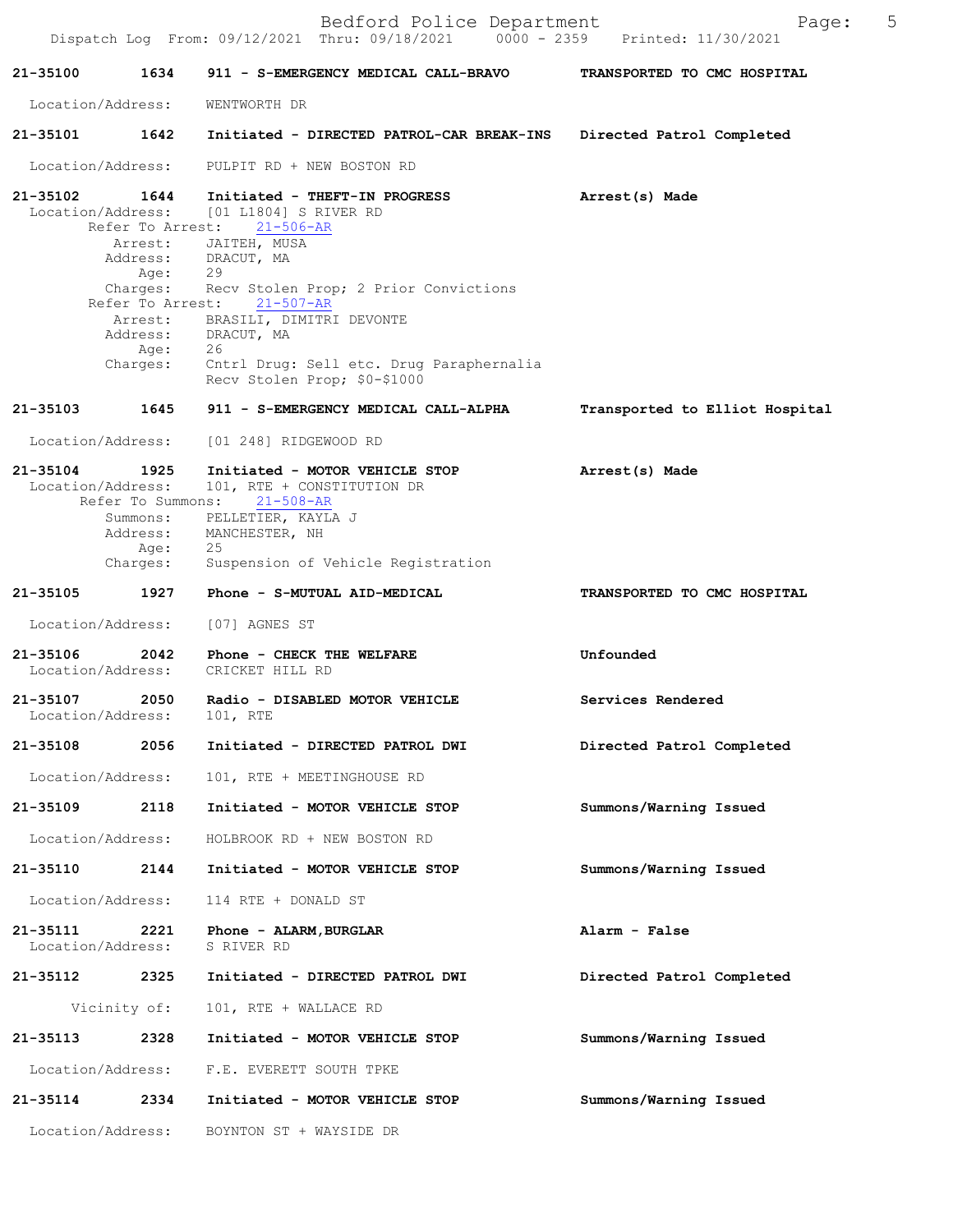|                          |              |                                             | Bedford Police Department<br>Dispatch Log From: 09/12/2021 Thru: 09/18/2021 0000 - 2359 Printed: 11/30/2021 |                           | Page: | 6 |
|--------------------------|--------------|---------------------------------------------|-------------------------------------------------------------------------------------------------------------|---------------------------|-------|---|
| 21-35115                 | 2341         |                                             | Initiated - DIRECTED PATROL DWI                                                                             | Directed Patrol Completed |       |   |
|                          |              | Location/Address: S RIVER RD + HAWTHORNE DR |                                                                                                             |                           |       |   |
| 21-35116                 | 2342         |                                             | Initiated - DIRECTED PATROL DWI                                                                             | Directed Patrol Completed |       |   |
|                          |              | Vicinity of: 101, RTE + NASHUA RD           |                                                                                                             |                           |       |   |
| 21-35117                 | 2356         |                                             | Initiated - DIRECTED PATROL DWI                                                                             | Directed Patrol Completed |       |   |
|                          | Vicinity of: | 114 RTE                                     |                                                                                                             |                           |       |   |
| For Date: $09/13/2021 -$ |              | Monday                                      |                                                                                                             |                           |       |   |

| 21-35118                           | 0001         | Initiated - DIRECTED PATROL DWI                                                    | Directed Patrol Completed |
|------------------------------------|--------------|------------------------------------------------------------------------------------|---------------------------|
|                                    |              | Vicinity of: 101, RTE + PINECREST DR                                               |                           |
| 21-35119 0004                      |              | Initiated - DIRECTED PATROL DWI                                                    | Directed Patrol Completed |
| Location/Address:                  |              | S RIVER RD + COLBY CT                                                              |                           |
| 21-35120 0016<br>Location/Address: |              | 911 - S-EMERGENCY MEDICAL CALL-ALPHA<br>WEYMOUTH DR                                | <b>NO TRANSPORT</b>       |
|                                    |              | 21-35121 0023 Initiated - DIRECTED PATROL DWI                                      | Directed Patrol Completed |
|                                    | Vicinity of: | 101, RTE + CHESTNUT DR                                                             |                           |
| 21-35122 0027                      |              | Initiated - DIRECTED PATROL DWI                                                    | Directed Patrol Completed |
| Location/Address:                  |              | NEW BOSTON RD + WALLACE RD                                                         |                           |
| 21-35123 0030                      |              | Initiated - MOTOR VEHICLE STOP                                                     | Summons/Warning Issued    |
| Location/Address:                  |              | 101, RTE                                                                           |                           |
| 21-35124 0033                      |              | Initiated - MOTOR VEHICLE STOP                                                     | Summons/Warning Issued    |
| Location/Address:                  |              | 101, RTE                                                                           |                           |
| 21-35125 0047                      |              | Initiated - DIRECTED PATROL DWI                                                    | Directed Patrol Completed |
|                                    | Vicinity of: | 101, RTE + PINECREST DR                                                            |                           |
| 21-35126 0047                      |              | Initiated - DIRECTED PATROL DWI                                                    | Directed Patrol Completed |
| Location/Address:                  |              | S RIVER RD + KILTON RD                                                             |                           |
| 21-35127 0107                      |              | Initiated - BUILDING CHECK                                                         | Building Checked/Secured  |
|                                    |              | Location/Address: [01 L2447] 101, RTE                                              |                           |
| 21-35128 0126                      |              | Phone - S-FIRE ALARM<br>Location/Address: [01 163] S RIVER RD                      | Services Rendered         |
|                                    |              | 21-35129 0131 Initiated - DIRECTED PATROL BURGLARY                                 | Directed Patrol Completed |
|                                    |              | Location/Address: RIVERWAY PL                                                      |                           |
| 21-35130<br>Location/Address:      | 0148         | Initiated - MOTOR VEHICLE STOP<br>KILTON ROAD RAMP<br>Refer To Incident: 21-874-OF | Investigated              |
| 21-35131<br>Location/Address:      | 0206         | Phone - S-FIRE ALARM<br>[01 163] S RIVER RD                                        | Services Rendered         |
| 21-35132                           | 0230         | Initiated - SUSP ACTIVITIES                                                        | Services Rendered         |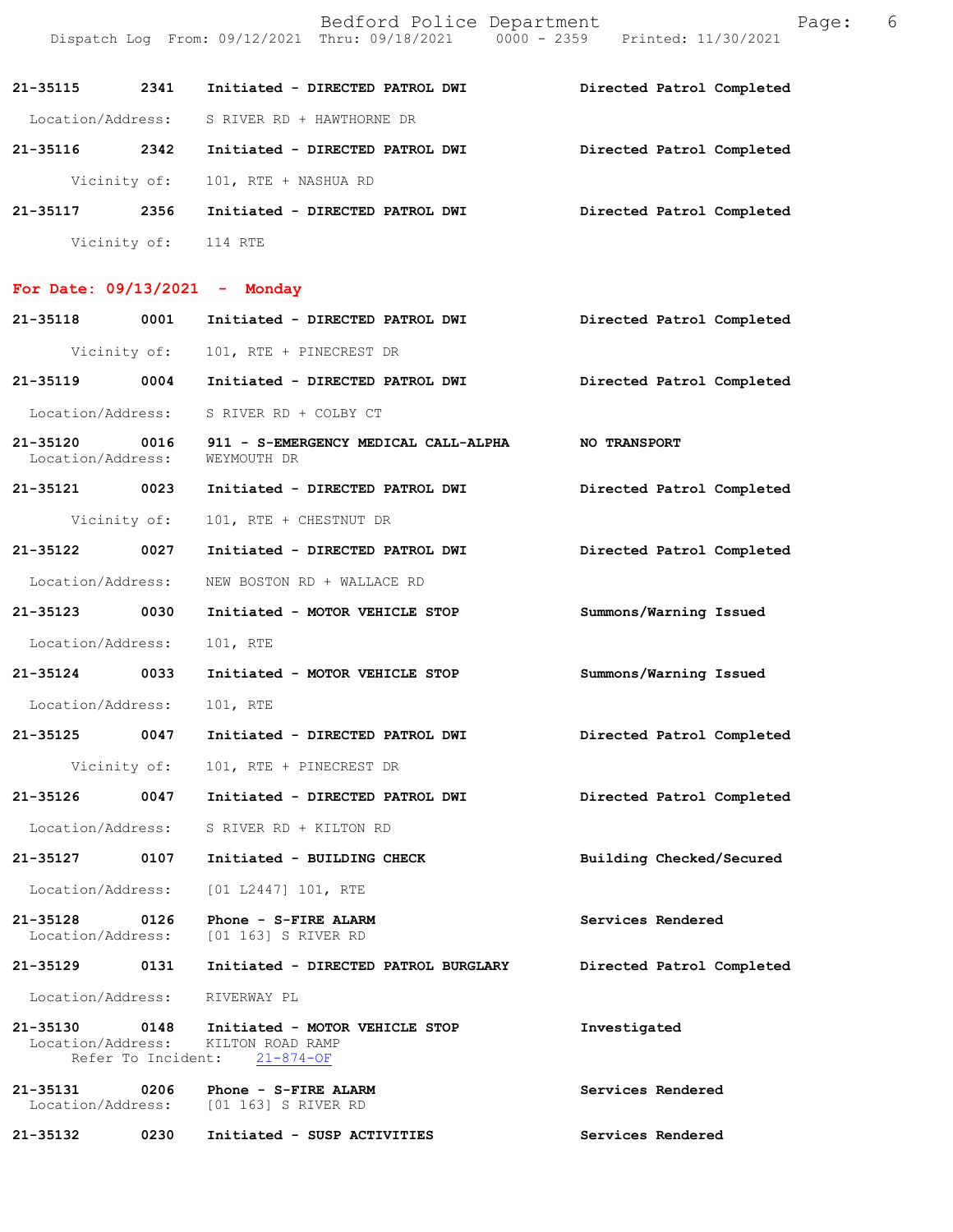|                               |      | Bedford Police Department<br>Dispatch Log From: 09/12/2021 Thru: 09/18/2021 0000 - 2359 Printed: 11/30/2021 | 7<br>Page:                  |
|-------------------------------|------|-------------------------------------------------------------------------------------------------------------|-----------------------------|
| Location/Address:             |      | S RIVER RD                                                                                                  |                             |
| 21-35133                      | 0320 | Initiated - BUILDING CHECK                                                                                  | Directed Patrol Completed   |
| Location/Address:             |      | [01 308] COLBY CT                                                                                           |                             |
| 21-35134 0342                 |      | Initiated - BUILDING CHECK                                                                                  | Building Checked/Secured    |
| Location/Address:             |      | [01 L705] AUTUMN LN                                                                                         |                             |
| 21-35135 0406                 |      | Initiated - BUILDING CHECK                                                                                  | Building Checked/Secured    |
| Location/Address:             |      | [01 L0000792] S RIVER RD                                                                                    |                             |
| 21-35136 0439                 |      | Initiated - DIRECTED PATROL BURGLARY                                                                        | Directed Patrol Completed   |
| Vicinity of:                  |      | NASHUA RD + COUNTY RD                                                                                       |                             |
| 21-35137                      | 0450 | Initiated - DIRECTED PATROL BURGLARY                                                                        | Directed Patrol Completed   |
| Location/Address:             |      | OLD BEDFORD RD                                                                                              |                             |
| 21-35138 0511                 |      | Phone - S-MUTUAL AID-MEDICAL                                                                                | TRANSPORTED TO CMC HOSPITAL |
| Location/Address:             |      | [07] THIRD ST                                                                                               |                             |
| 21-35139                      | 0531 | Initiated - DIRECTED PATROL TRAFFIC ENF                                                                     | Directed Patrol Completed   |
| Location/Address:             |      | 101, RTE + OLD BEDFORD RD                                                                                   |                             |
| 21-35140                      | 0532 | Initiated - DIRECTED PATROL ACCIDENTS                                                                       | Directed Patrol Completed   |
| Location/Address:             |      | S RIVER RD + SOMERVILLE DR                                                                                  |                             |
| 21-35141 0602                 |      | Initiated - DIRECTED PATROL ACCIDENTS                                                                       | Directed Patrol Completed   |
| Location/Address:             |      | NEW BOSTON RD                                                                                               |                             |
| $21 - 35142$                  | 0721 | Initiated - DIRECTED PATROL TRAFFIC ENF                                                                     | Directed Patrol Completed   |
|                               |      | Location/Address: [01 231] OLD BEDFORD RD                                                                   |                             |
| 21-35143                      | 0729 | Initiated - DIRECTED PATROL TRAFFIC ENF                                                                     | Directed Patrol Completed   |
| Location/Address:             |      | COUNTY RD + NASHUA RD                                                                                       |                             |
| 21-35144                      | 0732 | Initiated - MOTOR VEHICLE STOP                                                                              | Summons/Warning Issued      |
| Location/Address:             |      | S RIVER RD + MEETINGHOUSE RD                                                                                |                             |
| 21-35145                      | 0734 | Initiated - DIRECTED PATROL TRAFFIC ENF                                                                     | Directed Patrol Completed   |
| Location/Address:             |      | 101, RTE + KILTON ROAD RAMP                                                                                 |                             |
| 21-35146<br>Location/Address: | 0736 | Phone - S-FIRE ALARM<br>[01 192] NEW BOSTON RD                                                              | Services Rendered           |
| 21-35147                      | 0743 | Phone - DOG COMPLAINT                                                                                       | No Action Required          |
| Location/Address:             |      | SHAW DR                                                                                                     |                             |
| 21-35148                      | 0754 | Initiated - MOTOR VEHICLE STOP                                                                              | Summons/Warning Issued      |
| Location/Address:             |      | 101, RTE + PLUMMER ROAD OVERPASS                                                                            |                             |
| 21-35149                      | 0808 | Initiated - DIRECTED PATROL TRAFFIC ENF                                                                     | Directed Patrol Completed   |
| Location/Address:             |      | [01 234] COUNTY RD                                                                                          |                             |
| 21-35150                      | 0809 | Initiated - DIRECTED PATROL TRAFFIC ENF                                                                     | Directed Patrol Completed   |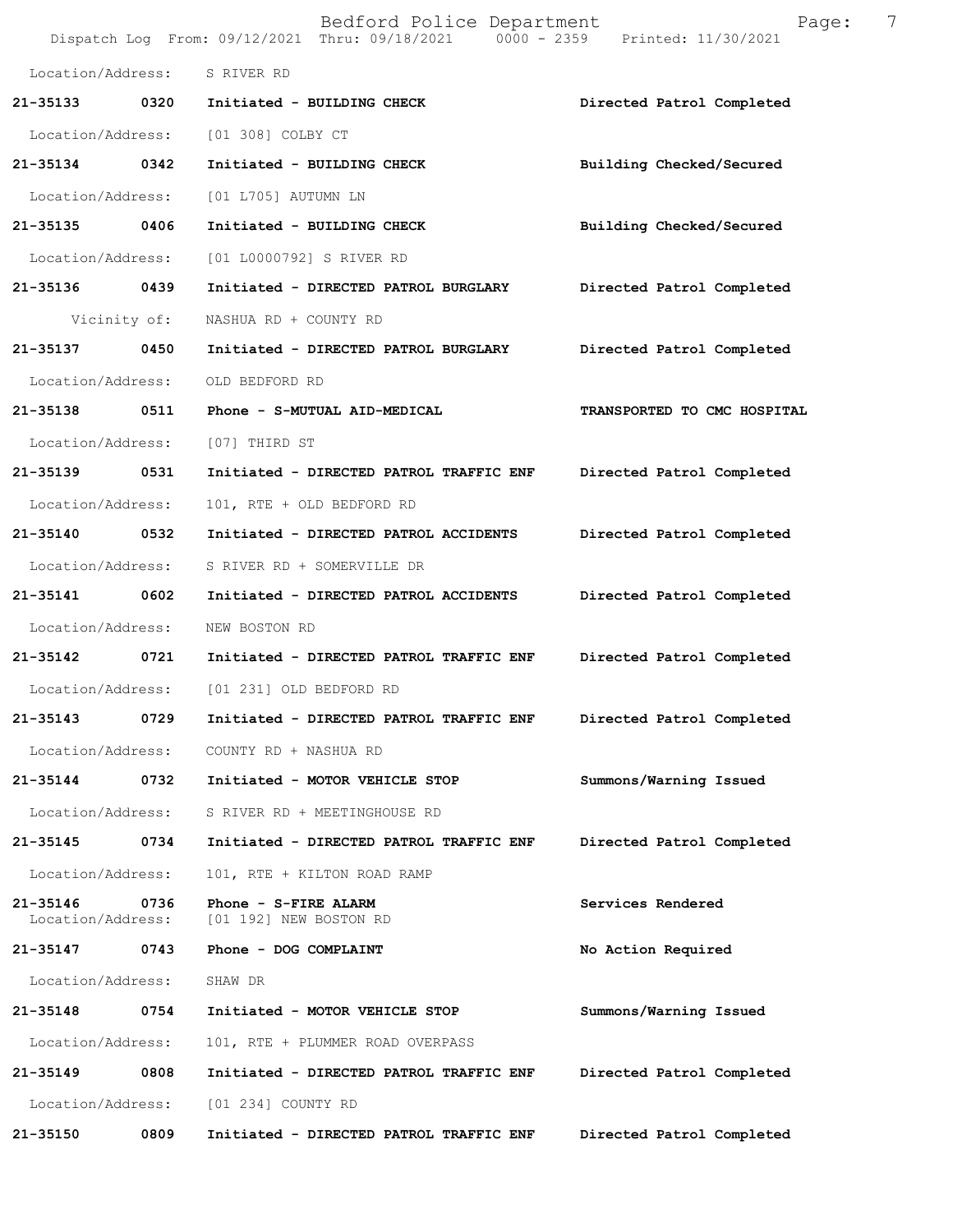|                                                                                  | Dispatch Log From: 09/12/2021 Thru: 09/18/2021 0000 - 2359 Printed: 11/30/2021         |                           |
|----------------------------------------------------------------------------------|----------------------------------------------------------------------------------------|---------------------------|
|                                                                                  | Location/Address: 101, RTE + KAHLIKO LN                                                |                           |
| 21-35151 0814                                                                    | Initiated - MOTOR VEHICLE STOP Summons/Warning Issued                                  |                           |
| Location/Address:                                                                | 101, RTE + HITCHING POST LN                                                            |                           |
| 21-35152 0820                                                                    | Initiated - DIRECTED PATROL TRAFFIC ENF                                                | Directed Patrol Completed |
| Location/Address:                                                                | S RIVER RD + COLBY CT                                                                  |                           |
| 21-35153 0831                                                                    | Initiated - DIRECTED PATROL TRAFFIC ENF                                                | Directed Patrol Completed |
| Location/Address:                                                                | 101, RTE + 114 RTE                                                                     |                           |
| 21-35154 0855                                                                    | Initiated - MOTOR VEHICLE STOP                                                         | Summons/Warning Issued    |
| Location/Address:                                                                | 101, RTE                                                                               |                           |
| 21-35155 0928                                                                    | Initiated - DOG VIOLATIONS (STATE/LOCAL)                                               | Summons/Warning Issued    |
| Location/Address:                                                                | CARON RD                                                                               |                           |
| 21-35156 0932<br>Location/Address:                                               | 911 - MOTOR VEHICLE ACCIDENT<br>101, RTE + BOYNTON ST                                  | Services Rendered         |
|                                                                                  | 21-35157 0933 Initiated - DOG VIOLATIONS (STATE/LOCAL)<br>Location/Address: CAMELOT DR | <b>NO PAPERWORK</b>       |
| 21-35158 0936                                                                    | Initiated - DOG VIOLATIONS (STATE/LOCAL)                                               | Summons/Warning Issued    |
| Location/Address:                                                                | CAMELOT DR                                                                             |                           |
| 21-35159 0941                                                                    | Initiated - DOG VIOLATIONS (STATE/LOCAL)                                               | Summons/Warning Issued    |
| Location/Address:                                                                | CAMELOT DR                                                                             |                           |
| 21-35160 0942                                                                    | Initiated - MOTOR VEHICLE STOP                                                         | Summons/Warning Issued    |
| Location/Address: S RIVER RD                                                     |                                                                                        |                           |
| 21-35161 0948 Phone - THEFT<br>Location/Address: HARVEY RD<br>Refer To Incident: | $21 - 875 - OF$                                                                        | Investigated              |
| 21-35162 0953                                                                    | Initiated - MOTOR VEHICLE STOP                                                         | Summons/Warning Issued    |
|                                                                                  | Location/Address: PALOMINO LN + WHITTEMORE ST                                          |                           |
| 21-35163 0955                                                                    | Initiated - DOG VIOLATIONS (STATE/LOCAL)                                               | Summons/Warning Issued    |
| Location/Address: CAMPBELL RD                                                    |                                                                                        |                           |
| 21-35164 0956                                                                    | Initiated - MOTOR VEHICLE STOP                                                         | Summons/Warning Issued    |
| Location/Address:                                                                | UPJOHN ST                                                                              |                           |
| 21-35165<br>1006<br>Location/Address:                                            | Initiated - DOG VIOLATIONS (STATE/LOCAL)<br>CANARY LN                                  | NO PAPERWORK              |
| 21-35166<br>1008                                                                 | Initiated - DIRECTED PATROL-CAR BREAK-INS                                              | Directed Patrol Completed |
|                                                                                  | Location/Address: [01 L1804] S RIVER RD                                                |                           |
| 21-35167 1009<br>Location/Address:                                               | Radio - MOTOR VEHICLE ACCIDENT<br>S RIVER RD                                           | Services Rendered         |
| 21-35168                                                                         | 1012 Initiated - DOG VIOLATIONS (STATE/LOCAL)                                          | Summons/Warning Issued    |
| Location/Address:                                                                | CANARY LN                                                                              |                           |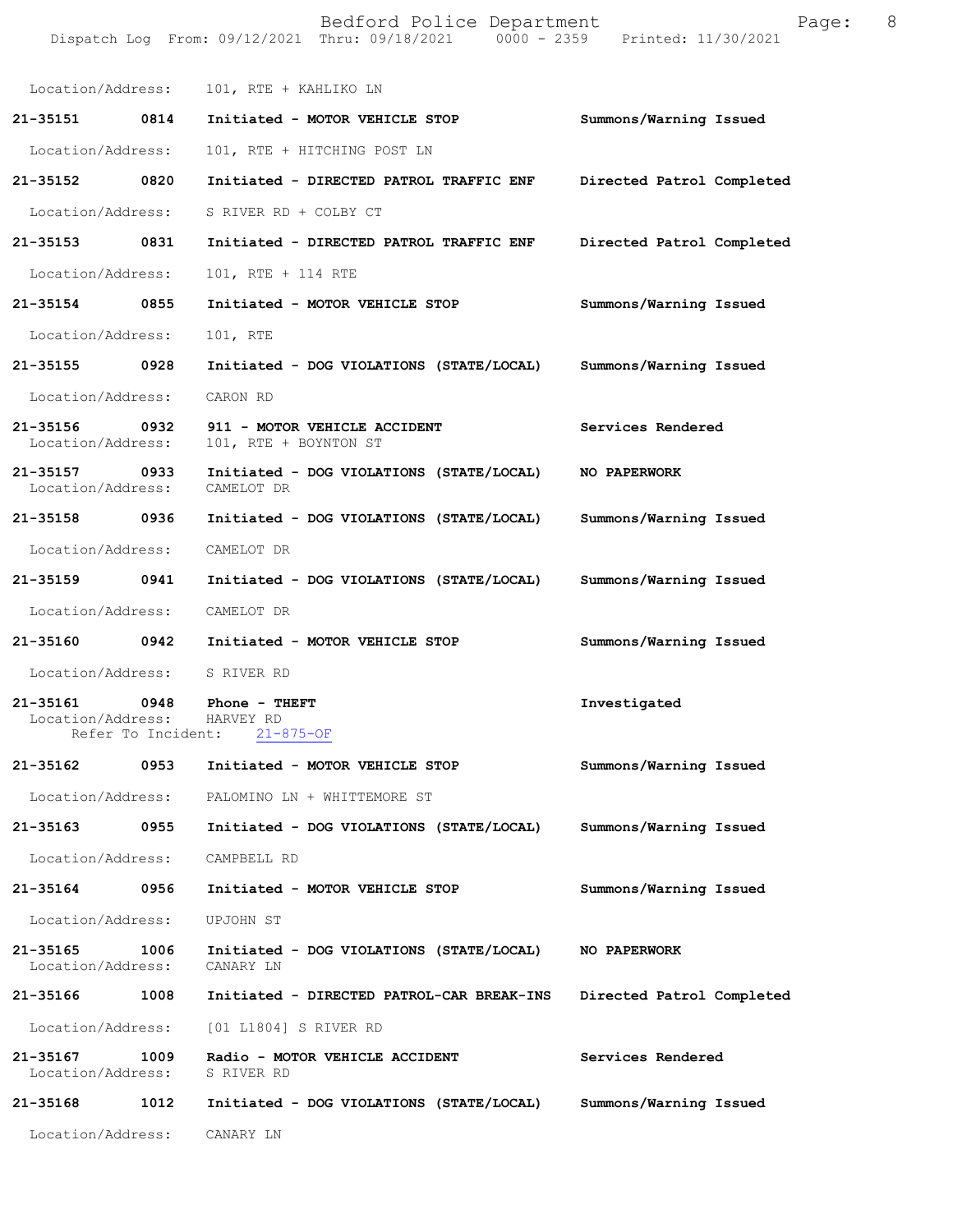|                               |                    | Bedford Police Department<br>Dispatch Log From: 09/12/2021 Thru: 09/18/2021 0000 - 2359 Printed: 11/30/2021 | Page:                          | 9 |
|-------------------------------|--------------------|-------------------------------------------------------------------------------------------------------------|--------------------------------|---|
| Location/Address: CARDINAL CT |                    | 21-35169 1017 Initiated - DOG VIOLATIONS (STATE/LOCAL) NO PAPERWORK                                         |                                |   |
| 21-35170 1018                 |                    | Initiated - MOTOR VEHICLE STOP                                                                              | Summons/Warning Issued         |   |
| Location/Address:             |                    | S RIVER RD + COMMERCE DR                                                                                    |                                |   |
| 21-35171 1023                 |                    | Initiated - DIRECTED PATROL-CAR BREAK-INS                                                                   | Directed Patrol Completed      |   |
| Location/Address:             |                    | [01 L2252] JENKINS RD                                                                                       |                                |   |
| 21-35172 1030                 |                    | Initiated - DOG VIOLATIONS (STATE/LOCAL)                                                                    | Summons/Warning Issued         |   |
| Location/Address:             |                    | CARRIAGE LN                                                                                                 |                                |   |
| 21-35173 1040                 |                    | Initiated - DOG VIOLATIONS (STATE/LOCAL)                                                                    | Summons/Warning Issued         |   |
| Location/Address:             |                    | CANTERBURY LN                                                                                               |                                |   |
| 21-35174 1045                 | Location:          | Initiated - ASSIST OTHER AGENCY<br>ENROUTE TO THE STATE LAB                                                 | Services Rendered              |   |
| 21-35175 1058                 |                    | Initiated - MOTOR VEHICLE STOP                                                                              | Summons/Warning Issued         |   |
| Location/Address:             |                    | 101, RTE + WALLACE RD                                                                                       |                                |   |
|                               |                    | 21-35176 1105 Phone - SEX OFFENDER REGISTRATION<br>Location/Address: [01 474] CONSTITUTION DR               | Investigated                   |   |
| 21-35177 1106                 |                    | Initiated - DIRECTED PATROL-CAR BREAK-INS                                                                   | Directed Patrol Completed      |   |
| Location/Address:             |                    | [01 1235] S RIVER RD                                                                                        |                                |   |
| 21-35178 1111                 |                    | Initiated - MOTOR VEHICLE STOP                                                                              | Summons/Warning Issued         |   |
| Location/Address:             |                    | MEETINGHOUSE RD + OAK DR                                                                                    |                                |   |
| 21-35179 1112                 |                    | Initiated - MOTOR VEHICLE STOP                                                                              | Summons/Warning Issued         |   |
| Location/Address:             |                    | 101, RTE + WALLACE RD                                                                                       |                                |   |
| 21-35180                      | 1113               | Initiated - DIRECTED PATROL-CAR BREAK-INS                                                                   | Directed Patrol Completed      |   |
| Location/Address:             |                    | [01 1108] LEAVY DR                                                                                          |                                |   |
| 21-35181                      | 1124               | Initiated - MOTOR VEHICLE STOP                                                                              | Summons/Warning Issued         |   |
| Location/Address:             |                    | 101, RTE + BOYNTON ST                                                                                       |                                |   |
| 21-35182                      | 1127               | 911 - S-EMERGENCY MEDICAL CALL-DELTA                                                                        | Transported to Elliot Hospital |   |
| Location/Address:             |                    | STEEPLE VIEW LN                                                                                             |                                |   |
| 21-35183                      | 1128               | 911 - S-EMERGENCY MEDICAL CALL-ALPHA                                                                        | TRANSPORTED TO CMC HOSPITAL    |   |
| Location/Address:             |                    | APPLEDOR RD                                                                                                 |                                |   |
| 21-35184                      | 1128               | Other - POLICE INFORMATION                                                                                  | No Action Required             |   |
| Location/Address:             | Refer To Incident: | [01 474] CONSTITUTION DR<br>$21 - 877 - OF$                                                                 |                                |   |
| 21-35185                      | 1134               | Initiated - DIRECTED PATROL TRAFFIC ENF                                                                     | Directed Patrol Completed      |   |
| Location/Address:             |                    | RUNDLETT HILL RD + OLD BEDFORD RD                                                                           |                                |   |
| 21-35186                      | 1137               | Initiated - DIRECTED PATROL TRAFFIC ENF                                                                     | Directed Patrol Completed      |   |
| Location/Address:             |                    | S RIVER RD + HULL RD                                                                                        |                                |   |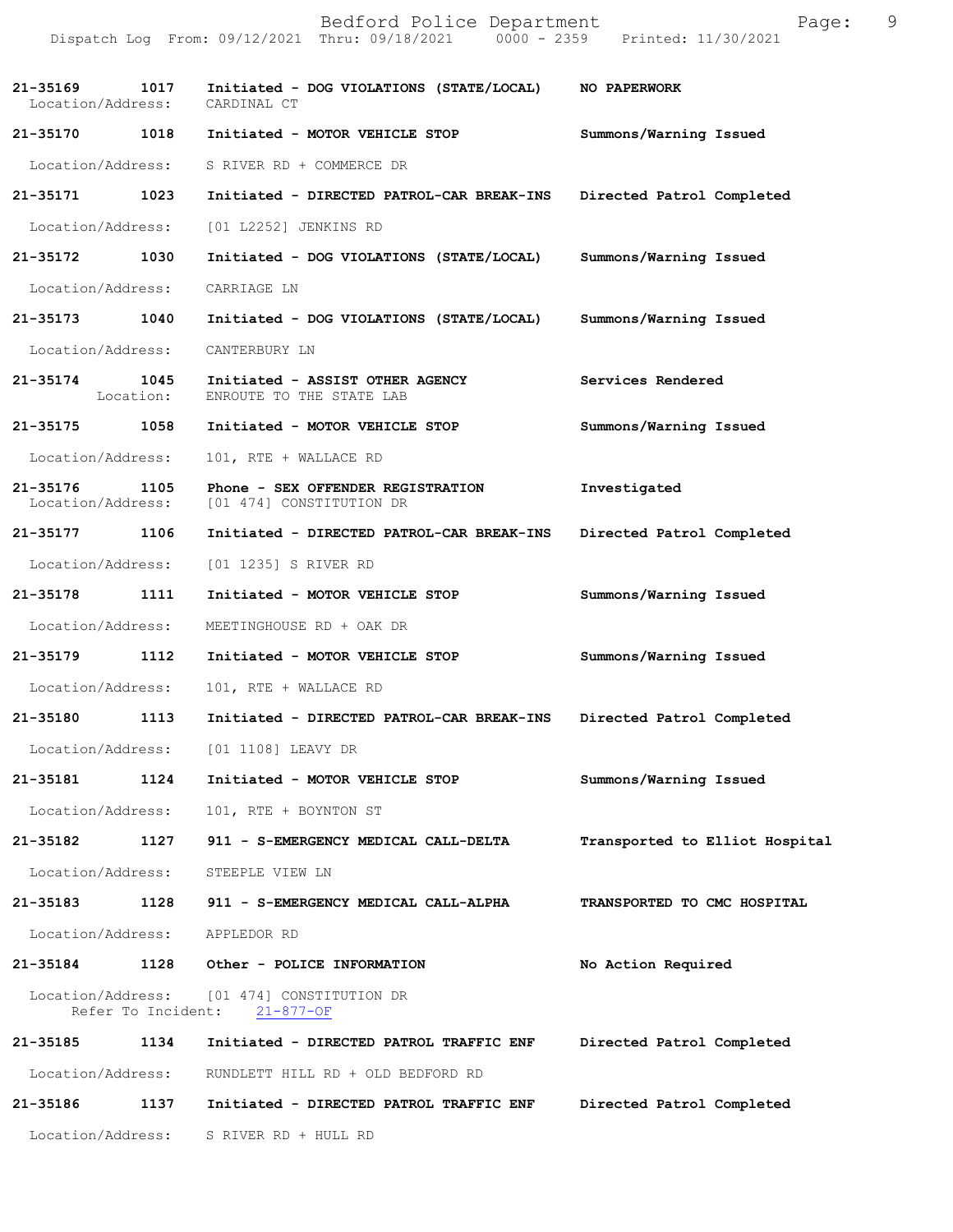|                               |      | Dispatch Log From: 09/12/2021 Thru: 09/18/2021 0000 - 2359 Printed: 11/30/2021                                     |                           |
|-------------------------------|------|--------------------------------------------------------------------------------------------------------------------|---------------------------|
| 21-35187 1154                 |      | Initiated - MOTOR VEHICLE STOP                                                                                     | Summons/Warning Issued    |
| Location/Address:             |      | 101, RTE + HARDY RD                                                                                                |                           |
| 21-35188                      | 1207 | Initiated - DIRECTED PATROL-CAR BREAK-INS                                                                          | Directed Patrol Completed |
| Location/Address:             |      | [01 1495] RIVERWAY PL                                                                                              |                           |
| 21-35189 1209                 |      | Initiated - DOG VIOLATIONS (STATE/LOCAL)                                                                           | Summons/Warning Issued    |
| Location/Address:             |      | CHATHAM DR                                                                                                         |                           |
| 21-35190 1212                 |      | Initiated - DOG VIOLATIONS (STATE/LOCAL)                                                                           | Summons/Warning Issued    |
| Location/Address:             |      | CHATHAM DR                                                                                                         |                           |
| 21-35191 1215                 |      | Initiated - DOG VIOLATIONS (STATE/LOCAL)                                                                           | Summons/Warning Issued    |
| Location/Address:             |      | CHATHAM DR                                                                                                         |                           |
| 21-35192 1223                 |      | Initiated - MOTOR VEHICLE STOP                                                                                     | Summons/Warning Issued    |
| Location/Address:             |      | UPJOHN ST + S RIVER RD                                                                                             |                           |
| 21-35193 1237                 |      | Initiated - MOTOR VEHICLE STOP                                                                                     | Summons/Warning Issued    |
| Location/Address:             |      | HARDY RD                                                                                                           |                           |
| 21-35194 1245                 |      | Initiated - DIRECTED PATROL TRAFFIC ENF                                                                            | Directed Patrol Completed |
| Location/Address:             |      | 114 RTE                                                                                                            |                           |
| 21-35195 1245                 |      | Initiated - DIRECTED PATROL-CAR BREAK-INS                                                                          | Directed Patrol Completed |
| Location/Address:             |      | [01 L1804] S RIVER RD                                                                                              |                           |
| 21-35196<br>Location/Address: | 1251 | Phone - SUSP ACTIVITIES-IN PROGRESS<br>COL DANIELS DR                                                              | Services Rendered         |
| 21-35197 1307                 |      | Initiated - DIRECTED PATROL BURGLARY                                                                               | Directed Patrol Completed |
|                               |      | Location/Address: PALOMINO LN + PLUMMER RD                                                                         |                           |
|                               |      | 21-35198 1319 Initiated - DIRECTED PATROL TRAFFIC ENF Directed Patrol Completed                                    |                           |
|                               |      | Vicinity of: S RIVER RD + BACK RIVER RD                                                                            |                           |
|                               |      | 21-35199 1323 Initiated - DIRECTED PATROL-CAR BREAK-INS                                                            | Directed Patrol Completed |
|                               |      | Location/Address: [01 1050] DONALD ST                                                                              |                           |
| Refer To Incident:            |      | 21-35200 1340 Phone - FAMILY OFFENSES<br>Location/Address: [01 463] NASHUA RD<br>$21 - 878 - OF$                   | Investigated              |
|                               |      | 21-35201 1341 Phone - CRIMINAL THREATENING<br>Location/Address: [01 463] NASHUA RD<br>Refer To Incident: 21-879-OF | Investigated              |
|                               |      | 21-35202 1356 Initiated - DIRECTED PATROL-CAR BREAK-INS Directed Patrol Completed                                  |                           |
|                               |      | Vicinity of: HAWTHORNE DR + STATION RD                                                                             |                           |
| Location/Address: COUNTY RD   |      | 21-35203 1404 Initiated - DIRECTED PATROL ANIMAL CONTROL Services Rendered                                         |                           |
|                               |      | 21-35204 1411 Phone - SUSP ACTIVITIES<br>Location/Address: COUNTY RD + WRIGHT ACRES RD                             | Could Not Locate          |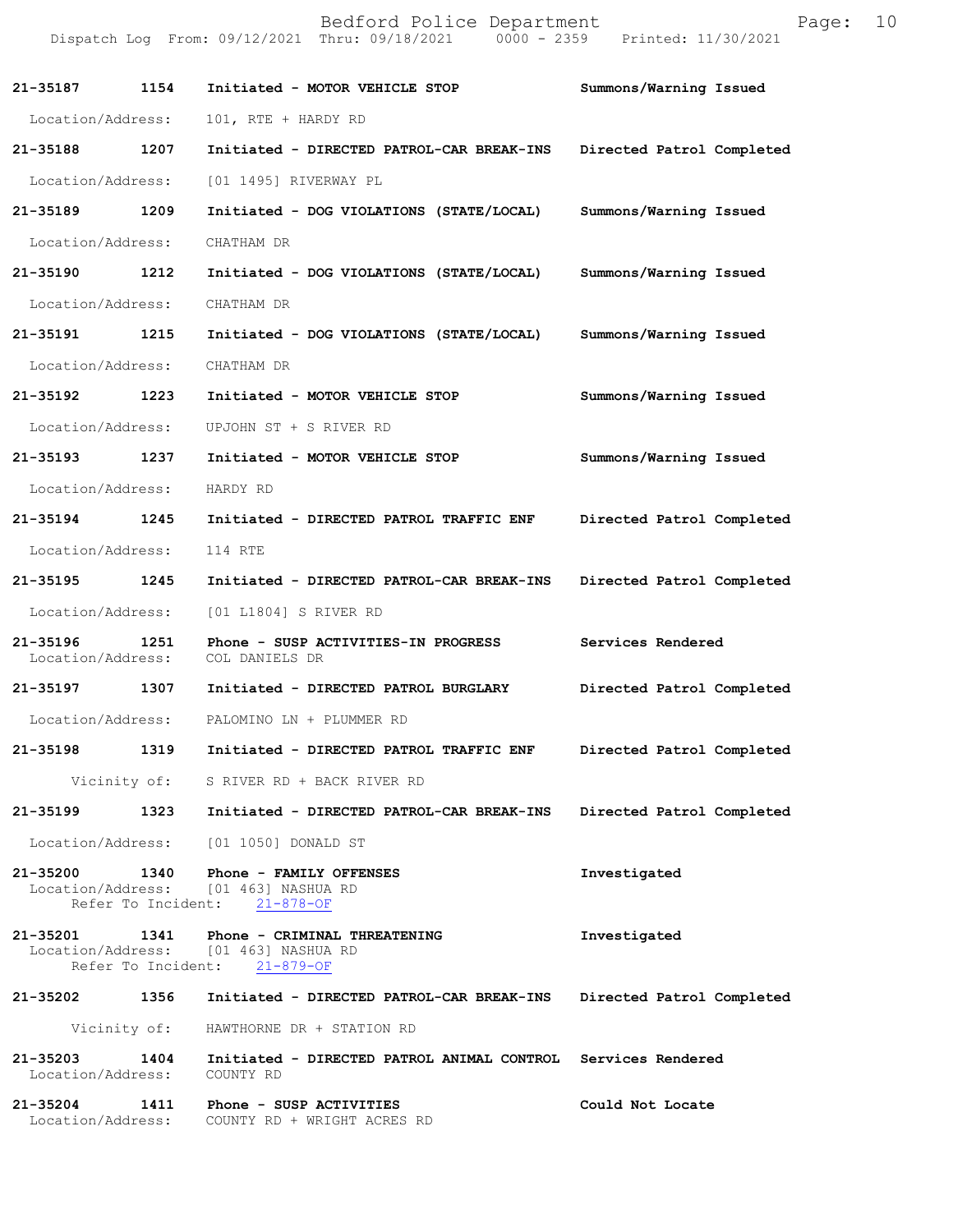|                                    |                    | Bedford Police Department<br>Dispatch Log From: 09/12/2021 Thru: 09/18/2021 0000 - 2359 Printed: 11/30/2021 | 11<br>Page:               |
|------------------------------------|--------------------|-------------------------------------------------------------------------------------------------------------|---------------------------|
| 21-35205                           |                    | 1414 Phone - ASSIST CITIZEN<br>Location/Address: [01 474] CONSTITUTION DR                                   | Services Rendered         |
|                                    |                    | 21-35206 1449 911 - S-EMERGENCY MEDICAL CALL-ALPHA<br>Location/Address: [01 919] CORPORATE DR               | <b>NO TRANSPORT</b>       |
| 21-35207 1508                      |                    | Phone - POLICE INFORMATION                                                                                  | No Action Required        |
|                                    | Location:          | TOWNSEND MA - SPECIAL ATTN MANCH & MERRIMACK                                                                |                           |
| 21-35208<br>Location/Address:      | 1519               | Phone - HIGHWAY CONDITIONS<br>101, RTE + KILTON ROAD RAMP                                                   | Services Rendered         |
| 21-35209 1520                      |                    | Initiated - DIRECTED PATROL ACCIDENTS Directed Patrol Completed                                             |                           |
| Location/Address:                  |                    | WALLACE RD + 101, RTE                                                                                       |                           |
| 21-35210                           | 1521               | Initiated - DIRECTED PATROL TRAFFIC ENF                                                                     | Directed Patrol Completed |
| Location/Address:                  |                    | 114 RTE + WHITE AVE                                                                                         |                           |
|                                    |                    | 21-35211 1527 Phone - INVESTIGATION-FOLLOW UP<br>Location/Address: [01 474] CONSTITUTION DR                 | Investigated              |
|                                    |                    | 21-35212 1541 Initiated - DIRECTED PATROL TRAFFIC ENF                                                       | Directed Patrol Completed |
| Location/Address:                  |                    | BACK RIVER RD + COUNTY RD                                                                                   |                           |
| 21-35213 1544<br>Location/Address: |                    | Phone - ASSIST CITIZEN<br>COL DANIELS DR                                                                    | Removed Hazard            |
|                                    |                    | 21-35214 1550 Phone - MOTOR VEHICLE ACCIDENT<br>Location/Address: [01 L10] S RIVER RD                       | Investigated              |
| 21-35215                           | 1553               | Initiated - DIRECTED PATROL TRAFFIC ENF                                                                     | Directed Patrol Completed |
|                                    |                    | Location/Address: [01 192] NEW BOSTON RD                                                                    |                           |
|                                    | Refer To Incident: | 21-35216   1554   Phone - FRAUD<br>Location/Address: COL DANIELS DR<br>$21 - 880 - OF$                      | Investigated              |
| 21-35217                           | 1600               | Initiated - MOTOR VEHICLE STOP                                                                              | Summons/Warning Issued    |
| Location/Address:                  |                    | NEW BOSTON RD                                                                                               |                           |
| 21-35218<br>Location/Address:      | 1602               | Phone - MOTOR VEHICLE ACCIDENT<br>[01 463] NASHUA RD                                                        | Investigated              |
| 21-35219                           | 1622               | Initiated - DIRECTED PATROL TRAFFIC ENF                                                                     | Directed Patrol Completed |
| Location/Address:                  |                    | S RIVER RD + RIDGEWOOD RD                                                                                   |                           |
| 21-35220                           | 1622               | Phone - POLICE INFORMATION                                                                                  | No Action Required        |
| Location/Address:                  |                    | [01 2320] WALLACE RD                                                                                        |                           |
| 21-35221                           | 1632               | Other - RESTRAINING ORDER                                                                                   | No Action Required        |
| Location/Address:                  |                    | SEABEE ST                                                                                                   |                           |
| 21-35222<br>Location/Address:      | 1659               | 911 - S-EMERGENCY MEDICAL CALL-CHARL<br>101, RTE                                                            | <b>NO TRANSPORT</b>       |
| 21-35223<br>Location/Address:      | 1701               | 911 - S-MOTOR VEHICLE ACCIDENT INJ<br>[01 L90] 101, RTE                                                     | Investigated              |
| 21-35224                           | 1722               | Phone - S-MUTUAL AID-MEDICAL                                                                                | No Action Required        |
| Location/Address:                  |                    | [07] MERRIMACK ST                                                                                           |                           |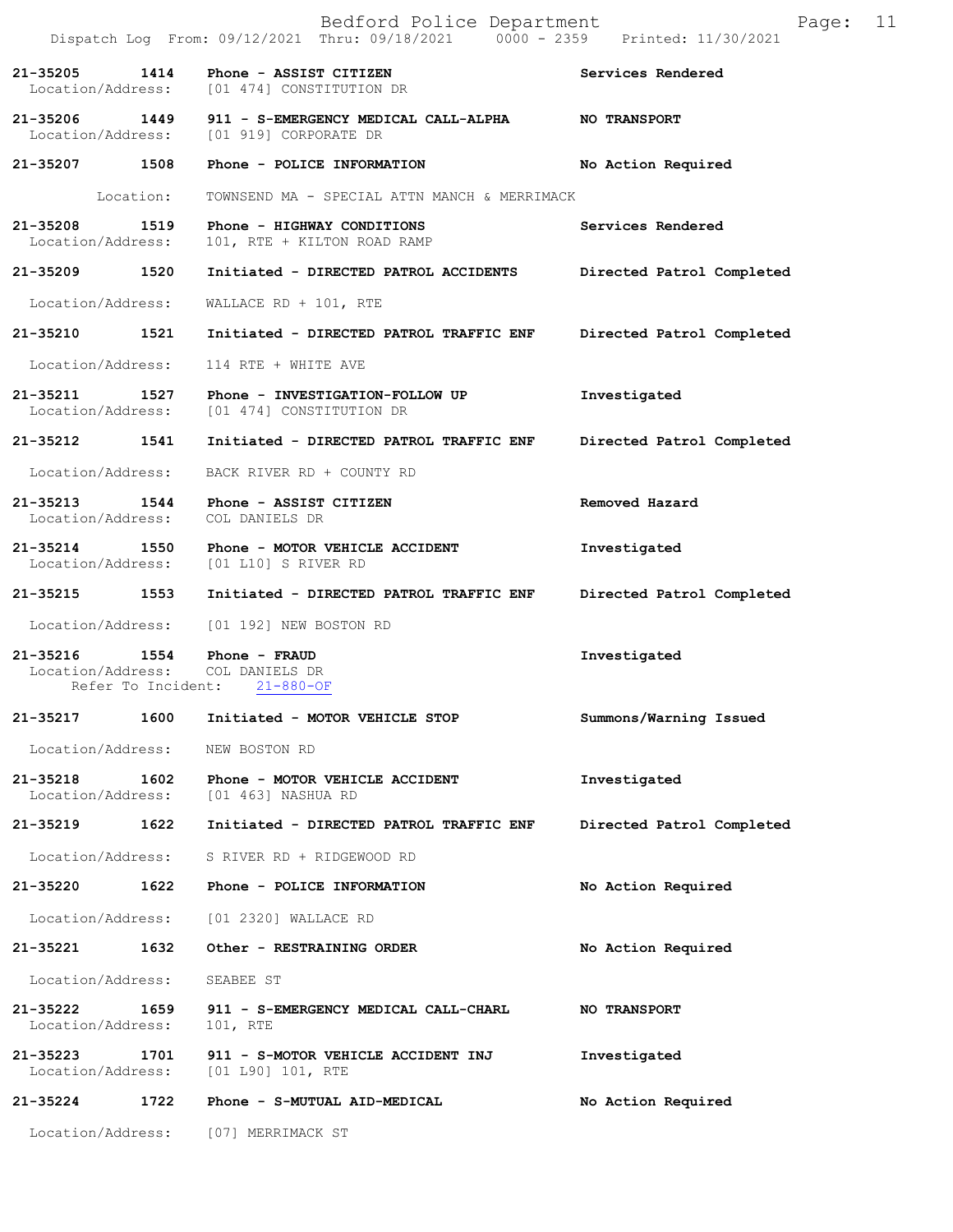|                                    |                  | Bedford Police Department<br>Dispatch Log From: 09/12/2021 Thru: 09/18/2021 0000 - 2359 Printed: 11/30/2021 | Page:                       | 12 |
|------------------------------------|------------------|-------------------------------------------------------------------------------------------------------------|-----------------------------|----|
| 21-35225 1723                      |                  | Initiated - DIRECTED PATROL TRAFFIC ENF                                                                     | Directed Patrol Completed   |    |
| Location/Address:                  |                  | COLBY CT + S RIVER RD                                                                                       |                             |    |
| 21-35226 1734                      |                  | Initiated - DIRECTED PATROL TRAFFIC ENF                                                                     | Directed Patrol Completed   |    |
| Location/Address:                  |                  | 101, RTE + CONSTITUTION DR                                                                                  |                             |    |
| 21-35227 1754                      |                  | Initiated - MOTOR VEHICLE STOP                                                                              | Summons/Warning Issued      |    |
| Location/Address:                  |                  | 101, RTE + OLD BEDFORD RD                                                                                   |                             |    |
| 21-35228                           | 1807             | Initiated - MOTOR VEHICLE STOP                                                                              | Summons/Warning Issued      |    |
| Location/Address:                  |                  | 114 RTE + DONALD ST                                                                                         |                             |    |
| 21-35229                           | 1820             | 911 - S-EMERGENCY MEDICAL CALL-CHARL                                                                        | TRANSPORTED TO CMC HOSPITAL |    |
| Location/Address:                  |                  | [01 1499] DONALD ST                                                                                         |                             |    |
| 21-35230 1821                      |                  | Initiated - MOTOR VEHICLE STOP                                                                              | Summons/Warning Issued      |    |
|                                    |                  | Location/Address: S RIVER RD + MEETINGHOUSE RD                                                              |                             |    |
| 21-35231<br>Location/Address:      | 1829             | Phone - CHECK THE WELFARE<br>[01 L0000587] 101, RTE<br>Refer To Arrest: 21-510-AR                           | Arrest(s) Made              |    |
|                                    |                  | Arrest: PALMER, KENNETH J<br>Address: PORTSMOUTH, NH                                                        |                             |    |
|                                    | Age:<br>Charges: | 40<br>Cntrl Drug: Cntrl Premises Where Drugs Kept                                                           |                             |    |
|                                    |                  | Bench Warrants                                                                                              |                             |    |
| 21-35232 1836<br>Location/Address: |                  | Initiated - SUSP ACTIVITIES<br>TIRRELL HILL RD                                                              | NO PAPERWORK                |    |
| 21-35233 1910                      |                  | Initiated - MOTOR VEHICLE STOP                                                                              | Summons/Warning Issued      |    |
| Location/Address:                  |                  | S RIVER RD + BACK RIVER RD                                                                                  |                             |    |
| 21-35234                           | 1918             | Initiated - DIRECTED PATROL TRAFFIC ENF                                                                     | Directed Patrol Completed   |    |
|                                    |                  | Location/Address: S RIVER RD + BACK RIVER RD                                                                |                             |    |
| 21-35235                           | 1929             | Initiated - MOTOR VEHICLE STOP                                                                              | Summons/Warning Issued      |    |
| Location/Address:                  |                  | S RIVER RD + MEETINGHOUSE RD                                                                                |                             |    |
| 21-35236                           | 1950             | Initiated - DIRECTED PATROL TRAFFIC ENF                                                                     | Directed Patrol Completed   |    |
| Location/Address:                  |                  | S RIVER RD + CLUB ACRE LN                                                                                   |                             |    |
| 21-35237                           | 1959             | Phone - ASSIST CITIZEN                                                                                      | No Action Required          |    |
| Location/Address:                  |                  | [01 1493] S RIVER RD                                                                                        |                             |    |
| 21-35238                           | 2018             | Initiated - MOTOR VEHICLE STOP                                                                              | Summons/Warning Issued      |    |
| Location/Address:                  |                  | S RIVER RD + CLUB ACRE LN                                                                                   |                             |    |
| 21-35239                           | 2024             | Initiated - DIRECTED PATROL-CAR BREAK-INS                                                                   | Directed Patrol Completed   |    |
| Location/Address:                  |                  | [01 1312] S RIVER RD                                                                                        |                             |    |
| 21-35240<br>Location/Address:      | 2040             | Phone - ASSIST CITIZEN<br>[01 474] CONSTITUTION DR                                                          | Services Rendered           |    |
| 21-35241                           | 2111             | Initiated - DIRECTED PATROL DWI                                                                             | Directed Patrol Completed   |    |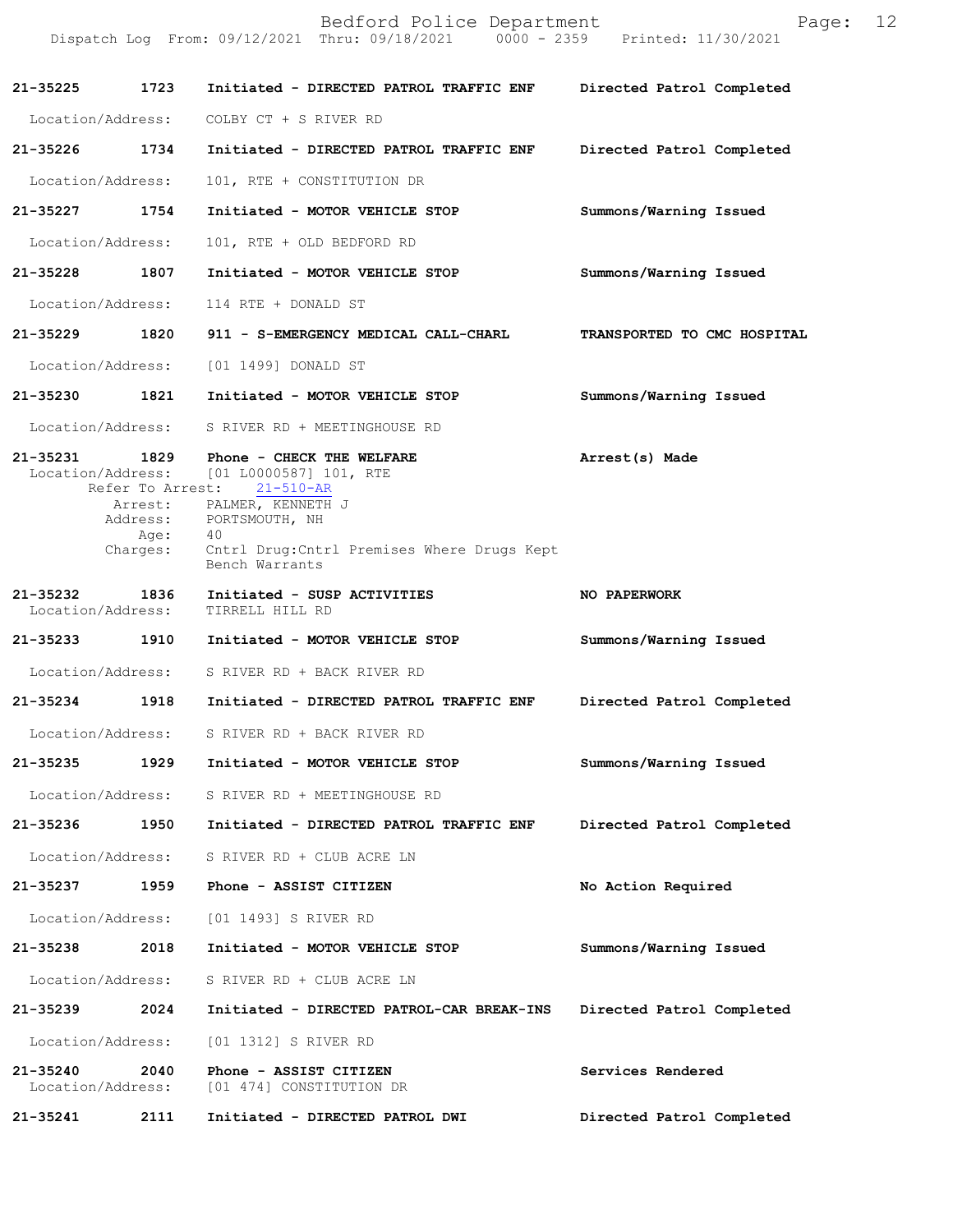|                   |              | Bedford Police Department                      | Page:<br>Dispatch Log From: 09/12/2021 Thru: 09/18/2021 0000 - 2359 Printed: 11/30/2021 | 13 |
|-------------------|--------------|------------------------------------------------|-----------------------------------------------------------------------------------------|----|
|                   |              | Location/Address: S RIVER RD + MEETINGHOUSE RD |                                                                                         |    |
| 21-35242          | 2326         | Initiated - DIRECTED PATROL DWI                | Directed Patrol Completed                                                               |    |
| Location/Address: |              | 101, RTE + 114 RTE                             |                                                                                         |    |
| 21-35243 2328     |              | Initiated - DIRECTED PATROL DWI                | Directed Patrol Completed                                                               |    |
|                   | Vicinity of: | 101, RTE + WALLACE RD                          |                                                                                         |    |
| 21-35244 2331     |              | Initiated - DIRECTED PATROL DWI                | Directed Patrol Completed                                                               |    |
| Location/Address: |              | S RIVER RD + BACK RIVER RD                     |                                                                                         |    |
| 21-35245          | 2333         | Initiated - DIRECTED PATROL DWI                | Directed Patrol Completed                                                               |    |
| Location/Address: |              | S RIVER RD + COLBY CT                          |                                                                                         |    |
| 21-35246 2335     |              | Initiated - DIRECTED PATROL DWI                | Directed Patrol Completed                                                               |    |
| Location/Address: |              | NEW BOSTON RD                                  |                                                                                         |    |
| 21-35247 2339     |              | Initiated - MOTOR VEHICLE STOP                 | Summons/Warning Issued                                                                  |    |
| Location/Address: |              | 101, RTE + KAHLIKO LN                          |                                                                                         |    |
| 21-35248          | 2349         | Initiated - MOTOR VEHICLE STOP                 | Summons/Warning Issued                                                                  |    |
| Location/Address: |              | 101, RTE + CHESTNUT DR                         |                                                                                         |    |
| 21-35249 2356     |              | Initiated - DIRECTED PATROL DWI                | Directed Patrol Completed                                                               |    |
|                   |              | Vicinity of: 101, RTE + JENKINS RD             |                                                                                         |    |
|                   |              | For Date: $09/14/2021$ - Tuesday               |                                                                                         |    |
| 21-35250          |              | 0000 Initiated - MOTOR VEHICLE STOP            | Summons/Warning Issued                                                                  |    |
|                   |              | Location/Address: 101, RTE + 114 RTE           |                                                                                         |    |
|                   |              |                                                | 21-35251 0003 Initiated - DIRECTED PATROL DWI Directed Patrol Completed                 |    |
|                   |              | Location/Address: BOYNTON ST + 101, RTE        |                                                                                         |    |
| 21-35252 0016     |              | Initiated - DIRECTED PATROL DWI                | Directed Patrol Completed                                                               |    |
| Location/Address: |              | S RIVER RD + MEETINGHOUSE RD                   |                                                                                         |    |
| 21-35253 0022     |              | Initiated - DIRECTED PATROL DWI                | Directed Patrol Completed                                                               |    |
| Location/Address: |              | S RIVER RD + RIDGEWOOD RD                      |                                                                                         |    |
| 21-35254 0025     |              | Initiated - DIRECTED PATROL DWI                | Directed Patrol Completed                                                               |    |
|                   | Vicinity of: | 101, RTE + KAHLIKO LN                          |                                                                                         |    |
| 21-35255          | 0026         | Initiated - DIRECTED PATROL DWI                | Directed Patrol Completed                                                               |    |
| Location/Address: |              | 114 RTE + DONALD ST                            |                                                                                         |    |
| 21-35256 0030     |              | Initiated - MOTOR VEHICLE STOP                 | Summons/Warning Issued                                                                  |    |
| Location/Address: |              | 101, RTE + JENKINS RD                          |                                                                                         |    |
| 21-35257 0051     |              | Initiated - DIRECTED PATROL DWI                | Directed Patrol Completed                                                               |    |
|                   | Vicinity of: | 101, RTE + NASHUA RD                           |                                                                                         |    |
| 21-35258          | 0101         | Initiated - SUSP ACTIVITIES                    | Services Rendered                                                                       |    |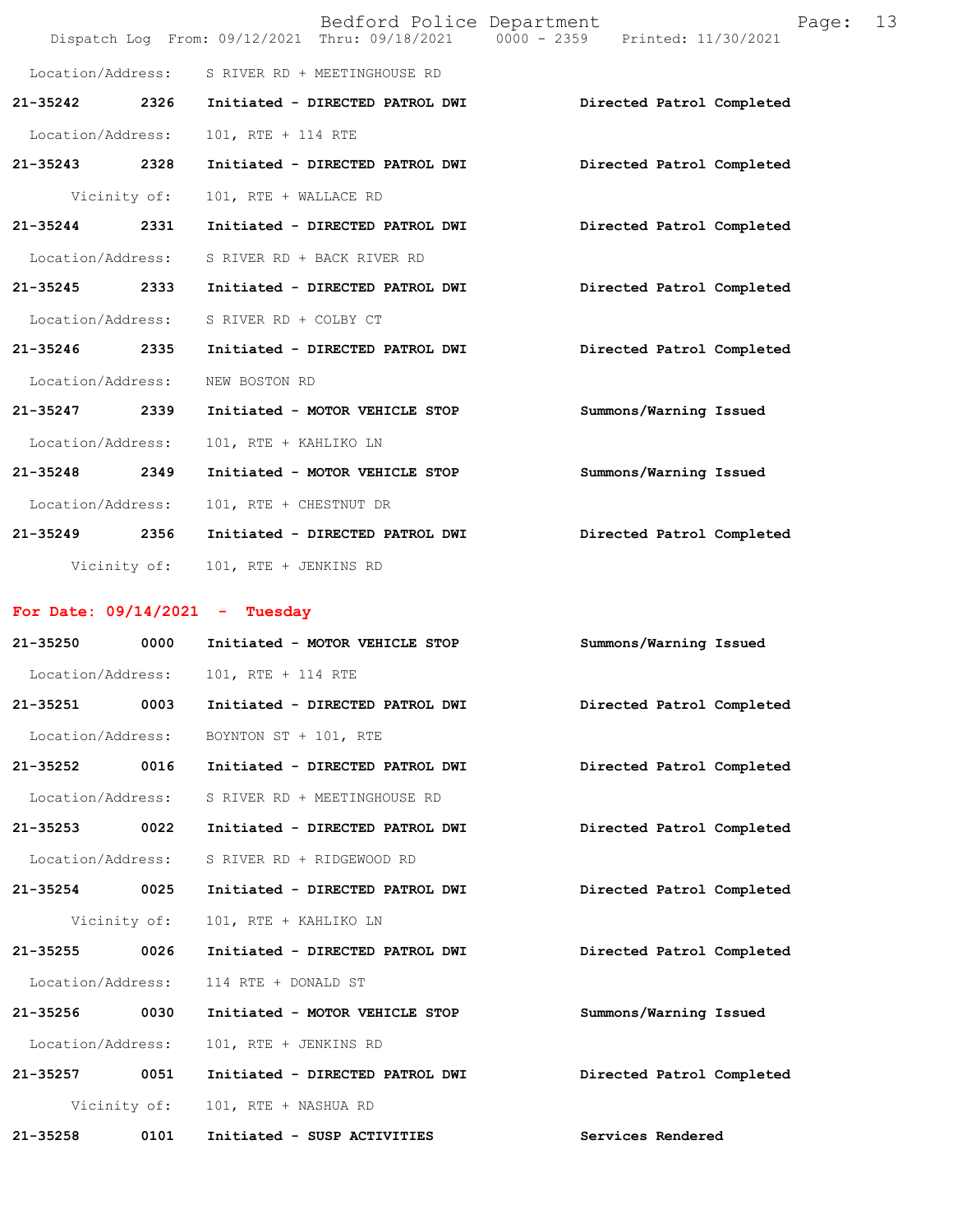|                                    |              | Bedford Police Department<br>Dispatch Log From: 09/12/2021 Thru: 09/18/2021 0000 - 2359 Printed: 11/30/2021 | Page:                     | 14 |
|------------------------------------|--------------|-------------------------------------------------------------------------------------------------------------|---------------------------|----|
| Location/Address:                  |              | DONALD ST                                                                                                   |                           |    |
| 21-35259                           | 0122         | Initiated - DIRECTED PATROL-CAR BREAK-INS                                                                   | Directed Patrol Completed |    |
| Location/Address:                  |              | DONALD ST + RUNDLETT HILL RD                                                                                |                           |    |
| 21-35260 0126                      |              | Initiated - DIRECTED PATROL DWI                                                                             | Directed Patrol Completed |    |
|                                    | Vicinity of: | WALLACE RD + BEALS RD                                                                                       |                           |    |
| 21-35261<br>Location/Address:      | 0133         | Phone - S-FIRE ALARM<br>[01 335] COLBY CT                                                                   | Services Rendered         |    |
| 21-35262 0139<br>Location/Address: |              | Initiated - SUSP ACTIVITIES<br>[01 763] LEAVY DR                                                            | Services Rendered         |    |
| 21-35263 0217                      |              | Initiated - BUILDING CHECK                                                                                  | Building Checked/Secured  |    |
| Location/Address:                  |              | [01 L0000587] 101, RTE                                                                                      |                           |    |
| 21-35264                           | 0218         | Initiated - BUILDING CHECK                                                                                  | Building Checked/Secured  |    |
| Location/Address:                  |              | [01 L848] TECHNOLOGY DR                                                                                     |                           |    |
| 21-35265                           | 0224         | Initiated - BUILDING CHECK                                                                                  | Building Checked/Secured  |    |
| Location/Address:                  |              | [01 L0000792] S RIVER RD                                                                                    |                           |    |
| 21-35266 0229                      |              | Initiated - DIRECTED PATROL BURGLARY                                                                        | Directed Patrol Completed |    |
| Location/Address:                  |              | HARVARD LN                                                                                                  |                           |    |
| 21-35267 0236                      |              | Initiated - DIRECTED PATROL-CAR BREAK-INS                                                                   | Directed Patrol Completed |    |
|                                    | Vicinity of: | BRICK MILL RD + BARTLETT DR                                                                                 |                           |    |
| 21-35268                           | 0252         | Initiated - DIRECTED PATROL BURGLARY                                                                        | Directed Patrol Completed |    |
| Location/Address:                  |              | [01 376] KILTON RD                                                                                          |                           |    |
| 21-35269                           | 0305         | Initiated - DIRECTED PATROL-CAR BREAK-INS                                                                   | Directed Patrol Completed |    |
|                                    | Vicinity of: | GREENFIELD PKWY + BARNSIDE DR                                                                               |                           |    |
| 21-35270                           | 0337         | Initiated - BUILDING CHECK                                                                                  | Building Checked/Secured  |    |
| Location/Address:                  |              | [01 232] LIBERTY HILL RD                                                                                    |                           |    |
| 21-35271                           | 0358         | Initiated - DIRECTED PATROL-CAR BREAK-INS                                                                   | Directed Patrol Completed |    |
|                                    | Vicinity of: | WENTWORTH DR + GRAFTON DR                                                                                   |                           |    |
| 21-35272                           | 0423         | Initiated - DIRECTED PATROL TRAFFIC ENF                                                                     | Directed Patrol Completed |    |
| Location/Address:                  |              | 101, RTE + HITCHING POST LN                                                                                 |                           |    |
| 21-35273                           | 0434         | Initiated - DIRECTED PATROL-CAR BREAK-INS                                                                   | Directed Patrol Completed |    |
| Location/Address:                  |              | WENDOVER WAY + PLUMMER RD                                                                                   |                           |    |
| 21-35274                           | 0451         | Initiated - BUILDING CHECK                                                                                  | Building Checked/Secured  |    |
| Location/Address:                  |              | [01 422] 101, RTE                                                                                           |                           |    |
| 21-35275                           | 0513         | Initiated - DIRECTED PATROL TRAFFIC ENF                                                                     | Directed Patrol Completed |    |
|                                    | Vicinity of: | 101, RTE + HITCHING POST LN                                                                                 |                           |    |
| 21-35276                           | 0558         | Initiated - DIRECTED PATROL TRAFFIC ENF                                                                     | Directed Patrol Completed |    |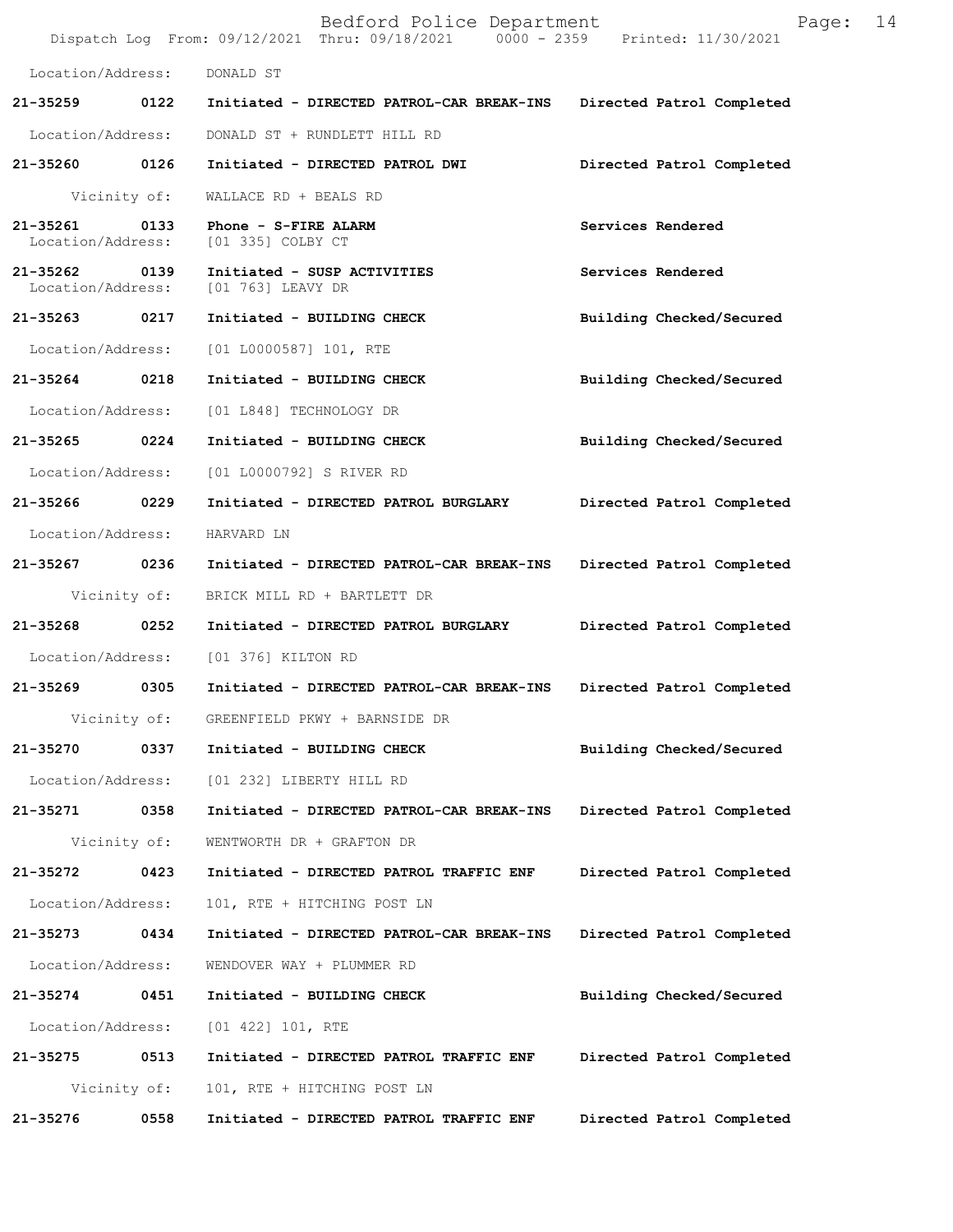|                                    |                            | Bedford Police Department<br>Dispatch Log From: 09/12/2021 Thru: 09/18/2021 0000 - 2359 Printed: 11/30/2021 | 15<br>Page:               |
|------------------------------------|----------------------------|-------------------------------------------------------------------------------------------------------------|---------------------------|
| Location/Address:                  |                            | BOYNTON ST + DAVIES ST                                                                                      |                           |
| 21-35277<br>Location/Address:      | 0700                       | Phone - S-MUTUAL AID-MEDICAL<br>[07] LAKE AVE                                                               | NO TRANSPORT              |
| 21-35278 0718                      |                            | Initiated - DIRECTED PATROL TRAFFIC ENF                                                                     | Directed Patrol Completed |
|                                    | Vicinity of:               | OLD BEDFORD RD + CORPORATE DR                                                                               |                           |
| 21-35279                           | 0723                       | Initiated - DIRECTED PATROL TRAFFIC ENF                                                                     | Directed Patrol Completed |
| Location/Address:                  |                            | 101, RTE + JENKINS RD                                                                                       |                           |
| 21-35280                           | 0731                       | Initiated - MOTOR VEHICLE STOP                                                                              | Summons/Warning Issued    |
| Location/Address:                  |                            | 101, RTE + JENKINS RD                                                                                       |                           |
| 21-35281                           | 0751                       | Initiated - DIRECTED PATROL TRAFFIC ENF                                                                     | Directed Patrol Completed |
|                                    | Vicinity of:               | WALLACE RD + JACKSON SQ                                                                                     |                           |
| $21 - 35282$<br>Location/Address:  | 0756                       | Phone - DISABLED MOTOR VEHICLE<br>114 RTE + WHITE AVE                                                       | Services Rendered         |
| 21-35283                           | 0802                       | Initiated - DIRECTED PATROL TRAFFIC ENF                                                                     | Directed Patrol Completed |
| Location/Address:                  |                            | 101, RTE + WALLACE RD                                                                                       |                           |
| 21-35284 0803<br>Location/Address: |                            | 911 - DOG COMPLAINT<br>HIGHLAND FARMS DR                                                                    | Could Not Locate          |
| 21-35285 0803                      |                            | Initiated - DIRECTED PATROL TRAFFIC ENF                                                                     | Directed Patrol Completed |
| Location/Address:                  |                            | S RIVER RD + COLBY CT                                                                                       |                           |
| 21-35286                           | 0806                       | Initiated - DIRECTED PATROL TRAFFIC ENF                                                                     | Directed Patrol Completed |
| Location/Address:                  |                            | S RIVER RD + BACK RIVER RD                                                                                  |                           |
| 21-35287                           | 0830                       | Initiated - MOTOR VEHICLE STOP                                                                              | Summons/Warning Issued    |
| Location/Address:                  |                            | WALLACE RD + MINISTERIAL RD                                                                                 |                           |
| $21 - 35288$<br>Location/Address:  | 0832<br>Refer To Incident: | Phone - THEFT<br>NEW MERRIMACK RD<br>$21 - 881 - OF$                                                        | Investigated              |
| 21-35289                           | 0839                       | Initiated - DIRECTED PATROL TRAFFIC ENF                                                                     | Directed Patrol Completed |
| Location/Address:                  |                            | 101, RTE + PINECREST DR                                                                                     |                           |
| 21-35290                           | 0902                       | Initiated - DIRECTED PATROL TRAFFIC ENF                                                                     | Directed Patrol Completed |
| Location/Address:                  |                            | S RIVER RD + KILTON RD                                                                                      |                           |
| 21-35291                           | 0903                       | Initiated - MOTOR VEHICLE STOP                                                                              | Summons/Warning Issued    |
| Location/Address:                  |                            | 114 RTE + WHITE AVE                                                                                         |                           |
| 21-35292                           | 0905                       | Initiated - MOTOR VEHICLE STOP                                                                              | Summons/Warning Issued    |
| Location/Address:                  |                            | OLD BEDFORD RD + 101, RTE                                                                                   |                           |
| 21-35293                           | 0913                       | Initiated - MOTOR VEHICLE STOP                                                                              | Summons/Warning Issued    |
| Location/Address:                  |                            | S RIVER RD                                                                                                  |                           |
| 21-35294<br>Location/Address:      | 0918                       | Initiated - INVESTIGATION-FOLLOW UP<br>[01 182] CHUBBUCK RD                                                 | Services Rendered         |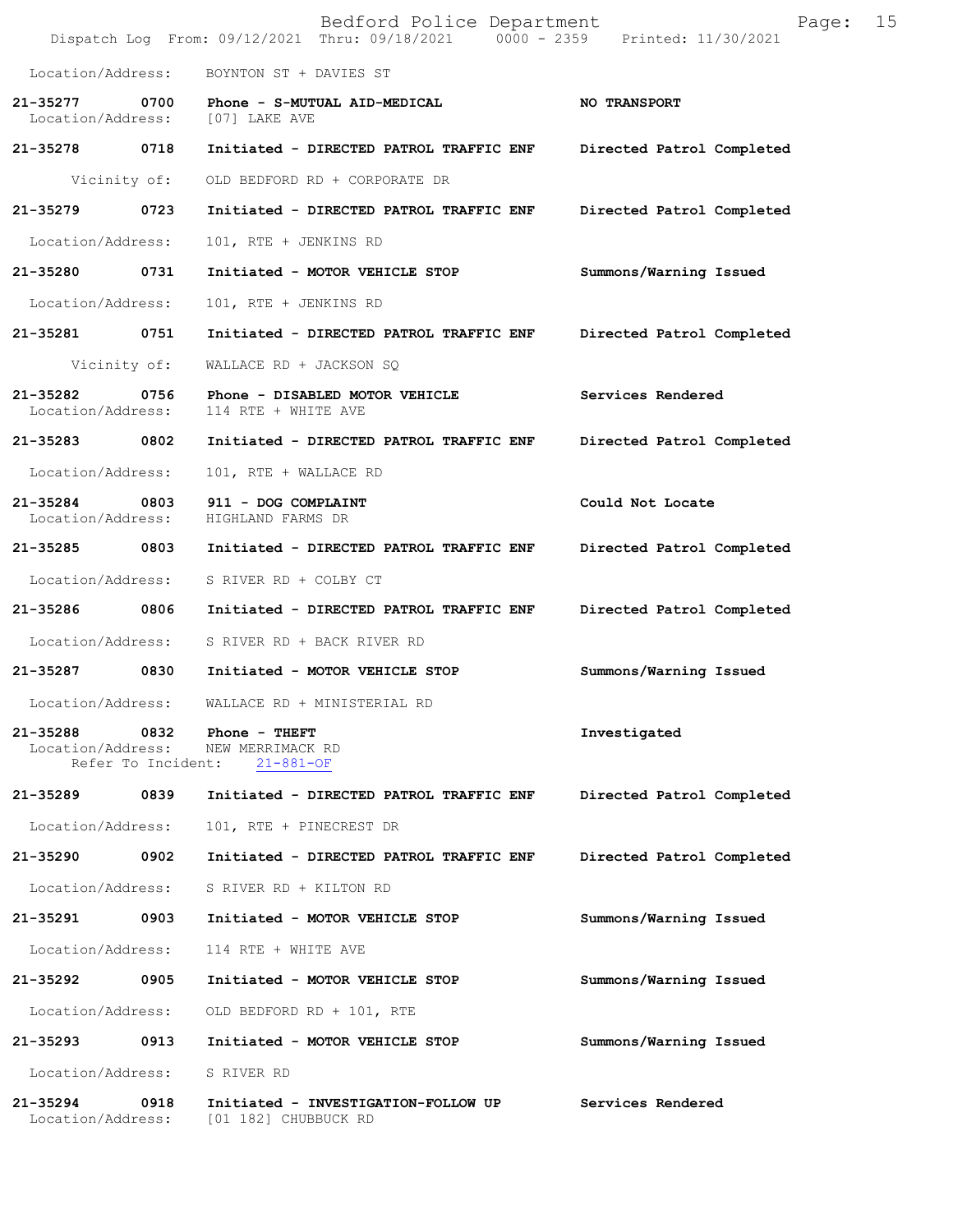|                                    |                            | Bedford Police Department<br>Dispatch Log From: 09/12/2021 Thru: 09/18/2021 0000 - 2359 Printed: 11/30/2021                                  | Page:                     | 16 |
|------------------------------------|----------------------------|----------------------------------------------------------------------------------------------------------------------------------------------|---------------------------|----|
| 21-35295                           | 0931                       | Initiated - MOTOR VEHICLE STOP                                                                                                               | Summons/Warning Issued    |    |
|                                    |                            | Location/Address: 114 RTE + NEW BOSTON RD                                                                                                    |                           |    |
| 21-35296 0941<br>Location/Address: |                            | Phone - ASSIST UTILITY<br>WALLACE RD                                                                                                         | Services Rendered         |    |
| 21–35297 0952<br>Location/Address: |                            | Walk-In - MOTOR VEHICLE COMPLAINT<br>101, RTE + 114 RTE                                                                                      | Services Rendered         |    |
| 21-35298 0959                      |                            | Initiated - DIRECTED PATROL-CAR BREAK-INS                                                                                                    | Directed Patrol Completed |    |
| Location/Address:                  |                            | [01 L1803] S RIVER RD                                                                                                                        |                           |    |
| 21-35299 1010                      |                            | Initiated - INVESTIGATION-FOLLOW UP<br>Location/Address: [01 L0000587] 101, RTE<br>Refer To Arrest: 21-497-AR<br>Arrest: WEDDLE, NATHANIEL S | Investigated              |    |
|                                    |                            | Address: PINE ST MANCHESTER, NH<br>Age: 31                                                                                                   |                           |    |
|                                    |                            | Charges: DUI - impairment                                                                                                                    |                           |    |
| 21-35300                           | 1027                       | Initiated - DIRECTED PATROL-CAR BREAK-INS                                                                                                    | Directed Patrol Completed |    |
| Location/Address:                  |                            | [01 1050] DONALD ST                                                                                                                          |                           |    |
| 21-35302 1033<br>Location/Address: |                            | Phone - HIGHWAY CONDITIONS<br>101, RTE + WALLACE RD                                                                                          | Services Rendered         |    |
| Location/Address:                  |                            | 21-35301 1035 Phone - S-FIRE ALARM<br>[01 L2400] RIDGEWOOD RD                                                                                | Services Rendered         |    |
| 21-35303 1102                      |                            | Initiated - MOTOR VEHICLE STOP                                                                                                               | Summons/Warning Issued    |    |
| Location/Address:                  |                            | S RIVER RD + BACK RIVER RD                                                                                                                   |                           |    |
| 21-35304                           | 1117                       | Phone - INTERNET CRIMES<br>Location/Address: [01 474] CONSTITUTION DR                                                                        | Investigated              |    |
| 21-35305                           | 1122                       | Phone - S-FIRE ALARM<br>Location/Address: [01 2321] 101, RTE                                                                                 | Services Rendered         |    |
| 21-35306                           | 1146                       | Initiated - DIRECTED PATROL-CAR BREAK-INS                                                                                                    | Directed Patrol Completed |    |
| Location/Address:                  |                            | [01 L2252] JENKINS RD                                                                                                                        |                           |    |
| 21-35307                           | 1147                       | Initiated - DIRECTED PATROL TRAFFIC ENF                                                                                                      | Directed Patrol Completed |    |
| Location/Address:                  |                            | RUNDLETT HILL RD + OLD BEDFORD RD                                                                                                            |                           |    |
| 21-35308                           | 1152                       | Initiated - MOTOR VEHICLE STOP                                                                                                               | Summons/Warning Issued    |    |
| Location/Address:                  |                            | S RIVER RD + BACK RIVER RD                                                                                                                   |                           |    |
| 21-35309                           | 1218                       | Initiated - DIRECTED PATROL BURGLARY                                                                                                         | Directed Patrol Completed |    |
| Location/Address:                  |                            | HAWK DR + EAGLE DR                                                                                                                           |                           |    |
| 21-35310<br>Location/Address:      | 1236                       | Walk-In - ASSIST CITIZEN<br>[01 474] CONSTITUTION DR                                                                                         | Services Rendered         |    |
| 21-35311                           | 1244                       | Initiated - DIRECTED PATROL TRAFFIC ENF                                                                                                      | Directed Patrol Completed |    |
| Location/Address:                  |                            | 101, RTE + MEETINGHOUSE RD                                                                                                                   |                           |    |
| 21-35312<br>Location/Address:      | 1313<br>Refer To Incident: | Phone - POLICE INFORMATION<br>[01 474] CONSTITUTION DR<br>$21 - 883 - OF$                                                                    | Investigated              |    |
| 21-35313                           | 1320                       | Initiated - DIRECTED PATROL BURGLARY                                                                                                         | Directed Patrol Completed |    |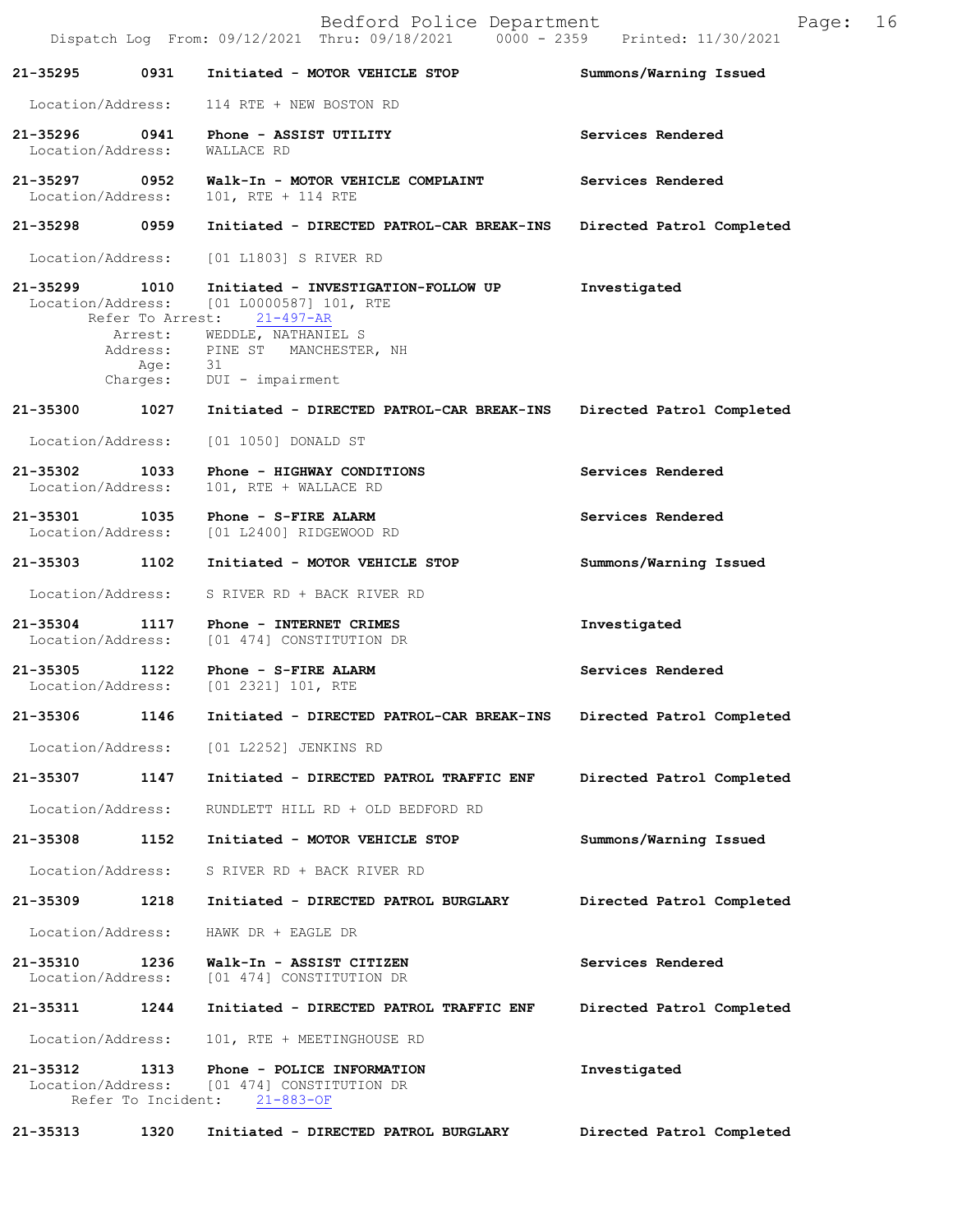|                                       |      | Dispatch Log From: 09/12/2021 Thru: 09/18/2021 0000 - 2359 Printed: 11/30/2021                |                           |
|---------------------------------------|------|-----------------------------------------------------------------------------------------------|---------------------------|
|                                       |      | Location/Address: COL DANIELS DR + FEDERATION RD                                              |                           |
| 21-35314 1323                         |      | Initiated - DIRECTED PATROL BURGLARY                                                          | Directed Patrol Completed |
| Location/Address:                     |      | MINISTERIAL RD + MCALLISTER RD                                                                |                           |
| 21-35315                              | 1333 | Phone - INTERNET CRIMES<br>Location/Address: [01 474] CONSTITUTION DR                         | Investigated              |
| 21-35317 1337<br>Location/Address:    |      | Phone - RESTRAINING ORDER SERVICE<br>BEARDS HILL RD                                           | Services Rendered         |
| 21-35316                              | 1401 | Phone - S-FIRE ALARM<br>Location/Address: [01 335] COLBY CT                                   | Services Rendered         |
| 21-35318 1411                         |      | Phone - INTERNET CRIMES<br>Location/Address: [01 474] CONSTITUTION DR                         | Investigated              |
| 21-35319<br>1418<br>Location/Address: |      | Initiated - ASSIST CITIZEN<br>NEW BOSTON RD                                                   | Services Rendered         |
| 21-35320 1532                         |      | Initiated - MOTOR VEHICLE STOP                                                                | Summons/Warning Issued    |
| Location/Address:                     |      | [01 L2447] 101, RTE                                                                           |                           |
| 21-35321 1536                         |      | Initiated - DIRECTED PATROL TRAFFIC ENF                                                       | Directed Patrol Completed |
| Location/Address:                     |      | NEW BOSTON RD + WALLACE RD                                                                    |                           |
| 21-35322 1536                         |      | Initiated - DIRECTED PATROL TRAFFIC ENF                                                       | Directed Patrol Completed |
| Location/Address:                     |      | S RIVER RD + KILTON RD                                                                        |                           |
| 21-35323 1551                         |      | Initiated - DIRECTED PATROL TRAFFIC ENF                                                       | Directed Patrol Completed |
| Location/Address:                     |      | 101, RTE + COVENANT WAY                                                                       |                           |
| 21-35324 1556                         |      | Initiated - DIRECTED PATROL TRAFFIC ENF                                                       | Directed Patrol Completed |
|                                       |      | Location/Address: HAWTHORNE DR + S RIVER RD                                                   |                           |
| 21-35325                              | 1558 | Initiated - MOTOR VEHICLE STOP                                                                | Summons/Warning Issued    |
|                                       |      | Location/Address: S RIVER RD + SUNSET LN                                                      |                           |
| 21-35326                              | 1606 | Initiated - DIRECTED PATROL TRAFFIC ENF                                                       | Directed Patrol Completed |
| Location/Address:                     |      | DONALD ST + 114 RTE                                                                           |                           |
| 21-35327                              | 1606 | Initiated - MOTOR VEHICLE STOP                                                                | Summons/Warning Issued    |
|                                       |      | Location/Address: [01 L2447] 101, RTE                                                         |                           |
| 21-35328<br>Refer To Incident:        | 1606 | Radio - INVESTIGATION-FOLLOW UP<br>Location/Address: [01 1391] CHUBBUCK RD<br>$21 - 783 - OF$ | Investigated              |
| 21-35329 1618                         |      | Initiated - MOTOR VEHICLE STOP                                                                | Summons/Warning Issued    |
| Location/Address:                     |      | RUNDLETT HILL RD + DONALD ST                                                                  |                           |
| 21-35330                              | 1627 | Initiated - MOTOR VEHICLE STOP                                                                | Summons/Warning Issued    |
| Location/Address:                     |      | KILTON RD + S RIVER RD                                                                        |                           |
| 21-35331                              | 1628 | Initiated - DIRECTED PATROL TRAFFIC ENF                                                       | Directed Patrol Completed |
|                                       |      | Location/Address: [01 2320] WALLACE RD                                                        |                           |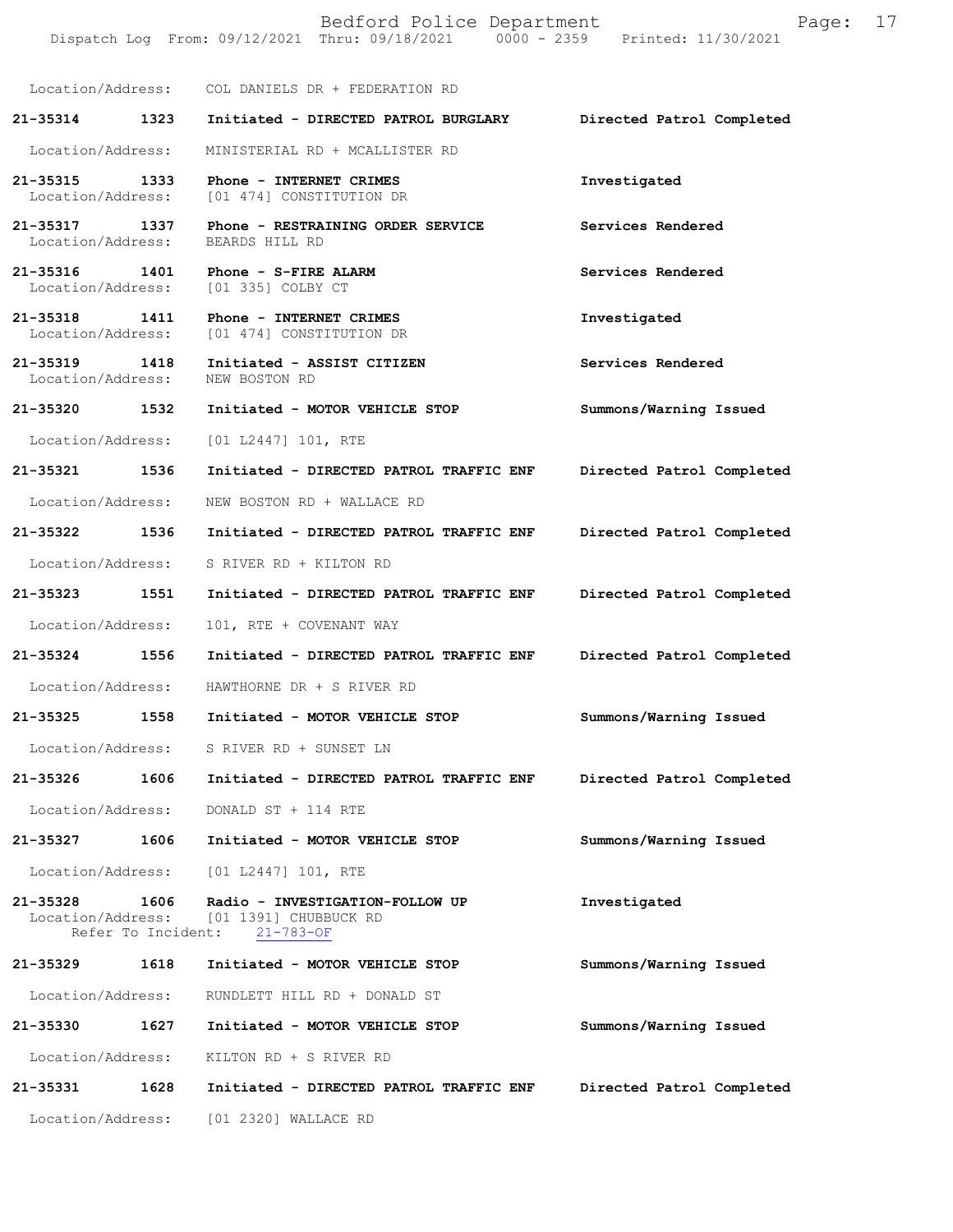|                                    |      | Bedford Police Department<br>Dispatch Log From: 09/12/2021 Thru: 09/18/2021 0000 - 2359 Printed: 11/30/2021 | 18<br>Page:                   |
|------------------------------------|------|-------------------------------------------------------------------------------------------------------------|-------------------------------|
| 21-35332<br>Location/Address:      | 1649 | Initiated - MOTOR VEHICLE STOP<br>[01 L2066] 101, RTE                                                       | NO PAPERWORK                  |
| 21-35333 1650<br>Location/Address: |      | Phone - DOG COMPLAINT<br>CARON RD                                                                           | Investigated                  |
| 21-35334                           | 1652 | Initiated - MOTOR VEHICLE STOP                                                                              | Summons/Warning Issued        |
| Location/Address:                  |      | UPJOHN ST + S RIVER RD                                                                                      |                               |
| 21-35335 1653                      |      | Initiated - MOTOR VEHICLE STOP                                                                              | Summons/Warning Issued        |
| Location/Address:                  |      | N AMHERST RD + WHEELER FARM RD                                                                              |                               |
| 21-35336<br>Location/Address:      | 1654 | Phone - Parking Complaint<br>CAMP RD                                                                        | Services Rendered             |
| 21-35337                           | 1656 | Initiated - DIRECTED PATROL TRAFFIC ENF                                                                     | Directed Patrol Completed     |
| Location/Address:                  |      | $[01 L2447] 101$ , RTE                                                                                      |                               |
| 21-35338<br>Location/Address:      | 1707 | Initiated - MOTOR VEHICLE STOP<br>101, RTE + HITCHING POST LN                                               | NO PAPERWORK                  |
| 21-35339                           | 1715 | Initiated - DIRECTED PATROL TRAFFIC ENF                                                                     | Directed Patrol Completed     |
| Location/Address:                  |      | 101, RTE + KAHLIKO LN                                                                                       |                               |
| 21-35340                           | 1722 | Radio - HIGHWAY CONDITIONS                                                                                  | Taken/Refered to Other Agency |
| Location/Address:                  |      | MEETINGHOUSE RD                                                                                             |                               |
| 21-35341                           | 1737 | Initiated - DIRECTED PATROL-CAR BREAK-INS                                                                   | Directed Patrol Completed     |
| Location/Address:                  |      | [01 L1804] S RIVER RD                                                                                       |                               |
| 21-35342                           | 1749 | Phone - MOTOR VEHICLE COMP-IN PROGRESS                                                                      | Summons/Warning Issued        |
| Location/Address:                  |      | 101, RTE                                                                                                    |                               |
| 21-35343                           | 1805 | Initiated - DIRECTED PATROL-CAR BREAK-INS                                                                   | Directed Patrol Completed     |
| Location/Address:                  |      | 101, RTE                                                                                                    |                               |
| 21-35344<br>Location/Address:      | 1825 | Initiated - INVESTIGATION-FOLLOW UP<br>BARR FARM RD                                                         | Services Rendered             |
| 21-35345                           | 1845 | Initiated - MOTOR VEHICLE STOP                                                                              | Summons/Warning Issued        |
| Location/Address:                  |      | 101, RTE + COVENANT WAY                                                                                     |                               |
| 21-35346                           | 1912 | Initiated - DIRECTED PATROL ACCIDENTS                                                                       | Directed Patrol Completed     |
| Location/Address:                  |      | 101, RTE + WALLACE RD                                                                                       |                               |
| 21-35347                           | 1919 | Initiated - DIRECTED PATROL ACCIDENTS                                                                       | Directed Patrol Completed     |
| Location/Address:                  |      | EAST POINT DR + S RIVER RD                                                                                  |                               |
| 21-35348                           | 1925 | Initiated - DIRECTED PATROL TRAFFIC ENF                                                                     | Directed Patrol Completed     |
| Location/Address:                  |      | S RIVER RD + MEETINGHOUSE RD                                                                                |                               |
| 21-35349                           | 1928 | Initiated - DIRECTED PATROL-CAR BREAK-INS                                                                   | Directed Patrol Completed     |
| Location/Address:                  |      | [01 L2252] JENKINS RD                                                                                       |                               |
| 21-35350                           | 1928 | Initiated - MOTOR VEHICLE STOP                                                                              | Summons/Warning Issued        |
| Location/Address:                  |      | 101, RTE + CONSTITUTION DR                                                                                  |                               |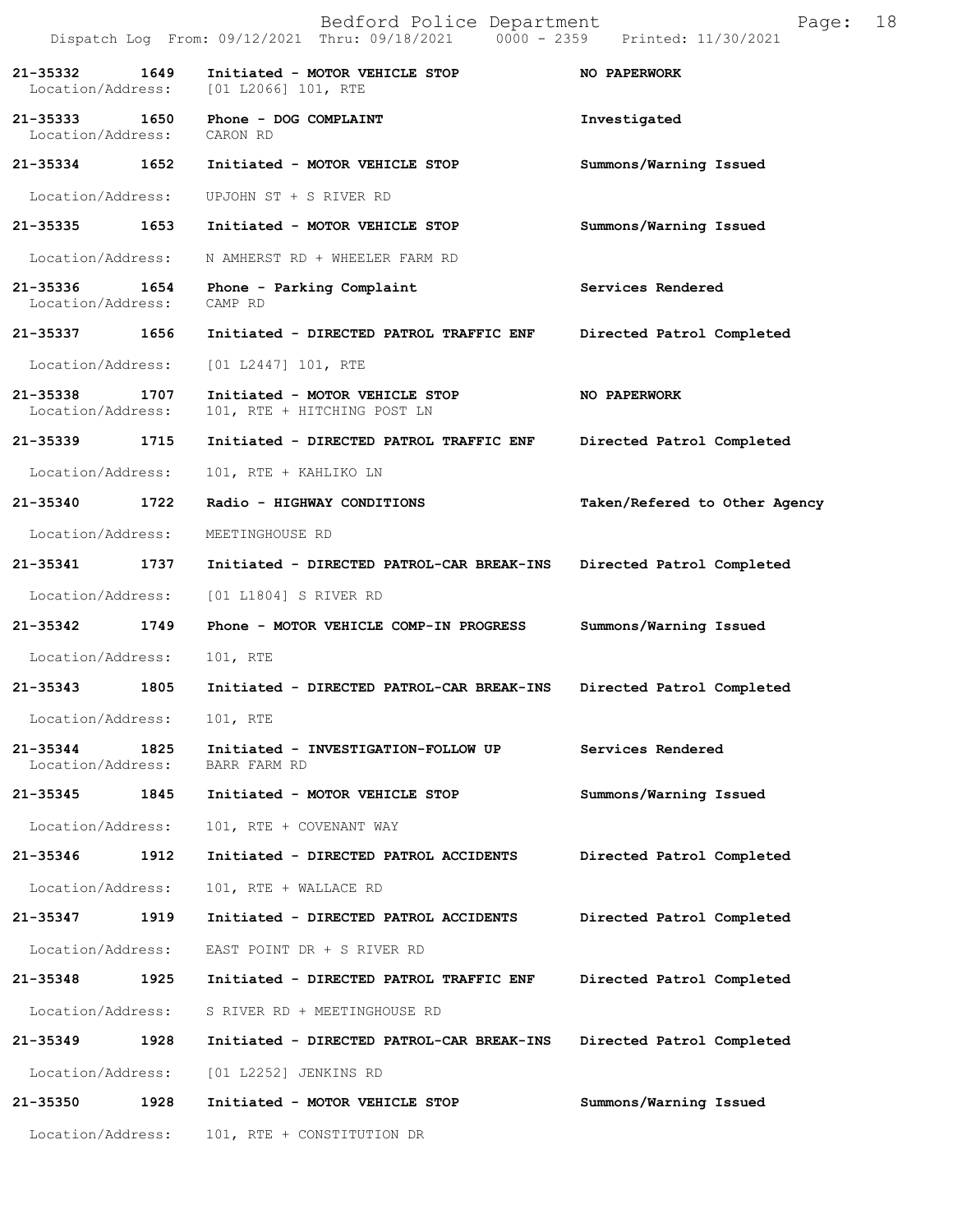|                                    |              | Bedford Police Department<br>Dispatch Log From: 09/12/2021 Thru: 09/18/2021 0000 - 2359 Printed: 11/30/2021 | Page:                     | 19 |
|------------------------------------|--------------|-------------------------------------------------------------------------------------------------------------|---------------------------|----|
|                                    |              | 21-35351 1941 Initiated - SUSP ACTIVITIES<br>Location/Address: [01 L2471] S RIVER RD                        | Services Rendered         |    |
| 21-35352 1957                      |              | Initiated - DIRECTED PATROL-CAR BREAK-INS                                                                   | Directed Patrol Completed |    |
| Location/Address:                  |              | [01 1235] S RIVER RD                                                                                        |                           |    |
| 21-35353                           | 2000         | Initiated - DIRECTED PATROL-CAR BREAK-INS                                                                   | Directed Patrol Completed |    |
|                                    |              | Location/Address: S RIVER RD + HARVEY RD                                                                    |                           |    |
| 21-35354 2004                      |              | Initiated - MOTOR VEHICLE STOP                                                                              | Summons/Warning Issued    |    |
| Location/Address:                  |              | DONALD ST + WOODLAWN AVE                                                                                    |                           |    |
| 21-35355 2005                      |              | Initiated - DIRECTED PATROL-CAR BREAK-INS                                                                   | Directed Patrol Completed |    |
| Location/Address:                  |              | $[01 L241] 101$ , RTE                                                                                       |                           |    |
| 21-35356 2006<br>Location/Address: |              | Phone - NUISANCE/NOISE COMPLIANT<br>BUTTONWOOD RD                                                           | Services Rendered         |    |
| 21-35357 2007<br>Location/Address: |              | Initiated - SUSP ACTIVITIES<br>HARVEY RD                                                                    | Services Rendered         |    |
| 21-35358 2021                      |              | Initiated - MOTOR VEHICLE STOP                                                                              | Summons/Warning Issued    |    |
|                                    |              | Location/Address: S RIVER RD + AUTUMN LN                                                                    |                           |    |
| 21-35359 2029                      |              | Initiated - DIRECTED PATROL-CAR BREAK-INS Directed Patrol Completed                                         |                           |    |
| Location/Address:                  |              | [01 L0000587] 101, RTE                                                                                      |                           |    |
| 21-35360 2032<br>Location/Address: |              | Initiated - INVESTIGATION-FOLLOW UP<br>MINISTERIAL BR                                                       | Services Rendered         |    |
|                                    |              | 21-35361 2047 Phone - DISORDERLY CONDUCT-IN PROGRESS<br>Location/Address: [01 392] COLBY CT                 | Services Rendered         |    |
| 21-35362 2051<br>Location/Address: |              | Phone - SUSP ACTIVITIES-IN PROGRESS<br>[01 L1562] KILTON RD                                                 | Services Rendered         |    |
| 21-35363                           | 2102         | Initiated - DIRECTED PATROL BURGLARY                                                                        | Directed Patrol Completed |    |
| Location/Address:                  |              | COUNTY RD + NASHUA RD                                                                                       |                           |    |
| 21-35364 2119                      |              | Initiated - DIRECTED PATROL-CAR BREAK-INS                                                                   | Directed Patrol Completed |    |
| Location/Address:                  |              | CAMBRIDGE RD + YORK RD                                                                                      |                           |    |
| 21-35365                           | 2119         | Other - BOLO                                                                                                | No Action Required        |    |
|                                    | Location:    | [04] MERRIMACK                                                                                              |                           |    |
| 21-35366                           | 2130         | Initiated - DIRECTED PATROL DWI                                                                             | Directed Patrol Completed |    |
| Location/Address:                  |              | 101, RTE + HARDY RD                                                                                         |                           |    |
| 21-35367 2131                      |              | Initiated - DIRECTED PATROL TRAFFIC ENF                                                                     | Directed Patrol Completed |    |
| Location/Address:                  |              | S RIVER RD + BACK RIVER RD                                                                                  |                           |    |
| 21-35368                           | 2313         | Initiated - DIRECTED PATROL DWI                                                                             | Directed Patrol Completed |    |
| Location/Address:                  |              | 101, RTE + WALLACE RD                                                                                       |                           |    |
| 21-35369                           | 2322         | Initiated - DIRECTED PATROL DWI                                                                             | Directed Patrol Completed |    |
|                                    | Vicinity of: | S RIVER RD + BACK RIVER RD                                                                                  |                           |    |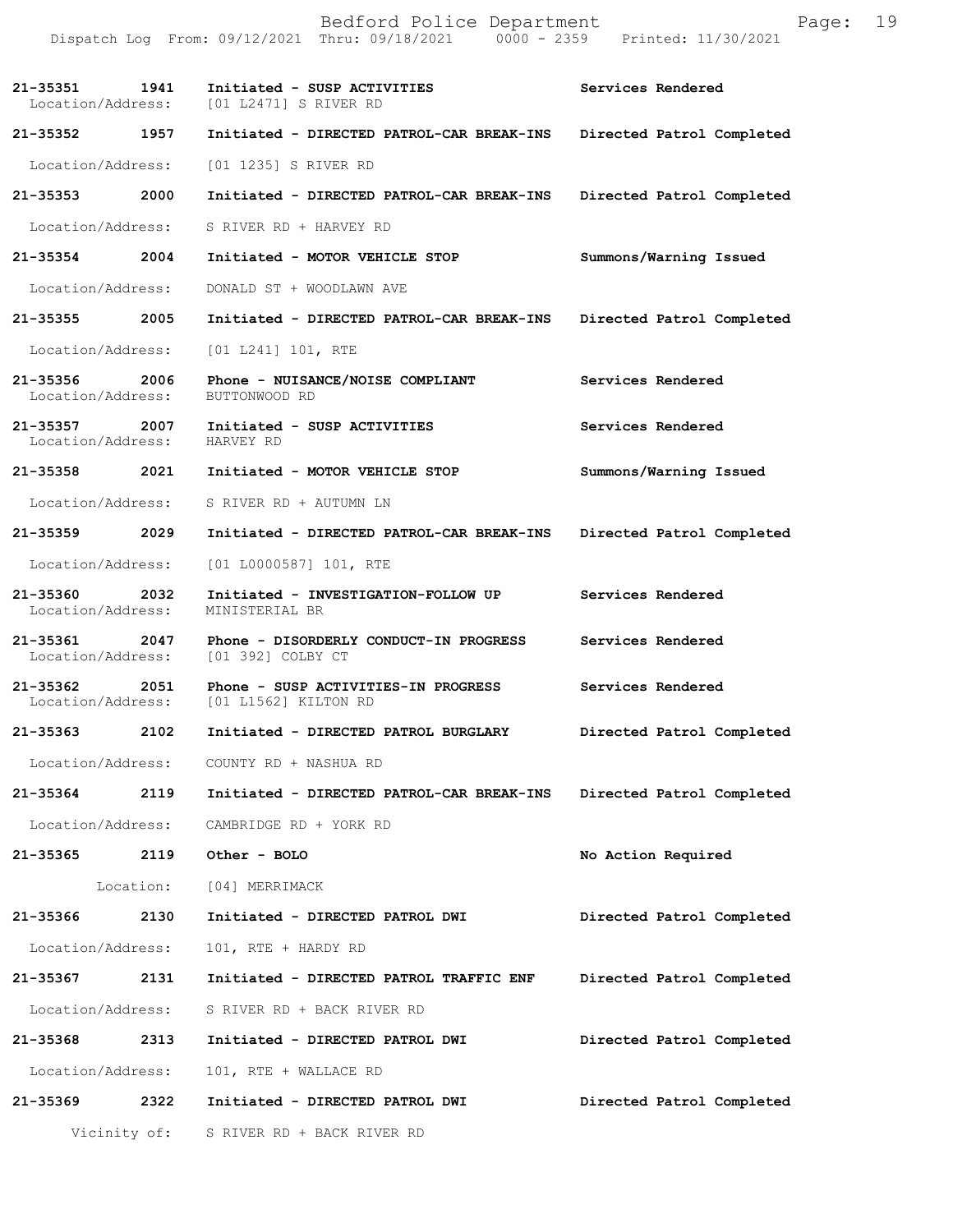|                               |                              | Bedford Police Department<br>Dispatch Log From: 09/12/2021 Thru: 09/18/2021 0000 - 2359 Printed: 11/30/2021 | Page:                     | 20 |
|-------------------------------|------------------------------|-------------------------------------------------------------------------------------------------------------|---------------------------|----|
| 21-35370                      | 2322                         | Initiated - MOTOR VEHICLE STOP                                                                              | Summons/Warning Issued    |    |
| Location/Address:             |                              | 114 RTE + WHITE AVE                                                                                         |                           |    |
| 21-35371 2327                 |                              | Initiated - DIRECTED PATROL DWI                                                                             | Directed Patrol Completed |    |
| Location/Address:             |                              | 101, RTE + JENKINS RD                                                                                       |                           |    |
| 21-35372 2330                 |                              | Initiated - DIRECTED PATROL DWI                                                                             | Directed Patrol Completed |    |
| Location/Address:             |                              | 114 RTE + NEW BOSTON RD                                                                                     |                           |    |
| 21-35373                      | 2338                         | Initiated - MOTOR VEHICLE STOP                                                                              | Summons/Warning Issued    |    |
| Location/Address:             |                              | 101, RTE + HARDY RD                                                                                         |                           |    |
| 21-35374                      | 2347                         | Initiated - MOTOR VEHICLE STOP                                                                              | Summons/Warning Issued    |    |
| Location/Address:             |                              | 114 RTE + 101, RTE                                                                                          |                           |    |
| 21-35375 2351                 |                              | Initiated - DIRECTED PATROL-CAR BREAK-INS                                                                   | Directed Patrol Completed |    |
| Location/Address:             |                              | HAWTHORNE DR                                                                                                |                           |    |
| 21-35376                      | 2353                         | Initiated - DIRECTED PATROL DWI                                                                             | Directed Patrol Completed |    |
| Location/Address:             |                              | 101, RTE + GREY ROCK RD                                                                                     |                           |    |
| 21-35377                      | 2353                         | Initiated - MOTOR VEHICLE STOP                                                                              | Summons/Warning Issued    |    |
| Location/Address:             |                              | S RIVER RD + WASHINGTON PL                                                                                  |                           |    |
|                               |                              | For Date: $09/15/2021$ - Wednesday                                                                          |                           |    |
| 21-35378                      | 0005                         | Initiated - DIRECTED PATROL DWI                                                                             | Directed Patrol Completed |    |
| Location/Address:             |                              | 101, RTE + CONSTITUTION DR                                                                                  |                           |    |
| 21-35379                      | 0017                         | Initiated - DIRECTED PATROL DWI                                                                             | Directed Patrol Completed |    |
|                               | Vicinity of:                 | S RIVER RD + KILTON RD                                                                                      |                           |    |
| 21-35380                      | 0028                         | Initiated - DIRECTED PATROL BURGLARY                                                                        | Directed Patrol Completed |    |
|                               | Vicinity of:                 | S RIVER RD + KILTON RD                                                                                      |                           |    |
| 21-35381<br>Location/Address: | 0028<br>Refer To Summons:    | Initiated - MOTOR VEHICLE STOP<br>101, RTE + JENKINS RD<br>$21 - 511 - AR$                                  | Arrest(s) Made            |    |
|                               | Summons:<br>Address:<br>Age: | WAKILONGO, HERITIER<br>MANCHESTER, NH<br>19                                                                 |                           |    |
|                               | Charges:                     | Driving Without Giving Proof<br>Drive after Rev/Sus                                                         |                           |    |
| 21-35382<br>Location/Address: | 0031                         | Phone - ALARM, BURGLAR<br>[01 L900] SUNSET LN                                                               | Alarm - False             |    |
| 21-35383                      | 0105                         | Initiated - DIRECTED PATROL BURGLARY                                                                        | Directed Patrol Completed |    |
| Location/Address:             |                              | IRON HORSE DR                                                                                               |                           |    |
| 21-35384                      | 0106                         | Initiated - DIRECTED PATROL BURGLARY                                                                        | Directed Patrol Completed |    |
| Location/Address:             |                              | LEAVY DR                                                                                                    |                           |    |
| 21-35385                      | 0132                         | Initiated - DIRECTED PATROL BURGLARY                                                                        | Directed Patrol Completed |    |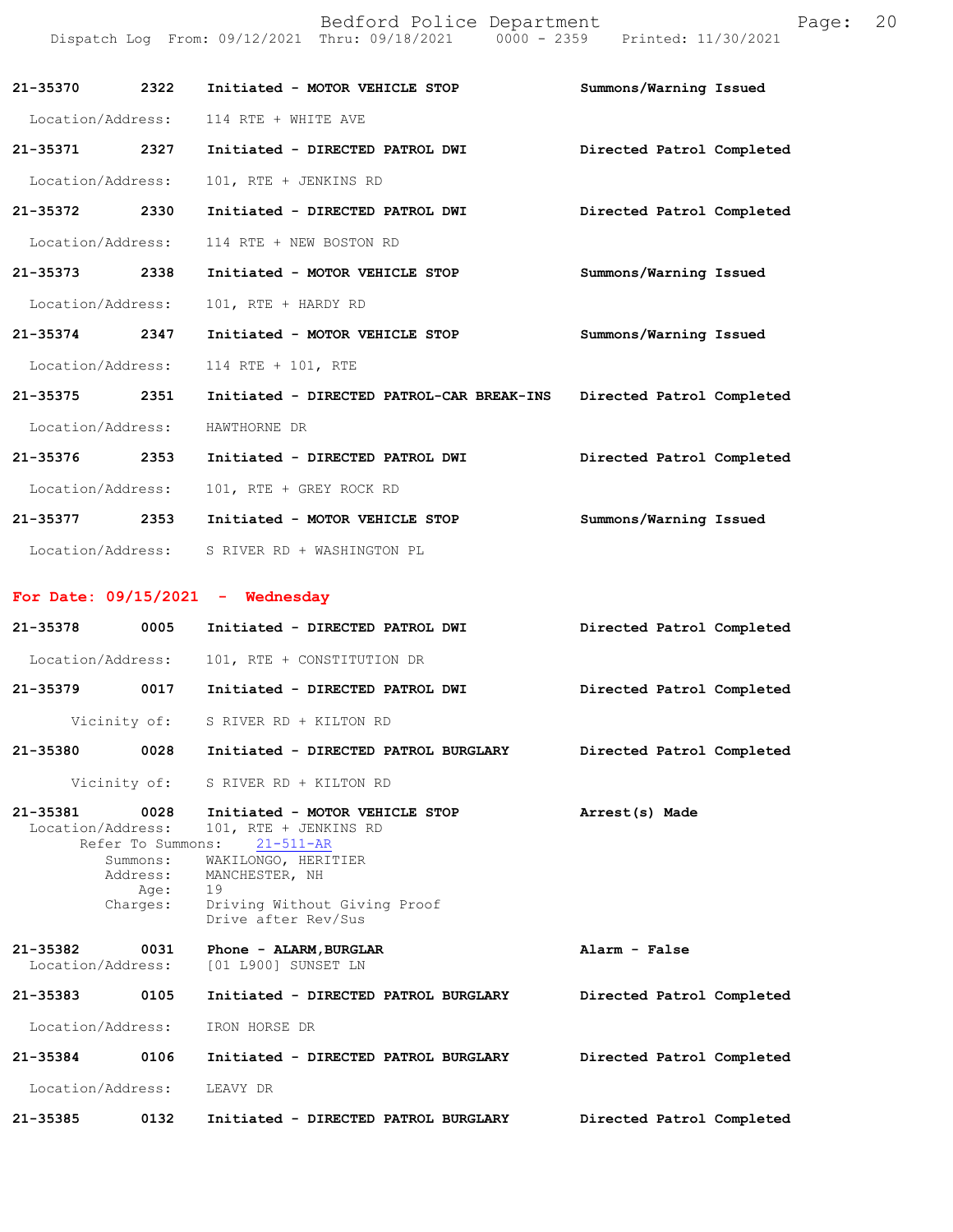|                               |                            | Bedford Police Department<br>Dispatch Log From: 09/12/2021 Thru: 09/18/2021 0000 - 2359 Printed: 11/30/2021 | Page:                       | 21 |
|-------------------------------|----------------------------|-------------------------------------------------------------------------------------------------------------|-----------------------------|----|
|                               |                            | Location/Address: [01 L481] S RIVER RD                                                                      |                             |    |
| 21-35386                      | 0140                       | Initiated - DIRECTED PATROL BURGLARY Directed Patrol Completed                                              |                             |    |
| Location/Address:             |                            | RIVERWAY PL                                                                                                 |                             |    |
| 21-35387                      | 0142                       | Initiated - DIRECTED PATROL-CAR BREAK-INS Directed Patrol Completed                                         |                             |    |
| Location/Address:             |                            | N AMHERST RD + WALLACE RD                                                                                   |                             |    |
| 21-35388 0153                 |                            | Initiated - DIRECTED PATROL BURGLARY                                                                        | Directed Patrol Completed   |    |
|                               | Vicinity of:               | HARVEY RD                                                                                                   |                             |    |
| 21-35389 0219                 |                            | Initiated - DIRECTED PATROL-CAR BREAK-INS                                                                   | Directed Patrol Completed   |    |
|                               | Vicinity of:               | DONALD ST + RUNDLETT HILL RD                                                                                |                             |    |
| 21-35390                      | 0226                       | Initiated - DIRECTED PATROL BURGLARY                                                                        | Directed Patrol Completed   |    |
|                               | Vicinity of:               | HAWTHORNE DR + STATION RD                                                                                   |                             |    |
| 21-35391<br>Location/Address: | 0236<br>Refer To Incident: | 911 - CHECK THE WELFARE<br>PARK DR<br>$21 - 886 - OF$                                                       | Investigated                |    |
| 21-35392 0242                 |                            | Radio - S-EMERGENCY MEDICAL CALL                                                                            | TRANSPORTED TO CMC HOSPITAL |    |
| Location/Address:             |                            | PARK DR                                                                                                     |                             |    |
| 21-35393                      | 0259                       | Initiated - BUILDING CHECK                                                                                  | Building Checked/Secured    |    |
| Location/Address:             |                            | [01 463] NASHUA RD                                                                                          |                             |    |
| 21-35394 0359                 |                            | Initiated - DIRECTED PATROL-CAR BREAK-INS                                                                   | Directed Patrol Completed   |    |
| Location/Address:             |                            | CAMPBELL RD + N AMHERST RD                                                                                  |                             |    |
| 21-35395 0402                 |                            | Initiated - DIRECTED PATROL-CAR BREAK-INS                                                                   | Directed Patrol Completed   |    |
|                               |                            | Location/Address: [01 1870] S RIVER RD                                                                      |                             |    |
| 21-35396                      | 0409                       | Initiated - DIRECTED PATROL-CAR BREAK-INS                                                                   | Directed Patrol Completed   |    |
|                               | Vicinity of:               | LIBERTY HILL RD + COUNTY RD                                                                                 |                             |    |
| 21-35397                      | 0422                       | Initiated - BUILDING CHECK                                                                                  | Building Checked/Secured    |    |
| Location/Address:             |                            | [01 L357] WHITE AVE                                                                                         |                             |    |
| 21-35398                      | 0429                       | Initiated - DIRECTED PATROL-CAR BREAK-INS                                                                   | Directed Patrol Completed   |    |
| Location/Address:             |                            | [01 376] KILTON RD                                                                                          |                             |    |
| 21-35399                      | 0430                       | Initiated - DIRECTED PATROL BURGLARY                                                                        | Directed Patrol Completed   |    |
| Location/Address:             |                            | [01 L2447] 101, RTE                                                                                         |                             |    |
| 21-35400                      | 0433                       | Initiated - MOTOR VEHICLE STOP                                                                              | Summons/Warning Issued      |    |
| Location/Address:             |                            | 114 RTE + 101, RTE                                                                                          |                             |    |
| 21-35401                      | 0444                       | Initiated - BUILDING CHECK                                                                                  | Building Checked/Secured    |    |
| Location/Address:             |                            | [01 192] NEW BOSTON RD                                                                                      |                             |    |
| 21-35402                      | 0501                       | Initiated - DIRECTED PATROL TRAFFIC ENF                                                                     | Directed Patrol Completed   |    |
|                               | Vicinity of:               | S RIVER RD + HAWTHORNE DR                                                                                   |                             |    |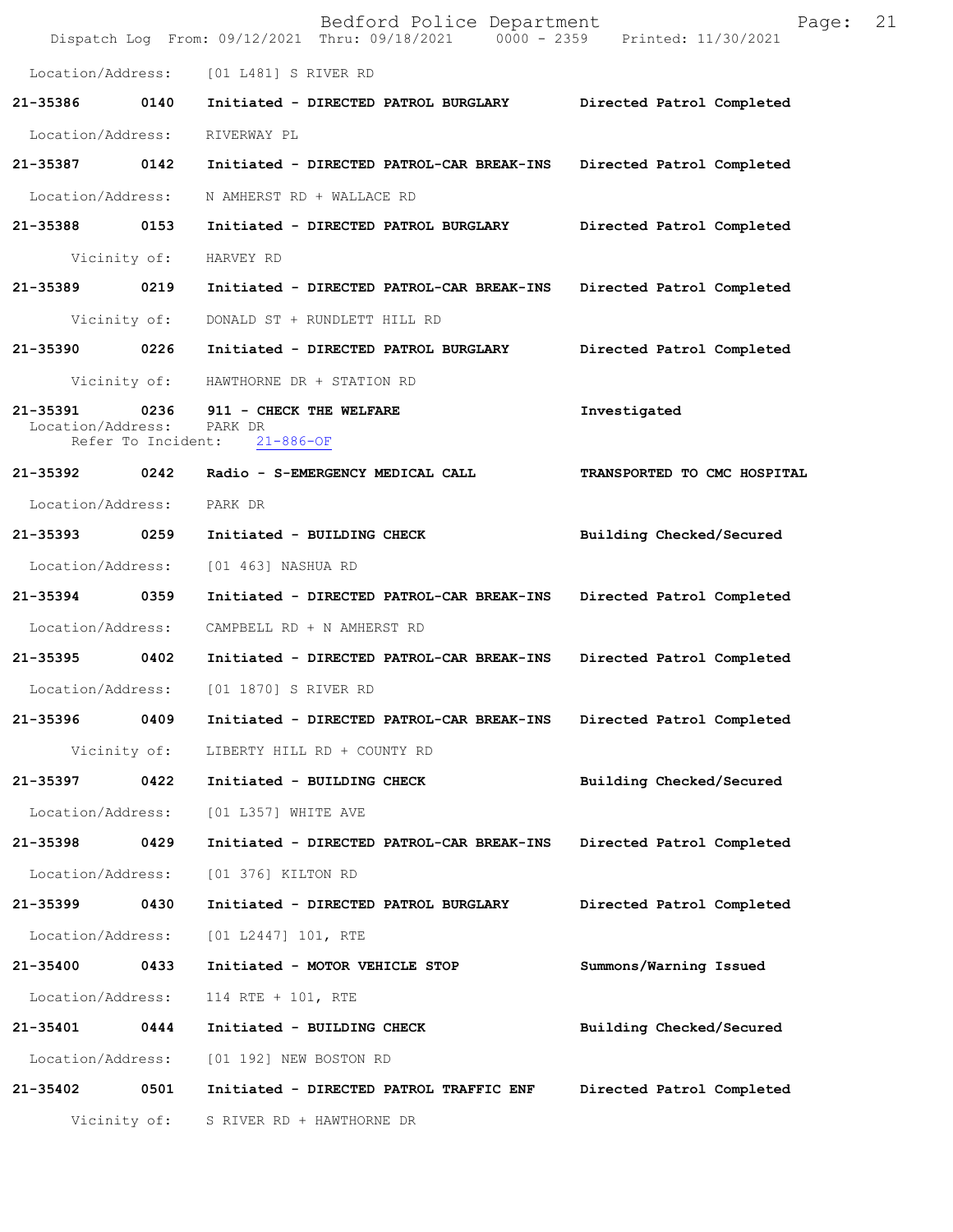|                                    |                                                 | Bedford Police Department<br>Dispatch Log From: 09/12/2021 Thru: 09/18/2021 0000 - 2359 Printed: 11/30/2021                                                                    | 22<br>Page:               |
|------------------------------------|-------------------------------------------------|--------------------------------------------------------------------------------------------------------------------------------------------------------------------------------|---------------------------|
| 21-35403                           | 0506                                            | Initiated - DIRECTED PATROL TRAFFIC ENF                                                                                                                                        | Directed Patrol Completed |
| Location/Address:                  |                                                 | NEW BOSTON RD + WALLACE RD                                                                                                                                                     |                           |
| 21-35404                           | 0537                                            | Initiated - MOTOR VEHICLE STOP                                                                                                                                                 | Summons/Warning Issued    |
| Location/Address:                  |                                                 | S RIVER RD + CLUB ACRE LN                                                                                                                                                      |                           |
|                                    | Refer To Arrest:<br>Arrest:<br>Age:<br>Charges: | 21-35405 0621 Phone - SERVE WARRANT<br>Location/Address: [211] ELM ST<br>$21 - 512 - AR$<br>LUMENELLO, JASON<br>Address: PLAISTOW, NH<br>46<br>Theft by Unauthd Taking \$1501+ | Arrest(s) Made            |
| 21-35406<br>Location/Address:      | 0625                                            | Phone - ALARM, BURGLAR<br>[01 L900] SUNSET LN                                                                                                                                  | Alarm - False             |
| 21-35407 0640<br>Location/Address: |                                                 | Phone - ALARM, BURGLAR<br>[01 L1196] TECHNOLOGY DR                                                                                                                             | Alarm - False             |
| 21-35408 0712                      |                                                 | Initiated - DIRECTED PATROL TRAFFIC ENF                                                                                                                                        | Directed Patrol Completed |
| Location/Address:                  |                                                 | NASHUA RD + COUNTY RD                                                                                                                                                          |                           |
| 21-35409                           | 0713                                            | Initiated - DIRECTED PATROL TRAFFIC ENF                                                                                                                                        | Directed Patrol Completed |
| Location/Address:                  |                                                 | S RIVER RD + KILTON RD                                                                                                                                                         |                           |
| 21-35410                           | 0713                                            | Initiated - DIRECTED PATROL TRAFFIC ENF                                                                                                                                        | Directed Patrol Completed |
| Location/Address:                  |                                                 | BACK RIVER RD + COUNTY RD                                                                                                                                                      |                           |
| 21-35411                           | 0736                                            | Initiated - MOTOR VEHICLE STOP                                                                                                                                                 | Summons/Warning Issued    |
| Location/Address:                  |                                                 | KILTON RD                                                                                                                                                                      |                           |
| 21-35412                           | 0740                                            | Initiated - DIRECTED PATROL TRAFFIC ENF                                                                                                                                        | Directed Patrol Completed |
| Location/Address:                  |                                                 | S RIVER RD + CLUB ACRE LN                                                                                                                                                      |                           |
| 21-35413                           | 0741                                            | Initiated - MOTOR VEHICLE STOP                                                                                                                                                 | Summons/Warning Issued    |
| Location/Address:                  |                                                 | 101, RTE + HARDY RD                                                                                                                                                            |                           |
| 21-35414                           | 0742                                            | Initiated - MOTOR VEHICLE STOP                                                                                                                                                 | Summons/Warning Issued    |
| Location/Address:                  |                                                 | S RIVER RD + EXECUTIVE PARK DR                                                                                                                                                 |                           |
| 21-35415                           | 0743                                            | Initiated - DIRECTED PATROL ACCIDENTS                                                                                                                                          | Directed Patrol Completed |
| Location/Address:                  |                                                 | S RIVER RD + HULL RD                                                                                                                                                           |                           |
| 21-35416                           | 0745                                            | Initiated - MOTOR VEHICLE STOP                                                                                                                                                 | Summons/Warning Issued    |
| Location/Address:                  |                                                 | S RIVER RD + PARK DR                                                                                                                                                           |                           |
| 21-35417                           | 0751                                            | Initiated - MOTOR VEHICLE STOP                                                                                                                                                 | Summons/Warning Issued    |
| Location/Address:                  |                                                 | 101, RTE + COVENANT WAY                                                                                                                                                        |                           |
| 21-35418                           | 0813                                            | Initiated - DIRECTED PATROL TRAFFIC ENF                                                                                                                                        | Directed Patrol Completed |
| Location/Address:                  |                                                 | S RIVER RD + COLBY CT                                                                                                                                                          |                           |
| 21-35419                           | 0817                                            | Initiated - DIRECTED PATROL TRAFFIC ENF                                                                                                                                        | Directed Patrol Completed |
| Location/Address:                  |                                                 | S RIVER RD + MEETINGHOUSE RD                                                                                                                                                   |                           |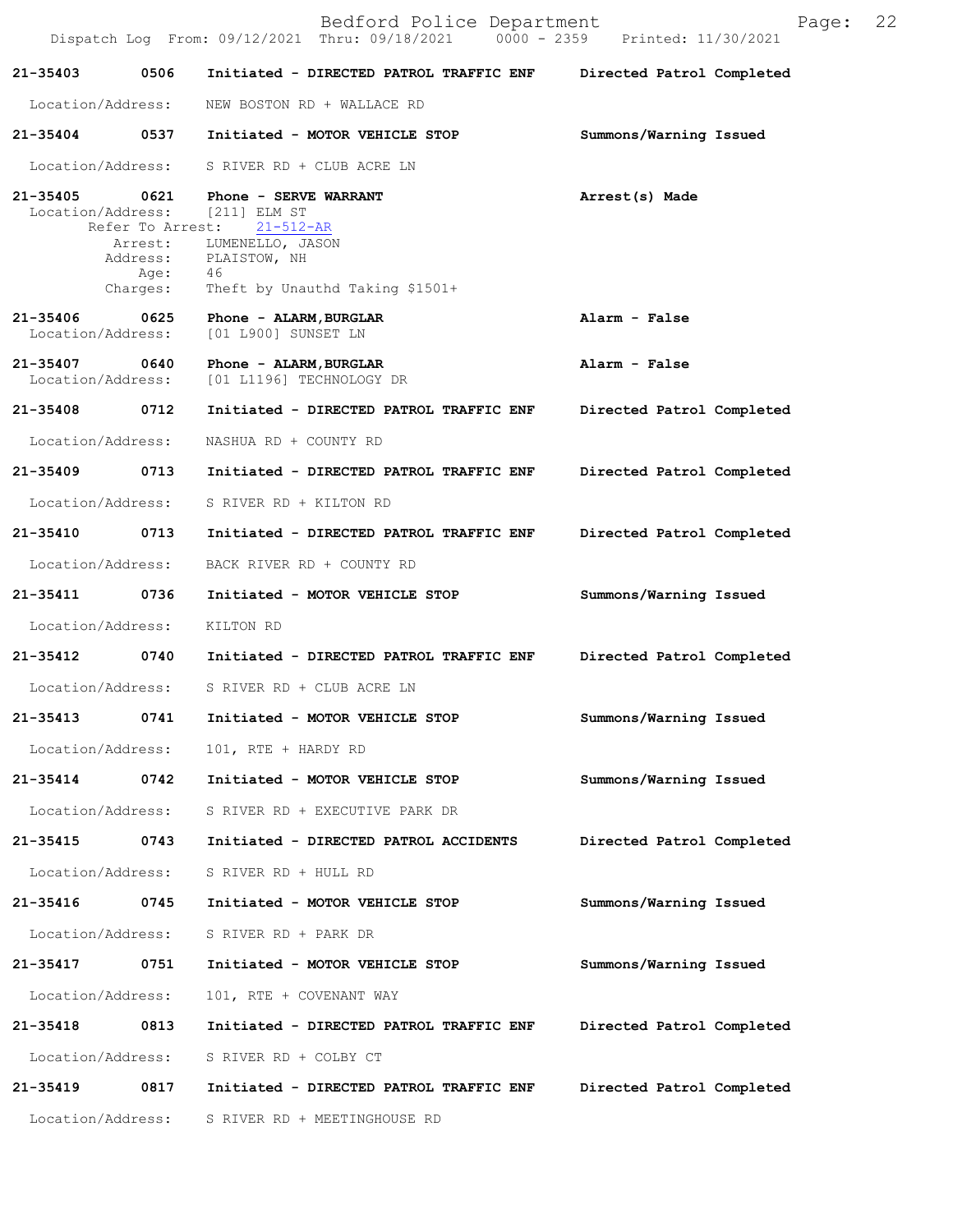|                               |                            | Bedford Police Department<br>Dispatch Log From: 09/12/2021 Thru: 09/18/2021 0000 - 2359 Printed: 11/30/2021 | Page:                          | 23 |
|-------------------------------|----------------------------|-------------------------------------------------------------------------------------------------------------|--------------------------------|----|
| 21-35420                      | 0819                       | Initiated - DIRECTED PATROL TRAFFIC ENF                                                                     | Directed Patrol Completed      |    |
| Location/Address:             |                            | 101, RTE + JENKINS RD                                                                                       |                                |    |
| 21-35421                      | 0823                       | Initiated - MOTOR VEHICLE STOP                                                                              | Summons/Warning Issued         |    |
| Location/Address:             |                            | 101, RTE + HITCHING POST LN                                                                                 |                                |    |
| 21-35422                      | 0825                       | Initiated - MOTOR VEHICLE STOP                                                                              | Summons/Warning Issued         |    |
| Location/Address:             |                            | S RIVER RD + EXECUTIVE PARK DR                                                                              |                                |    |
| 21-35423                      | 0827                       | Initiated - DOG VIOLATIONS (STATE/LOCAL)                                                                    | Summons/Warning Issued         |    |
| Location/Address:             |                            | REED DR                                                                                                     |                                |    |
| 21-35424 0830                 |                            | Initiated - MOTOR VEHICLE STOP                                                                              | Summons/Warning Issued         |    |
| Location/Address:             |                            | S RIVER RD + PARK DR                                                                                        |                                |    |
| 21-35425                      | 0832                       | 911 - S-EMERGENCY MEDICAL CALL-ALPHA                                                                        | TRANSPORTED TO CMC HOSPITAL    |    |
| Location/Address:             |                            | [01 L2400] RIDGEWOOD RD                                                                                     |                                |    |
| 21-35426                      | 0840                       | Initiated - DOG VIOLATIONS (STATE/LOCAL)                                                                    | Summons/Warning Issued         |    |
| Location/Address:             |                            | KENSINGTON LN                                                                                               |                                |    |
| 21-35427                      | 0848                       | Initiated - DIRECTED PATROL TRAFFIC ENF                                                                     | Directed Patrol Completed      |    |
| Location/Address:             |                            | S RIVER RD + PALOMINO LN                                                                                    |                                |    |
| 21-35428 0851                 |                            | Initiated - MOTOR VEHICLE STOP                                                                              | Summons/Warning Issued         |    |
| Location/Address:             |                            | S RIVER RD                                                                                                  |                                |    |
| 21-35429<br>Location/Address: | 0856                       | Initiated - DOG VIOLATIONS (STATE/LOCAL)<br>[01 L1466] RIDGEWOOD RD                                         | NO PAPERWORK                   |    |
| 21-35430 0857                 |                            | Initiated - MOTOR VEHICLE STOP                                                                              | Summons/Warning Issued         |    |
| Location/Address:             |                            | PALOMINO LN + ATWOOD LN                                                                                     |                                |    |
| 21-35431<br>Location/Address: | 0900<br>Refer To Incident: | Phone - THEFT<br>[01 L653] OLD BEDFORD RD<br>$21 - 887 - OF$                                                | Investigated                   |    |
| 21-35432                      | 0904                       | Initiated - DOG VIOLATIONS (STATE/LOCAL)                                                                    | Summons/Warning Issued         |    |
| Location/Address:             |                            | SUFFOLK CT                                                                                                  |                                |    |
| 21-35433                      | 0910                       | Initiated - DOG VIOLATIONS (STATE/LOCAL)                                                                    | Summons/Warning Issued         |    |
| Location/Address:             |                            | ROCKINGHAM CT                                                                                               |                                |    |
| 21-35434<br>Location/Address: | 0915                       | Initiated - DOG VIOLATIONS (STATE/LOCAL)<br>SARATOGA CT                                                     | NO PAPERWORK                   |    |
| 21-35435                      | 0916                       | 911 - S-EMERGENCY MEDICAL CALL-CHARL                                                                        | Transported to Elliot Hospital |    |
| Location/Address:             |                            | [01 L484] S RIVER RD                                                                                        |                                |    |
| 21-35436                      | 0923                       | Initiated - DOG VIOLATIONS (STATE/LOCAL)                                                                    | Summons/Warning Issued         |    |
| Location/Address:             |                            | WOODBURY LN                                                                                                 |                                |    |
| 21-35437                      | 0927                       | Initiated - DIRECTED PATROL TRAFFIC ENF                                                                     | Directed Patrol Completed      |    |
| Location/Address:             |                            | 101, RTE + HITCHING POST LN                                                                                 |                                |    |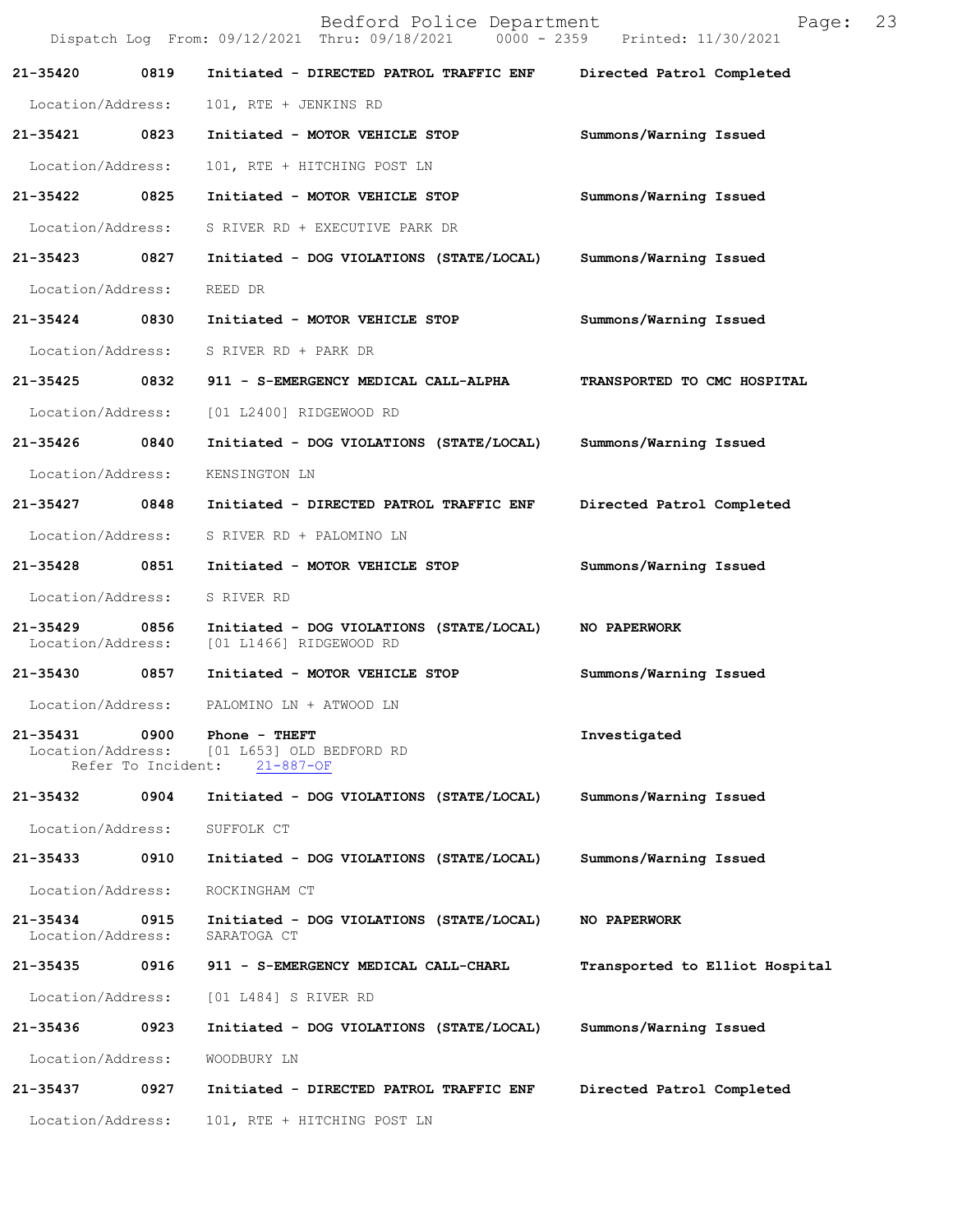|                                   |                                                                     | Bedford Police Department<br>Dispatch Log From: 09/12/2021 Thru: 09/18/2021 0000 - 2359 Printed: 11/30/2021                                                                    | 24<br>Page:                    |
|-----------------------------------|---------------------------------------------------------------------|--------------------------------------------------------------------------------------------------------------------------------------------------------------------------------|--------------------------------|
| 21-35438                          | 0927                                                                | Initiated - DIRECTED PATROL TRAFFIC ENF                                                                                                                                        | Directed Patrol Completed      |
| Location/Address:                 |                                                                     | S RIVER RD + BACK RIVER RD                                                                                                                                                     |                                |
| 21-35439 0933                     |                                                                     | Initiated - DOG VIOLATIONS (STATE/LOCAL)                                                                                                                                       | Summons/Warning Issued         |
| Location/Address:                 |                                                                     | WILKINS STREET EXT                                                                                                                                                             |                                |
| 21-35440                          | 0949<br>Refer To Incident:                                          | Phone - FORGERY/COUNTERFEIT<br>Location/Address: [01 L1731] WALLACE RD<br>$21 - 888 - OF$                                                                                      | Investigated                   |
| 21-35441                          | 1032                                                                | Initiated - DIRECTED PATROL ACCIDENTS                                                                                                                                          | Directed Patrol Completed      |
| Location/Address:                 |                                                                     | S RIVER RD + WATHEN RD                                                                                                                                                         |                                |
| 21-35442 1038                     |                                                                     | Initiated - VACANT PROPERTY CHECK                                                                                                                                              | Building Checked/Secured       |
| Location/Address:                 |                                                                     | BACK RIVER RD                                                                                                                                                                  |                                |
| 21-35444 1040                     |                                                                     | Walk-In - HARRASSMENT                                                                                                                                                          | Directed Patrol Completed      |
|                                   |                                                                     | Location/Address: [01 L453] WHITE AVE<br>Refer To Incident: 21-889-OF                                                                                                          |                                |
| 21-35443                          | 1044                                                                | Initiated - DIRECTED PATROL-CAR BREAK-INS                                                                                                                                      | Directed Patrol Completed      |
| Location/Address:                 |                                                                     | [01 629] NEW BOSTON RD                                                                                                                                                         |                                |
| 21-35445                          | 1050                                                                | Phone - DRUG VIOLATIONS<br>Vicinity of: [01 463] NASHUA RD                                                                                                                     | Services Rendered              |
| 21-35446                          | 1052                                                                | Initiated - DIRECTED PATROL-CAR BREAK-INS                                                                                                                                      | Directed Patrol Completed      |
| Location/Address:                 |                                                                     | [01 1235] S RIVER RD                                                                                                                                                           |                                |
| $21 - 35447$                      | 1058                                                                | Initiated - DIRECTED PATROL-CAR BREAK-INS                                                                                                                                      | Directed Patrol Completed      |
| Location/Address:                 |                                                                     | [01 L1803] S RIVER RD                                                                                                                                                          |                                |
| $21 - 35448$<br>Location/Address: | 1116<br>Refer To Arrest:<br>Arrest:<br>Address:<br>Age:<br>Charges: | Phone - THEFT-IN PROGRESS<br>S RIVER RD + MEETINGHOUSE RD<br>$21 - 513 - AR$<br>HERNANDEZ, AUTREY<br>HOUSTON, TX<br>38<br>Breach of Bail<br>Theft by Unauthd Taking \$0-\$1000 | Arrest(s) Made                 |
| $21 - 35449$                      | 1143                                                                | Initiated - DIRECTED PATROL-CAR BREAK-INS                                                                                                                                      | Directed Patrol Completed      |
| Location/Address:                 |                                                                     | [01 L357] WHITE AVE                                                                                                                                                            |                                |
| 21-35450                          | 1150                                                                | 911 - S-EMERGENCY MEDICAL CALL-ALPHA                                                                                                                                           | Transported to Elliot Hospital |
| Location/Address:                 |                                                                     | [01 1389] S RIVER RD                                                                                                                                                           |                                |
| 21-35451                          | 1159                                                                | Initiated - DIRECTED PATROL-CAR BREAK-INS                                                                                                                                      | Directed Patrol Completed      |
| Location/Address:                 |                                                                     | [01 L2252] JENKINS RD                                                                                                                                                          |                                |
| 21-35452                          | 1216                                                                | Initiated - DIRECTED PATROL TRAFFIC ENF                                                                                                                                        | Directed Patrol Completed      |
| Location/Address:                 |                                                                     | 114 RTE + OLD BEDFORD ROAD OVERPASS                                                                                                                                            |                                |
| $21 - 35453$<br>Location/Address: | 1253                                                                | 911 - CIVIL<br>[01 L436] S RIVER RD                                                                                                                                            | Services Rendered              |
| 21-35454                          | 1259                                                                | Initiated - DIRECTED PATROL BURGLARY                                                                                                                                           | Directed Patrol Completed      |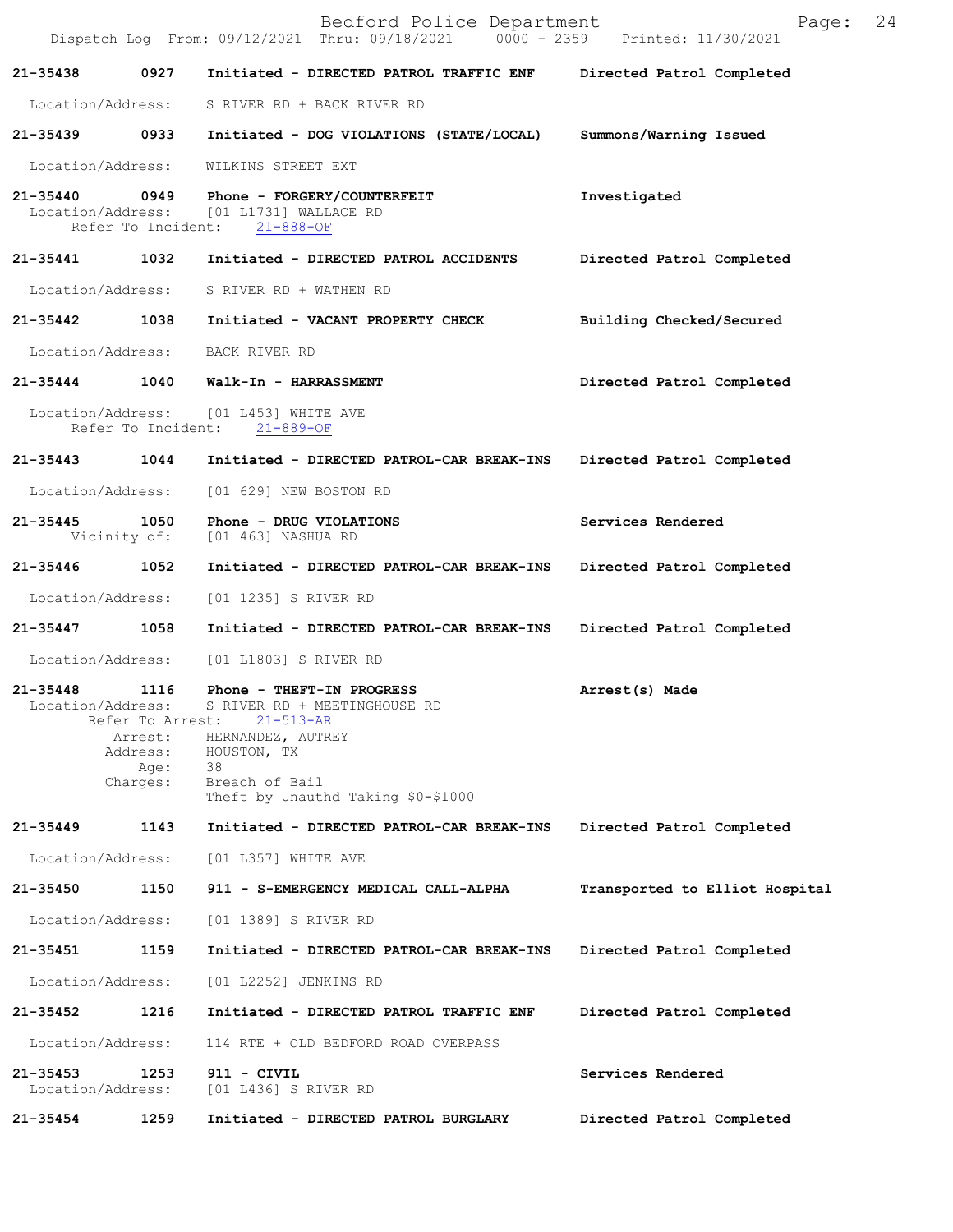|                                                         |      | Bedford Police Department<br>Dispatch Log From: 09/12/2021 Thru: 09/18/2021 0000 - 2359 Printed: 11/30/2021 | 25<br>Page:                 |
|---------------------------------------------------------|------|-------------------------------------------------------------------------------------------------------------|-----------------------------|
|                                                         |      | Vicinity of: BEALS RD + JENKINS RD                                                                          |                             |
| 21-35455                                                | 1300 | Phone - ANIMAL COMPLAINT                                                                                    | No Action Required          |
| Location/Address:                                       |      | MAGAZINE ST                                                                                                 |                             |
| 21-35457<br>Location/Address:                           | 1301 | Phone - FRAUD<br>FAIRLANE DR                                                                                | Services Rendered           |
| 21-35456 1302                                           |      | Initiated - DIRECTED PATROL-CAR BREAK-INS                                                                   | Directed Patrol Completed   |
| Location/Address:                                       |      | 101, RTE + MEETINGHOUSE RD                                                                                  |                             |
| 21-35458                                                | 1350 | Initiated - DIRECTED PATROL BURGLARY                                                                        | Directed Patrol Completed   |
| Location/Address:                                       |      | WALLACE RD + MAGAZINE ST                                                                                    |                             |
| 21-35459                                                | 1410 | Initiated - DIRECTED PATROL TRAFFIC ENF                                                                     | Directed Patrol Completed   |
| Location/Address:                                       |      | NEW BOSTON RD + WALLACE RD                                                                                  |                             |
| 21-35460 1423                                           |      | 911 - S-EMERGENCY MEDICAL CALL-CHARL                                                                        | TRANSPORTED TO CMC HOSPITAL |
| Location/Address:                                       |      | [01 L594] ELLISON DR                                                                                        |                             |
| $21 - 35461$<br>Location/Address:                       | 1448 | Radio - S-EMERGENCY MEDICAL CALL<br>[01 463] NASHUA RD                                                      | Investigated                |
| 21-35462<br>Location/Address:<br>Refer To Incident:     | 1508 | Initiated - MOTOR VEHICLE ACCIDENT<br>NASHUA RD<br>$21 - 891 - OF$                                          | Investigated                |
| 21-35463 1538                                           |      | Initiated - DIRECTED PATROL ACCIDENTS                                                                       | Directed Patrol Completed   |
| Location/Address:                                       |      | N AMHERST RD + WALLACE RD                                                                                   |                             |
| 21-35464                                                | 1539 | Initiated - DIRECTED PATROL TRAFFIC ENF                                                                     | Directed Patrol Completed   |
| Location/Address:                                       |      | S RIVER RD + KILTON RD                                                                                      |                             |
| 21-35465                                                | 1542 | Initiated - DIRECTED PATROL TRAFFIC ENF                                                                     | Directed Patrol Completed   |
| Vicinity of:                                            |      | S RIVER RD + TECHNOLOGY DR                                                                                  |                             |
| 21-35466                                                | 1547 | Initiated - DIRECTED PATROL TRAFFIC ENF                                                                     | Directed Patrol Completed   |
| Location/Address:                                       |      | NASHUA RD + COUNTY RD                                                                                       |                             |
| 21-35467                                                | 1549 | Initiated - MOTOR VEHICLE STOP                                                                              | Summons/Warning Issued      |
| Location/Address:                                       |      | N AMHERST RD + PERRY RD                                                                                     |                             |
| 21-35468                                                | 1600 | Initiated - DIRECTED PATROL ACCIDENTS                                                                       | Directed Patrol Completed   |
| Location/Address:                                       |      | N AMHERST RD + CAMPBELL RD                                                                                  |                             |
| $21 - 35469$<br>Location/Address:<br>Refer To Incident: | 1607 | Phone - CRIMINAL THREATENING<br>[01 1050] DONALD ST<br>$21 - 892 - OF$                                      | Investigated                |
| 21-35470                                                | 1608 | Initiated - DIRECTED PATROL TRAFFIC ENF                                                                     | Directed Patrol Completed   |
| Location/Address:                                       |      | S RIVER RD + COLBY CT                                                                                       |                             |
| 21-35471<br>Location/Address:                           | 1612 | Phone - CHECK THE WELFARE<br>[01 L2447] 101, RTE                                                            | Arrest(s) Made              |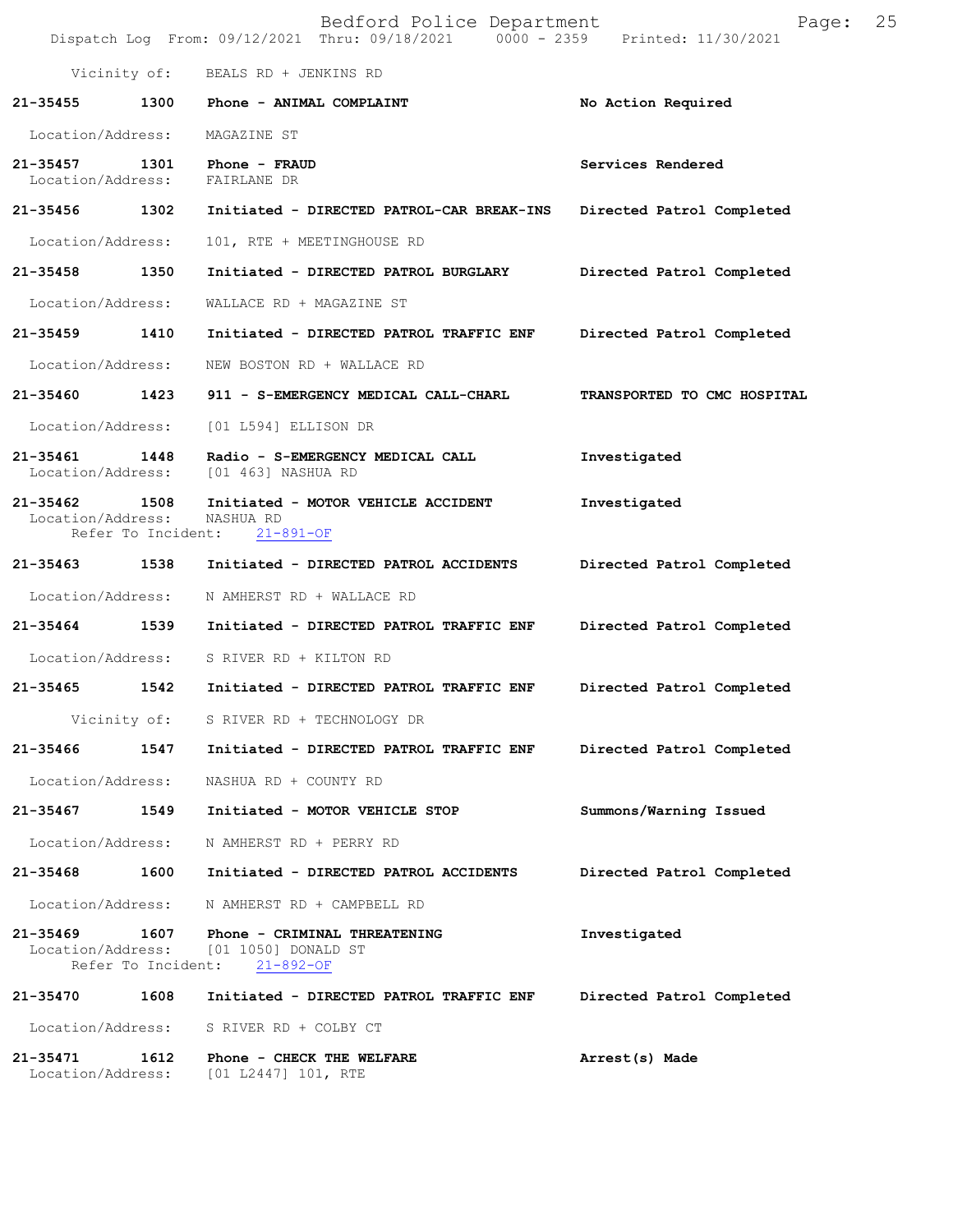|                                                                                | Bedford Police Department | Page: 26 |  |
|--------------------------------------------------------------------------------|---------------------------|----------|--|
| Dispatch Log From: 09/12/2021 Thru: 09/18/2021 0000 - 2359 Printed: 11/30/2021 |                           |          |  |

**21-35472 1626 911 - S-EMERGENCY MEDICAL CALL-ALPHA Transported to Elliot Hospital** Location/Address: [01 919] CORPORATE DR **21-35473 1631 Initiated - DIRECTED PATROL TRAFFIC ENF Directed Patrol Completed**  Location/Address: S RIVER RD + UPJOHN ST **21-35474 1702 Initiated - MOTOR VEHICLE STOP Summons/Warning Issued**  Location/Address: S RIVER RD + TECHNOLOGY DR **21-35475 1710 Phone - ASSIST CITIZEN Services Rendered**  Location/Address: [01 474] CONSTITUTION DR **21-35476 1716 Initiated - DIRECTED PATROL-CAR BREAK-INS Directed Patrol Completed**  Location/Address: [01 1235] S RIVER RD **21-35477 1718 911 - S-EMERGENCY MEDICAL CALL-DELTA TRANSPORTED TO CMC HOSPITAL**  Location/Address: [01 L2020] TETHER RD **21-35478 1736 Initiated - SUSP ACTIVITIES Services Rendered**  Location/Address: [01 L848] TECHNOLOGY DR **21-35479 1815 Phone - ALARM,BURGLAR Alarm - False**  Location/Address: [01 L1225] S RIVER RD **21-35480 1819 Initiated - INVESTIGATION-FOLLOW UP Investigated**  Location/Address: [01 1050] DONALD ST Refer To Incident: 21-892-OF **21-35481 1824 Initiated - DIRECTED PATROL-CAR BREAK-INS Directed Patrol Completed**  Location/Address: [01 L1562] KILTON RD **21-35482 1834 Initiated - MOTOR VEHICLE STOP Summons/Warning Issued**  Location/Address: S RIVER RD + MEETINGHOUSE RD **21-35483 1839 Initiated - MOTOR VEHICLE STOP Summons/Warning Issued**  Location/Address: 101, RTE + 114 RTE **21-35484 1841 Initiated - DIRECTED PATROL-CAR BREAK-INS Directed Patrol Completed**  Location/Address: 101, RTE + MEETINGHOUSE RD **21-35485 1849 Phone - Parking Complaint Services Rendered**  Location/Address: RIDDLE DR **21-35486 1926 Initiated - SUSP ACTIVITIES Services Rendered**  Location/Address: COUNTY RD **21-35487 1953 Initiated - DIRECTED PATROL DWI Directed Patrol Completed**  Location/Address: S RIVER RD + RIDGEWOOD RD **21-35488 2002 Initiated - MOTOR VEHICLE STOP Summons/Warning Issued**  Location/Address: S RIVER RD + PARK DR **21-35489 2002 Phone - MOTOR VEHICLE ACCIDENT Services Rendered**  Location/Address: MOORES CROSSING RD + S RIVER RD **21-35490 2019 Initiated - DIRECTED PATROL-CAR BREAK-INS Directed Patrol Completed**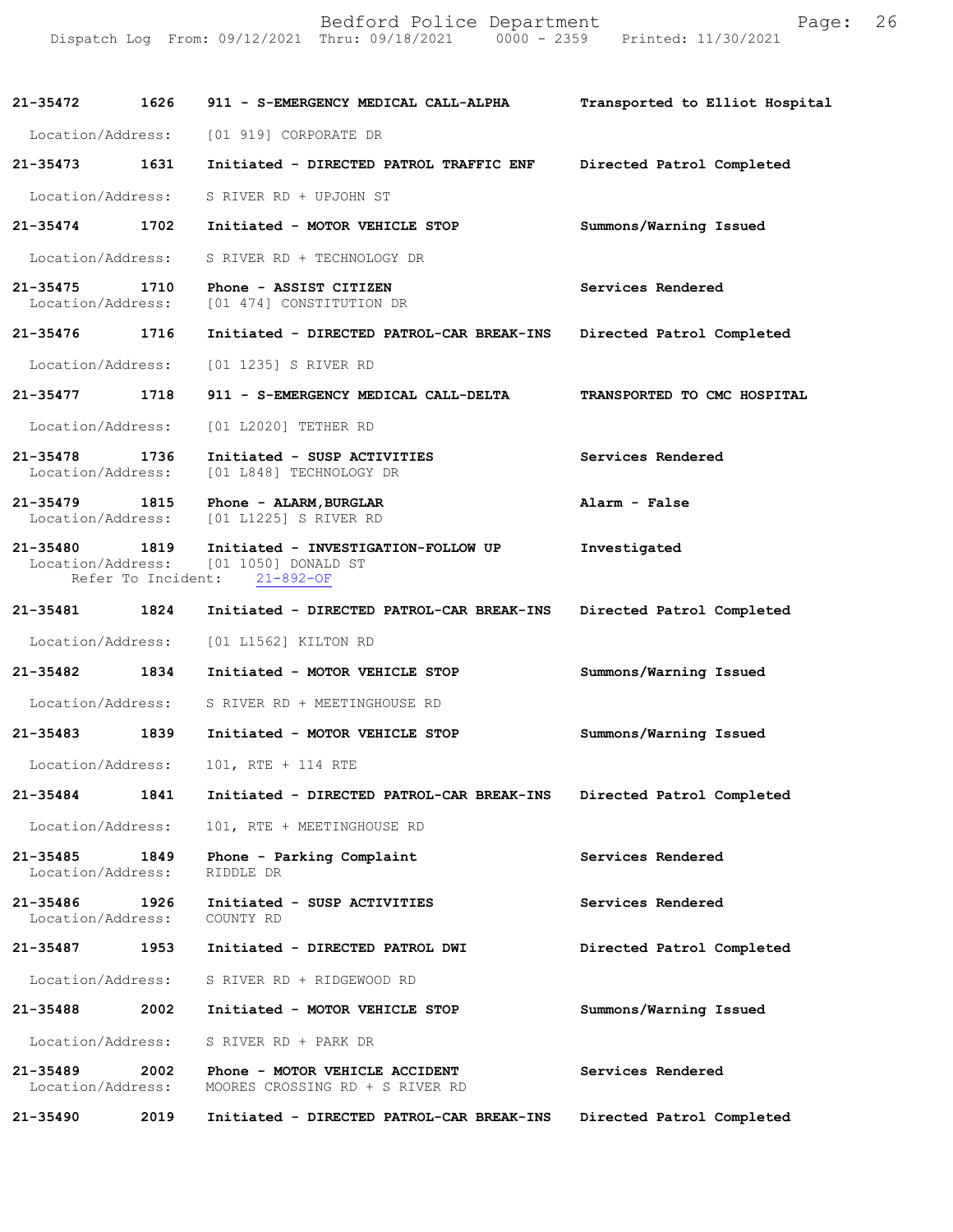|                   |              | Bedford Police Department<br>Dispatch Log From: 09/12/2021 Thru: 09/18/2021 0000 - 2359 Printed: 11/30/2021 | Page:                     | 27 |
|-------------------|--------------|-------------------------------------------------------------------------------------------------------------|---------------------------|----|
|                   |              | Location/Address: GREENFIELD PKWY                                                                           |                           |    |
|                   |              | 21-35491 2036 Other - BOLO<br>Location: [04] MERRIMACK                                                      | Services Rendered         |    |
|                   |              | 21-35492  2039    Initiated - DIRECTED PATROL-CAR BREAK-INS                                                 | Directed Patrol Completed |    |
|                   |              | Location/Address: N AMHERST RD + WALLACE RD                                                                 |                           |    |
|                   |              | 21-35493 2105 Initiated - DIRECTED PATROL DWI                                                               | Directed Patrol Completed |    |
| Location/Address: |              | JENKINS RD + 101, RTE                                                                                       |                           |    |
|                   |              | 21-35494 2133 Phone - CHECK THE WELFARE<br>Location/Address: [01 L1466] RIDGEWOOD RD                        | Services Rendered         |    |
|                   |              | 21-35495 2135 Phone - S-EMERGENCY MEDICAL CALL<br>Location/Address: [01 L1466] RIDGEWOOD RD                 | <b>NO TRANSPORT</b>       |    |
|                   |              | 21-35496  2300 Phone - ASSIST OTHER AGENCY                                                                  | No Action Required        |    |
|                   |              | Location/Address: [04] BRUNSWICK RD                                                                         |                           |    |
| 21-35497 2345     |              | Initiated - DIRECTED PATROL DWI                                                                             | Directed Patrol Completed |    |
|                   |              | Location/Address: S RIVER RD + MEETINGHOUSE RD                                                              |                           |    |
|                   |              | 21-35498  2346  Initiated - DIRECTED PATROL DWI                                                             | Directed Patrol Completed |    |
|                   |              | Vicinity of: 114 RTE + NEW BOSTON RD                                                                        |                           |    |
|                   |              | 21-35499 2353 Initiated - MOTOR VEHICLE STOP                                                                | Summons/Warning Issued    |    |
|                   |              | Location/Address: 114 RTE + WHITE AVE                                                                       |                           |    |
|                   |              | 21-35500  2359    Initiated - DIRECTED PATROL DWI                                                           | Directed Patrol Completed |    |
|                   |              | Vicinity of: 101, RTE + PLUMMER ROAD OVERPASS                                                               |                           |    |
|                   |              | For Date: $09/16/2021$ - Thursday                                                                           |                           |    |
| 21-35501          | 0008         | Initiated - DIRECTED PATROL DWI                                                                             | Directed Patrol Completed |    |
|                   |              | Vicinity of: 114 RTE + OLD BEDFORD ROAD OVERPASS                                                            |                           |    |
| 21-35502          | 0017         | Initiated - DIRECTED PATROL DWI                                                                             | Directed Patrol Completed |    |
| Location/Address: |              | 101, RTE + KAHLIKO LN                                                                                       |                           |    |
| 21-35503          | 0022         | Initiated - DIRECTED PATROL DWI                                                                             | Directed Patrol Completed |    |
| Location/Address: |              | S RIVER RD + BACK RIVER RD                                                                                  |                           |    |
| 21-35504 0026     |              | Initiated - DIRECTED PATROL DWI                                                                             | Directed Patrol Completed |    |
|                   | Vicinity of: | BOYNTON ST + WAYSIDE DR                                                                                     |                           |    |
| 21-35505 0038     |              | Initiated - DIRECTED PATROL DWI                                                                             | Directed Patrol Completed |    |
| Vicinity of:      |              | 101, RTE + MEETINGHOUSE RD                                                                                  |                           |    |
| 21-35506          | 0045         | Initiated - DIRECTED PATROL DWI                                                                             | Directed Patrol Completed |    |
|                   |              | Vicinity of: S RIVER RD + KILTON RD                                                                         |                           |    |
| 21-35507          | 0056         | Initiated - DIRECTED PATROL DWI                                                                             | Directed Patrol Completed |    |
| Location/Address: |              | 101, RTE + JENKINS RD                                                                                       |                           |    |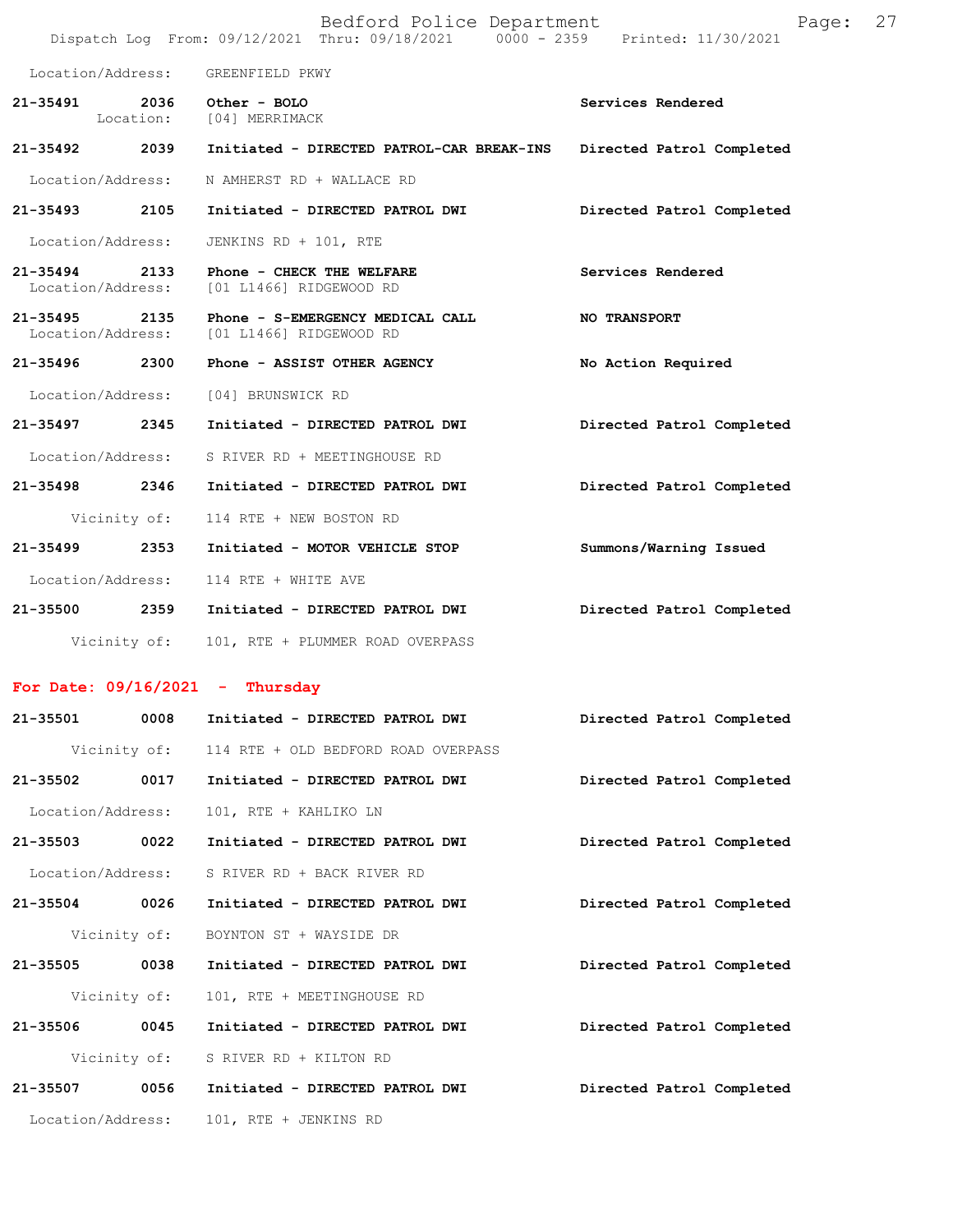|                                    |                                      | Bedford Police Department<br>Dispatch Log From: 09/12/2021 Thru: 09/18/2021 0000 - 2359 Printed: 11/30/2021                                                                                     | Page:                     | 28 |
|------------------------------------|--------------------------------------|-------------------------------------------------------------------------------------------------------------------------------------------------------------------------------------------------|---------------------------|----|
| 21-35508                           | 0057                                 | Initiated - MOTOR VEHICLE STOP                                                                                                                                                                  | Summons/Warning Issued    |    |
| Location/Address:                  |                                      | MEETINGHOUSE RD + S RIVER RD                                                                                                                                                                    |                           |    |
| 21-35509 0100<br>Location/Address: |                                      | Initiated - MOTOR VEHICLE STOP<br>S RIVER RD                                                                                                                                                    | <b>NO PAPERWORK</b>       |    |
| 21-35510 0105<br>Location/Address: | Refer To Arrest:<br>Age:<br>Charges: | Initiated - MOTOR VEHICLE STOP<br>101, RTE + PINECREST DR<br>21-515-AR<br>Arrest: ALLEN, NICHOLAS<br>Address: LOWELL, MA<br>33<br>Possession, etc.; Residual Amount<br>Drive after Rev/Sus; DUI | Arrest(s) Made            |    |
| 21-35511                           | 0114                                 | Initiated - DIRECTED PATROL DWI                                                                                                                                                                 | Directed Patrol Completed |    |
| Location/Address:                  |                                      | S RIVER RD + HAWTHORNE DR                                                                                                                                                                       |                           |    |
| 21-35512 0118<br>Location/Address: |                                      | Phone - ALARM, BURGLAR<br>[01 2071] KILTON RD                                                                                                                                                   | Alarm - False             |    |
| 21-35513 0119<br>Location/Address: |                                      | Initiated - SUSP ACTIVITIES<br>HAWTHORNE DR                                                                                                                                                     | Services Rendered         |    |
| 21-35514 0141                      |                                      | Initiated - DIRECTED PATROL-CAR BREAK-INS                                                                                                                                                       | Directed Patrol Completed |    |
| Location/Address:                  |                                      | S RIVER RD + HARVEY RD                                                                                                                                                                          |                           |    |
| 21-35515 0143                      |                                      | Initiated - DIRECTED PATROL DWI                                                                                                                                                                 | Directed Patrol Completed |    |
|                                    | Vicinity of:                         | NEW BOSTON RD + WALLACE RD                                                                                                                                                                      |                           |    |
| 21-35516                           | 0147                                 | Initiated - BUILDING CHECK                                                                                                                                                                      | Building Checked/Secured  |    |
| Location/Address:                  |                                      | [01 L0000786] S RIVER RD                                                                                                                                                                        |                           |    |
| 21-35517 0153                      |                                      | Initiated - DIRECTED PATROL BURGLARY                                                                                                                                                            | Directed Patrol Completed |    |
|                                    |                                      | Location/Address: [01 1235] S RIVER RD                                                                                                                                                          |                           |    |
| 21-35518<br>Location/Address:      | 0157                                 | Initiated - MOTOR VEHICLE STOP<br>S RIVER RD + AUTUMN LN                                                                                                                                        | NO PAPERWORK              |    |
| 21-35519                           | 0213                                 | Initiated - DIRECTED PATROL-CAR BREAK-INS                                                                                                                                                       | Directed Patrol Completed |    |
|                                    | Vicinity of:                         | RUNDLETT HILL RD + WORTHLEY RD                                                                                                                                                                  |                           |    |
| 21-35520                           | 0215                                 | Initiated - DIRECTED PATROL-CAR BREAK-INS                                                                                                                                                       | Directed Patrol Completed |    |
| Location/Address:                  |                                      | COUNTY RD + PATTEN RD                                                                                                                                                                           |                           |    |
| 21-35521                           | 0226                                 | Initiated - DIRECTED PATROL DWI                                                                                                                                                                 | Directed Patrol Completed |    |
|                                    | Vicinity of:                         | S RIVER RD + UPJOHN ST                                                                                                                                                                          |                           |    |
| 21-35522                           | 0234                                 | Initiated - BUILDING CHECK                                                                                                                                                                      | Building Checked/Secured  |    |
| Location/Address:                  |                                      | [01 L653] OLD BEDFORD RD                                                                                                                                                                        |                           |    |
| 21-35523                           | 0238                                 | Initiated - DIRECTED PATROL-CAR BREAK-INS                                                                                                                                                       | Directed Patrol Completed |    |
| Location/Address:                  |                                      | [01 L1804] S RIVER RD                                                                                                                                                                           |                           |    |
| 21-35524<br>Location/Address:      | 0247                                 | Initiated - SUSP ACTIVITIES<br>[01 L1804] S RIVER RD                                                                                                                                            | Services Rendered         |    |
| 21-35525                           | 0319                                 | Initiated - BUILDING CHECK                                                                                                                                                                      | Building Checked/Secured  |    |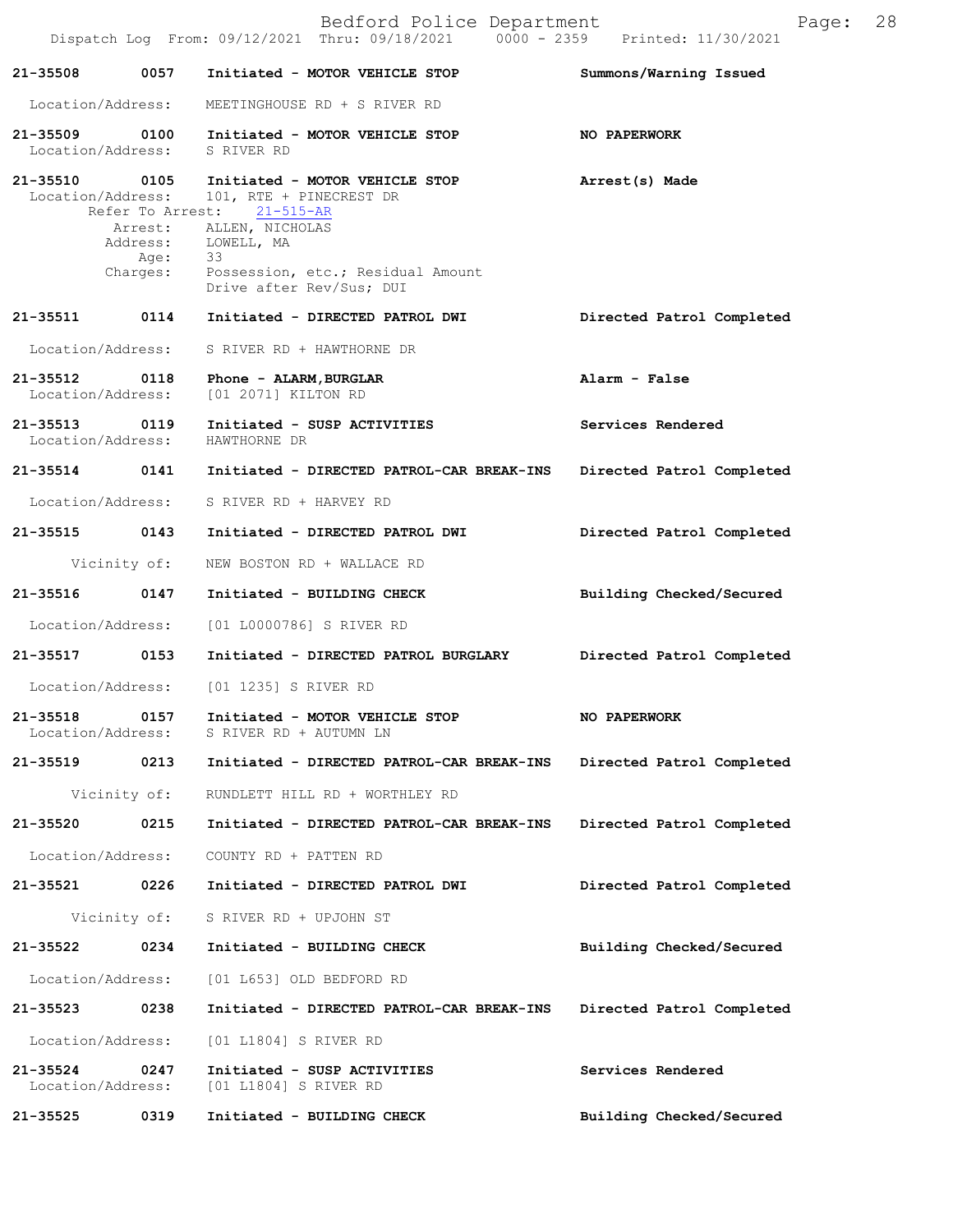|                               |              | Bedford Police Department<br>Dispatch Log From: 09/12/2021 Thru: 09/18/2021 0000 - 2359 Printed: 11/30/2021 | Page:                          | 29 |
|-------------------------------|--------------|-------------------------------------------------------------------------------------------------------------|--------------------------------|----|
| Location/Address:             |              | [01 L0000646] BOYNTON ST                                                                                    |                                |    |
| 21-35526                      | 0421         | Initiated - BUILDING CHECK                                                                                  | Building Checked/Secured       |    |
| Location/Address:             |              | [01 269] CHURCH RD                                                                                          |                                |    |
| 21-35527 0421                 |              | Initiated - BUILDING CHECK                                                                                  | Building Checked/Secured       |    |
| Location/Address:             |              | [01 234] COUNTY RD                                                                                          |                                |    |
| 21-35528                      | 0422         | Initiated - DIRECTED PATROL BURGLARY                                                                        | Directed Patrol Completed      |    |
| Location/Address:             |              | [01 1660] S RIVER RD                                                                                        |                                |    |
| 21-35529                      | 0445         | Initiated - DIRECTED PATROL-CAR BREAK-INS                                                                   | Directed Patrol Completed      |    |
|                               | Vicinity of: | POWDER HILL RD + CAMPBELL RD                                                                                |                                |    |
| 21-35530                      | 0520         | Initiated - DIRECTED PATROL TRAFFIC ENF                                                                     | Directed Patrol Completed      |    |
| Location/Address:             |              | 101, RTE + MEETINGHOUSE RD                                                                                  |                                |    |
| 21-35531                      | 0521         | Initiated - DIRECTED PATROL TRAFFIC ENF                                                                     | Directed Patrol Completed      |    |
|                               | Vicinity of: | 114 RTE + NEW BOSTON RD                                                                                     |                                |    |
| 21-35532                      | 0528         | Initiated - DIRECTED PATROL TRAFFIC ENF                                                                     | Directed Patrol Completed      |    |
| Location/Address:             |              | S RIVER RD + KILTON RD                                                                                      |                                |    |
| 21-35533                      | 0528         | Initiated - DIRECTED PATROL TRAFFIC ENF                                                                     | Directed Patrol Completed      |    |
| Location/Address:             |              | BACK RIVER RD + COUNTY RD                                                                                   |                                |    |
| 21-35534                      | 0544         | 911 - S-EMERGENCY MEDICAL CALL-CHARL                                                                        | Transported to Elliot Hospital |    |
| Location/Address:             |              | LANCASTER LN                                                                                                |                                |    |
| 21-35535                      | 0547         | Initiated - DIRECTED PATROL TRAFFIC ENF                                                                     | Directed Patrol Completed      |    |
| Location/Address:             |              | S RIVER RD + AUTUMN LN                                                                                      |                                |    |
| 21-35536                      | 0551         | Initiated - DIRECTED PATROL TRAFFIC ENF                                                                     | Directed Patrol Completed      |    |
|                               | Vicinity of: | N AMHERST RD + WALLACE RD                                                                                   |                                |    |
| 21-35537                      | 0609         | 911 - S-EMERGENCY MEDICAL CALL-DELTA                                                                        | Transported to Elliot Hospital |    |
| Location/Address:             |              | [01 L1175] DARBY LN                                                                                         |                                |    |
| 21-35538                      | 0610         | Initiated - DIRECTED PATROL TRAFFIC ENF                                                                     | Directed Patrol Completed      |    |
| Location/Address:             |              | 101, RTE + WALLACE RD                                                                                       |                                |    |
| 21-35539                      | 0621         | Initiated - DIRECTED PATROL TRAFFIC ENF                                                                     | Directed Patrol Completed      |    |
|                               | Vicinity of: | S RIVER RD + PALOMINO LN                                                                                    |                                |    |
| 21-35540<br>Location/Address: | 0648         | Phone - ALARM, BURGLAR<br>[01 2071] KILTON RD                                                               | Alarm - False                  |    |
| 21-35541                      | 0650         | Phone - POLICE INFORMATION                                                                                  | No Action Required             |    |
| Location/Address:             |              | RIDDLE DR                                                                                                   |                                |    |
| 21-35542                      | 0712         | Initiated - MOTOR VEHICLE STOP                                                                              | Summons/Warning Issued         |    |
| Location/Address:             |              | 101, RTE + PLUMMER ROAD OVERPASS                                                                            |                                |    |
| 21-35543                      | 0717         | Initiated - DIRECTED PATROL TRAFFIC ENF                                                                     | Directed Patrol Completed      |    |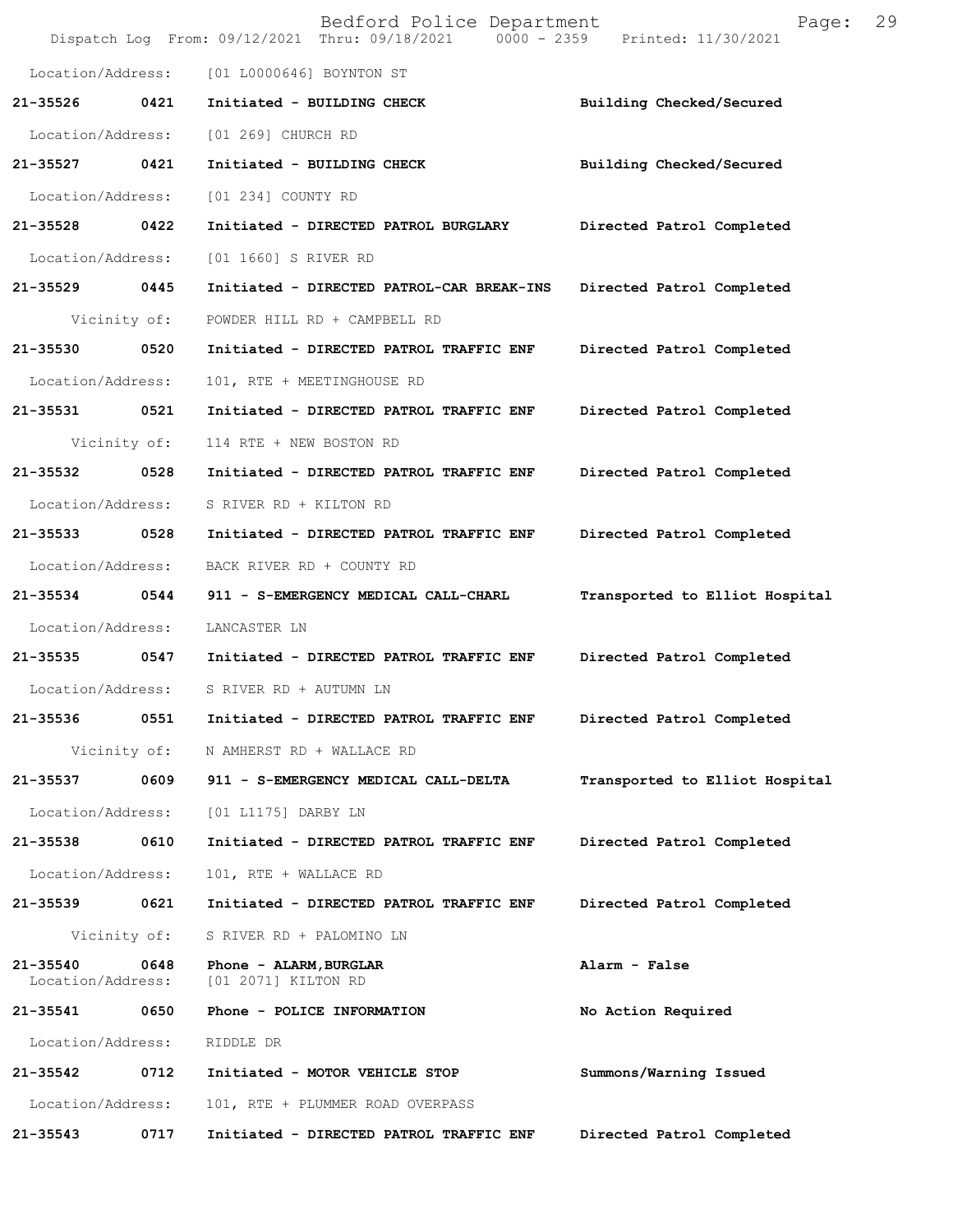|                                    |      | Bedford Police Department<br>Dispatch Log From: 09/12/2021 Thru: 09/18/2021 0000 - 2359 Printed: 11/30/2021 | Page:                     | 30 |
|------------------------------------|------|-------------------------------------------------------------------------------------------------------------|---------------------------|----|
|                                    |      | Location/Address: NASHUA RD + COUNTY RD                                                                     |                           |    |
|                                    |      | 21-35544 0727 Initiated - DIRECTED PATROL TRAFFIC ENF                                                       | Directed Patrol Completed |    |
| Location/Address:                  |      | BACK RIVER RD + COUNTY RD                                                                                   |                           |    |
| 21-35545 0737<br>Location/Address: |      | 911 - S-EMERGENCY MEDICAL CALL-ECHO<br>[01 2198] OLD BEDFORD RD                                             | NO TRANSPORT              |    |
| 21-35546 0744                      |      | Initiated - DIRECTED PATROL TRAFFIC ENF                                                                     | Directed Patrol Completed |    |
| Location/Address:                  |      | 101, RTE + JENKINS RD                                                                                       |                           |    |
| 21-35547 0803                      |      | Initiated - DIRECTED PATROL TRAFFIC ENF                                                                     | Directed Patrol Completed |    |
| Location/Address:                  |      | 101, RTE + 114 RTE                                                                                          |                           |    |
|                                    |      | 21-35548 0804 Initiated - DIRECTED PATROL TRAFFIC ENF                                                       | Directed Patrol Completed |    |
| Location/Address:                  |      | S RIVER RD + HULL RD                                                                                        |                           |    |
| 21-35549 0806                      |      | Initiated - MOTOR VEHICLE STOP                                                                              | Summons/Warning Issued    |    |
| Location/Address:                  |      | $[01 L241] 101$ , RTE                                                                                       |                           |    |
| 21-35550<br>Location/Address:      | 0810 | Initiated - SERVE PAPERWORK<br>WHIPPOORWILL LN                                                              | Services Rendered         |    |
| 21-35551 0814                      |      | Initiated - SERVE PAPERWORK                                                                                 | Summons/Warning Issued    |    |
| Location/Address:                  |      | WHIPPOORWILL LN                                                                                             |                           |    |
| 21-35552 0819                      |      | Initiated - DIRECTED PATROL TRAFFIC ENF                                                                     | Directed Patrol Completed |    |
| Location/Address:                  |      | 101, RTE + HARDY RD                                                                                         |                           |    |
| 21-35553 0831                      |      | Initiated - SERVE PAPERWORK                                                                                 | Summons/Warning Issued    |    |
| Location/Address:                  |      | WHITNEY CT                                                                                                  |                           |    |
|                                    |      | 21-35554     0832  Initiated - DIRECTED PATROL TRAFFIC ENF    Directed Patrol Completed                     |                           |    |
|                                    |      | Location/Address: OLD BEDFORD RD + RUNDLETT HILL RD                                                         |                           |    |
|                                    |      | 21-35555 0835 Initiated - SERVE PAPERWORK                                                                   | Summons/Warning Issued    |    |
| Location/Address:                  |      | WHITNEY CT                                                                                                  |                           |    |
|                                    |      | 21-35556 0840 Initiated - MOTOR VEHICLE STOP                                                                | Summons/Warning Issued    |    |
| Location/Address:                  |      | 101, RTE + COVENANT WAY                                                                                     |                           |    |
| 21-35557 0841                      |      | Initiated - MOTOR VEHICLE STOP                                                                              | Summons/Warning Issued    |    |
| Location/Address:                  |      | 101, RTE + F.E. EVERETT SOUTH TPKE                                                                          |                           |    |
| 21-35558 0848                      |      | Initiated - SERVE PAPERWORK                                                                                 | Summons/Warning Issued    |    |
| Location/Address:                  |      | WINCHESTER LN                                                                                               |                           |    |
| 21-35559 0857                      |      | Initiated - SERVE PAPERWORK                                                                                 | Summons/Warning Issued    |    |
| Location/Address:                  |      | WINDSONG CIR                                                                                                |                           |    |
| 21-35560 0858<br>Location/Address: |      | Initiated - MOTOR VEHICLE STOP<br>101, RTE + CHESTNUT DR                                                    | NO PAPERWORK              |    |
| 21-35561 0902                      |      | Initiated - SERVE PAPERWORK                                                                                 | Summons/Warning Issued    |    |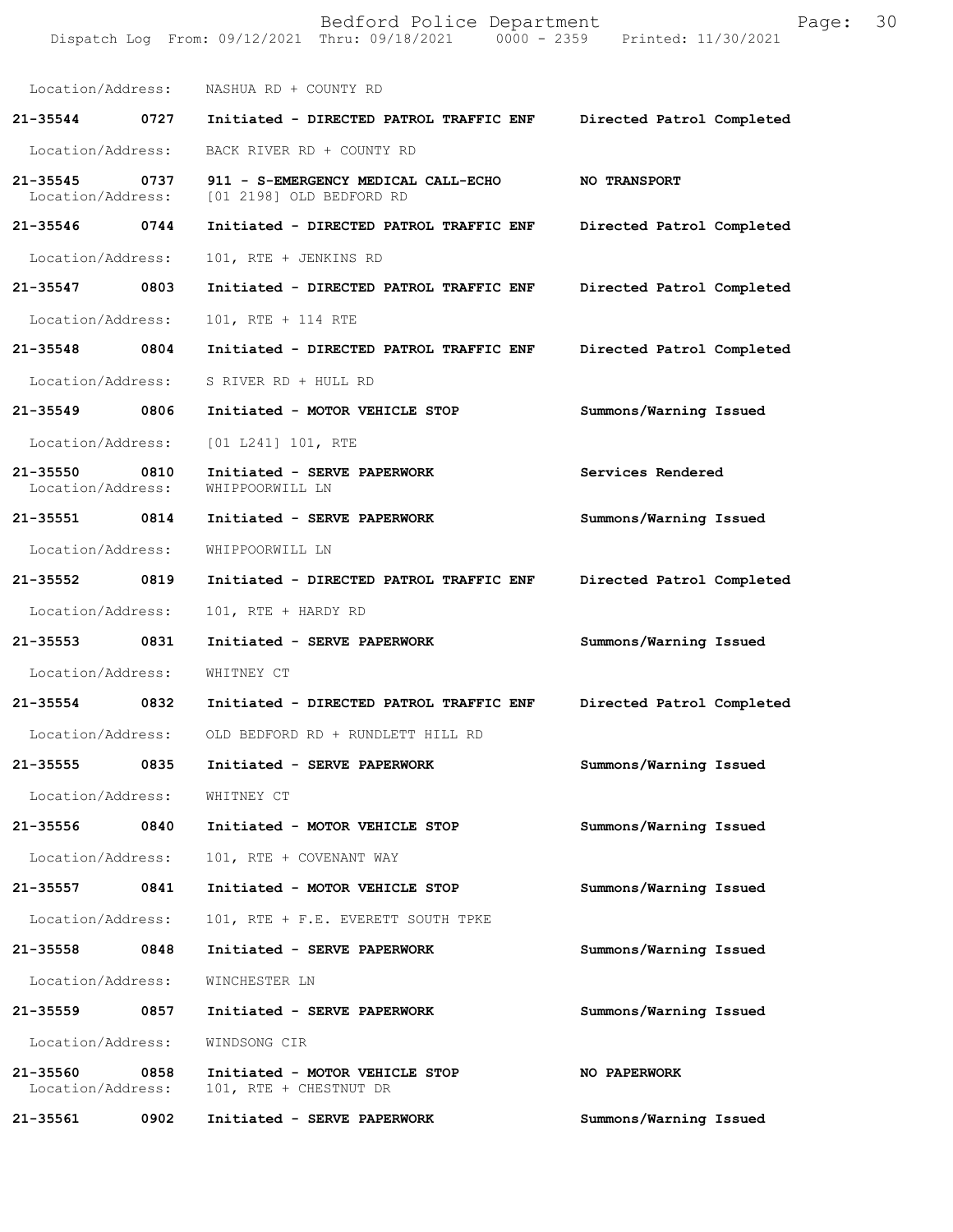|                               |                            | Bedford Police Department<br>Dispatch Log From: 09/12/2021 Thru: 09/18/2021 0000 - 2359 Printed: 11/30/2021 | 31<br>Page:                    |
|-------------------------------|----------------------------|-------------------------------------------------------------------------------------------------------------|--------------------------------|
| Location/Address:             |                            | WINDSONG CIR                                                                                                |                                |
| 21-35562                      | 0902                       | Initiated - MOTOR VEHICLE STOP                                                                              | Summons/Warning Issued         |
| Location/Address:             |                            | 101, RTE + CHESTNUT DR                                                                                      |                                |
| 21-35563<br>Location/Address: | 0913                       | Phone - Parking Complaint<br>[01 463] NASHUA RD                                                             | Services Rendered              |
| 21-35564 0919                 |                            | Initiated - SERVE PAPERWORK                                                                                 | Summons/Warning Issued         |
| Location/Address:             |                            | WOBURN ABBEY DR                                                                                             |                                |
| 21-35565<br>Location/Address: | 0921                       | Phone - MOTOR VEHICLE ACCIDENT<br>WASHINGTON PL                                                             | Services Rendered              |
| 21-35566                      | 0929                       | Initiated - SERVE PAPERWORK                                                                                 | Summons/Warning Issued         |
| Location/Address:             |                            | WINDING RD                                                                                                  |                                |
| 21-35567                      | 0931                       | Initiated - DIRECTED PATROL TRAFFIC ENF                                                                     | Directed Patrol Completed      |
| Location/Address:             |                            | 114 RTE                                                                                                     |                                |
| 21-35568                      | 0931                       | Initiated - SERVE PAPERWORK                                                                                 | Summons/Warning Issued         |
| Location/Address:             |                            | TUMBLE RD                                                                                                   |                                |
| 21-35569                      | 0934                       | Initiated - SERVE PAPERWORK                                                                                 | Summons/Warning Issued         |
| Location/Address:             |                            | TUMBLE RD                                                                                                   |                                |
| 21-35570                      | 0948                       | Initiated - DIRECTED PATROL TRAFFIC ENF                                                                     | Directed Patrol Completed      |
| Location/Address:             |                            | 101, RTE + HITCHING POST LN                                                                                 |                                |
| 21-35571                      | 0951                       | Initiated - SERVE PAPERWORK                                                                                 | Summons/Warning Issued         |
| Location/Address:             |                            | TETHER RD                                                                                                   |                                |
| 21-35572                      | 0953                       | Initiated - DIRECTED PATROL TRAFFIC ENF                                                                     | Directed Patrol Completed      |
|                               | Vicinity of:               | S RIVER RD + KILTON RD                                                                                      |                                |
| $21 - 35573$                  | 0956                       | Phone - S-EMERGENCY MEDICAL CALL-CHARL                                                                      | Transported to Elliot Hospital |
| Location/Address:             |                            | [01 17] DONALD ST                                                                                           |                                |
| 21-35574                      | 0958                       | Initiated - SERVE PAPERWORK                                                                                 | Summons/Warning Issued         |
| Location/Address:             |                            | WRIGHT ACRES RD                                                                                             |                                |
| 21-35575                      | 1002                       | Initiated - MOTOR VEHICLE STOP                                                                              | Summons/Warning Issued         |
| Location/Address:             |                            | MEETINGHOUSE RD + MEETINGHOUSE TER                                                                          |                                |
| 21-35576                      | 1008                       | Initiated - DIRECTED PATROL TRAFFIC ENF                                                                     | Directed Patrol Completed      |
| Location/Address:             |                            | 101, RTE + SHAW DR                                                                                          |                                |
| 21-35577<br>Location/Address: | 1009<br>Refer To Incident: | Phone - POLICE INFORMATION<br>[01 474] CONSTITUTION DR<br>$21 - 893 - OF$                                   | Investigated                   |
| 21-35578                      | 1018                       | Initiated - DIRECTED PATROL TRAFFIC ENF                                                                     | Directed Patrol Completed      |
|                               | Vicinity of:               | S RIVER RD + RIDGEWOOD RD                                                                                   |                                |
| 21-35579                      | 1019                       | Radio - SERVE PAPERWORK                                                                                     | Directed Patrol Completed      |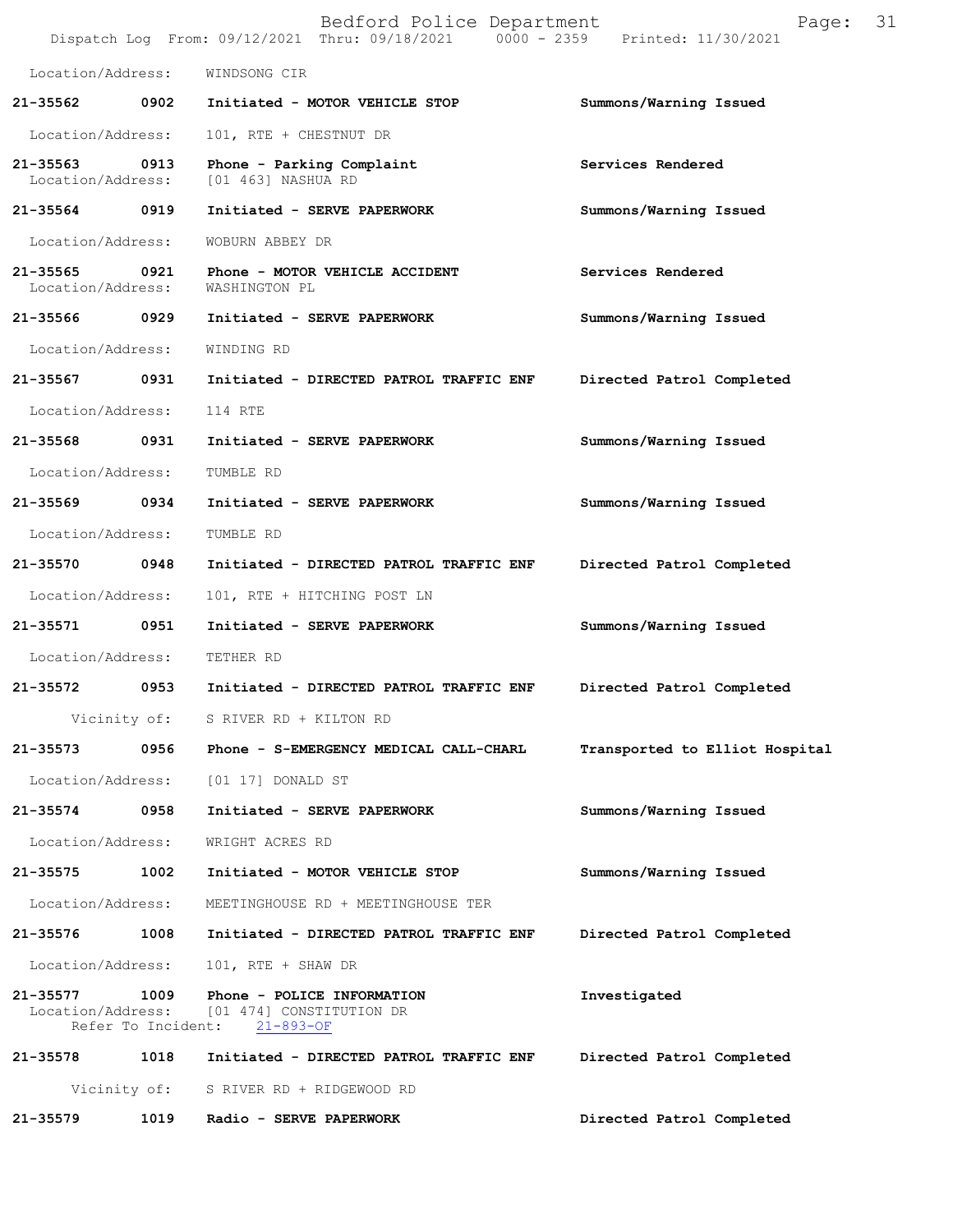|                                    |                            | Bedford Police Department<br>Dispatch Log From: 09/12/2021 Thru: 09/18/2021 0000 - 2359 Printed: 11/30/2021 | Page:                          | 32 |
|------------------------------------|----------------------------|-------------------------------------------------------------------------------------------------------------|--------------------------------|----|
| Location/Address:                  |                            | WOBURN ABBEY DR                                                                                             |                                |    |
| Location/Address:                  |                            | 114 RTE + BOYNTON ST                                                                                        | Services Rendered              |    |
| 21-35581 1052                      |                            | Initiated - DIRECTED PATROL TRAFFIC ENF                                                                     | Summons/Warning Issued         |    |
| Location/Address:                  |                            | 101, RTE + COVENANT WAY                                                                                     |                                |    |
| 21-35582 1054                      |                            | Initiated - DIRECTED PATROL TRAFFIC ENF                                                                     | Directed Patrol Completed      |    |
| Location/Address:                  |                            | S RIVER RD + CLUB ACRE LN                                                                                   |                                |    |
| 21-35583 1056                      |                            | Initiated - DIRECTED PATROL TRAFFIC ENF                                                                     | Directed Patrol Completed      |    |
| Location/Address:                  |                            | [01 192] NEW BOSTON RD                                                                                      |                                |    |
| 21-35584 1057                      |                            | Initiated - MOTOR VEHICLE STOP                                                                              | Summons/Warning Issued         |    |
|                                    | Vicinity of:               | KILTON RD                                                                                                   |                                |    |
| 21-35585 1106                      |                            | Initiated - DIRECTED PATROL TRAFFIC ENF                                                                     | Directed Patrol Completed      |    |
|                                    |                            | Vicinity of: S RIVER RD + COLBY CT                                                                          |                                |    |
| 21-35586                           | 1108                       | 911 - S-EMERGENCY MEDICAL CALL-ALPHA                                                                        | Transported to Elliot Hospital |    |
| Location/Address:                  |                            | SANDY POND PKWY                                                                                             |                                |    |
| 21-35587 1113<br>Location/Address: |                            | Phone - S-FIRE ALARM<br>[01 335] COLBY CT                                                                   | Services Rendered              |    |
| 21-35588 1116                      |                            | Initiated - DIRECTED PATROL-CAR BREAK-INS                                                                   | Directed Patrol Completed      |    |
| Location/Address:                  |                            | S RIVER RD + EXECUTIVE PARK DR                                                                              |                                |    |
| 21-35589 1123                      |                            | Initiated - DIRECTED PATROL ACCIDENTS                                                                       | Directed Patrol Completed      |    |
| Location/Address:                  |                            | NEW BOSTON RD                                                                                               |                                |    |
| 21-35590<br>Location/Address:      | 1125<br>Refer To Incident: | Other - MOTOR VEHICLE COMPLAINT<br>PARK DR + S RIVER RD<br>$21 - 894 - OF$                                  | Investigated                   |    |
| 21-35591                           | 1201                       | Initiated - DIRECTED PATROL ACCIDENTS                                                                       | Directed Patrol Completed      |    |
| Location/Address:                  |                            | 101, RTE + WALLACE RD                                                                                       |                                |    |
| 21-35592                           | 1207                       | Initiated - DIRECTED PATROL-CAR BREAK-INS                                                                   | Directed Patrol Completed      |    |
| Location/Address:                  |                            | IRON HORSE DR                                                                                               |                                |    |
| 21-35593                           | 1211                       | Initiated - DIRECTED PATROL-CAR BREAK-INS                                                                   | Directed Patrol Completed      |    |
|                                    | Vicinity of:               | [01 1312] S RIVER RD                                                                                        |                                |    |
| 21-35594<br>Location/Address:      | 1220                       | Phone - ALARM, BURGLAR<br>S RIVER RD                                                                        | Alarm - False                  |    |
| 21-35595                           | 1229                       | 911 - S-EMERGENCY MEDICAL CALL-CHARL                                                                        | Transported to Elliot Hospital |    |
| Location/Address:                  |                            | [01 L2400] RIDGEWOOD RD                                                                                     |                                |    |
| 21-35596                           | 1257                       | Initiated - DIRECTED PATROL-CAR BREAK-INS                                                                   | Directed Patrol Completed      |    |
| Location/Address:                  |                            | [01 L1562] KILTON RD                                                                                        |                                |    |
| 21-35597                           | 1300                       | Initiated - DIRECTED PATROL-CAR BREAK-INS                                                                   | Directed Patrol Completed      |    |
| Location/Address:                  |                            | [01 L1804] S RIVER RD                                                                                       |                                |    |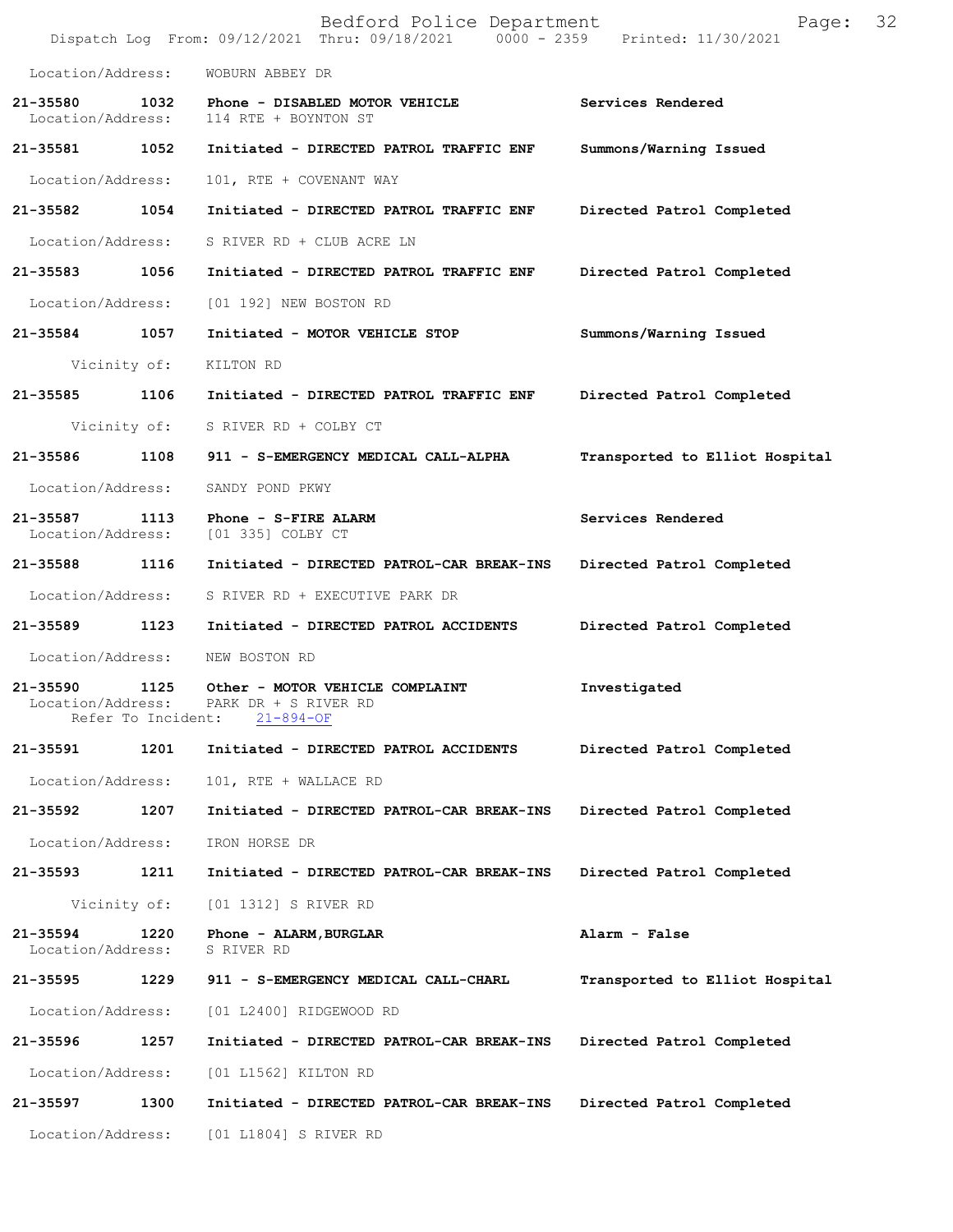|                                    |                    | Bedford Police Department<br>Dispatch Log From: 09/12/2021 Thru: 09/18/2021   0000 - 2359   Printed: 11/30/2021             | Page: 33                       |  |
|------------------------------------|--------------------|-----------------------------------------------------------------------------------------------------------------------------|--------------------------------|--|
| 21-35598 1300                      |                    | 911 - S-EMERGENCY MEDICAL CALL-CHARL                                                                                        | Transported to Elliot Hospital |  |
|                                    |                    | Location/Address: [01 L2098] HAWTHORNE DR                                                                                   |                                |  |
| 21-35599 1319                      |                    | 911 - S-EMERGENCY MEDICAL CALL-CHARL                                                                                        | TRANSPORTED TO CMC HOSPITAL    |  |
| Location/Address:                  |                    | PRIVET HEDGE LN                                                                                                             |                                |  |
| 21-35600 1330                      |                    | Initiated - DIRECTED PATROL TRAFFIC ENF                                                                                     | Directed Patrol Completed      |  |
|                                    |                    | Vicinity of: S RIVER RD + MAIN ST                                                                                           |                                |  |
| 21-35601                           | 1330               | Initiated - DIRECTED PATROL BURGLARY                                                                                        | Directed Patrol Completed      |  |
| Location/Address:                  |                    | POWDER HILL RD + NEWFANE RD                                                                                                 |                                |  |
| 21-35602 1338                      |                    | Initiated - DIRECTED PATROL BURGLARY                                                                                        | Directed Patrol Completed      |  |
| Location/Address:                  |                    | COUNTY RD + WRIGHT ACRES RD                                                                                                 |                                |  |
| 21-35603 1339                      |                    | Initiated - DIRECTED PATROL BURGLARY                                                                                        | Directed Patrol Completed      |  |
| Location/Address:                  |                    | WALLACE RD + N AMHERST RD                                                                                                   |                                |  |
| 21-35604 1350                      |                    | Initiated - DIRECTED PATROL-CAR BREAK-INS                                                                                   | Directed Patrol Completed      |  |
| Location/Address:                  |                    | [01 308] COLBY CT                                                                                                           |                                |  |
| 21-35605 1416<br>Location/Address: |                    | Phone - THEFT<br>[01 341] N AMHERST RD<br>Refer To Incident: 21-895-OF                                                      | Investigated                   |  |
| 21-35606                           | 1436               | Phone - S-FIRE ALARM<br>Location/Address: [01 L0000537] TECHNOLOGY DR                                                       | Services Rendered              |  |
|                                    |                    | 21-35607 1506 Phone - POLICE INFORMATION                                                                                    | No Action Required             |  |
|                                    |                    | Location/Address: FOREST DR + HIGHLAND FARMS DR                                                                             |                                |  |
| 21-35608                           | 1516               | Initiated - DIRECTED PATROL TRAFFIC ENF                                                                                     | Directed Patrol Completed      |  |
|                                    |                    | Location/Address: S RIVER RD + HULL RD                                                                                      |                                |  |
| 21-35609 1527                      |                    | Initiated - DIRECTED PATROL TRAFFIC ENF                                                                                     | Directed Patrol Completed      |  |
| Location/Address:                  |                    | S RIVER RD + SUNSET LN                                                                                                      |                                |  |
| 21-35610                           | 1534               | Initiated - DIRECTED PATROL MOUNTAIN BIKE                                                                                   | Directed Patrol Completed      |  |
| Location/Address:                  |                    | KILTON RD + S RIVER RD                                                                                                      |                                |  |
| 21-35611                           | 1539               | Initiated - DIRECTED PATROL TRAFFIC ENF                                                                                     | Directed Patrol Completed      |  |
|                                    |                    | Location/Address: S RIVER RD + COLBY CT                                                                                     |                                |  |
| 21-35612 1555                      | Refer To Incident: | Radio - INVESTIGATION-FOLLOW UP<br>Location/Address: [01 L0000787] S RIVER RD<br>$21 - 849 - OF$                            | Investigated                   |  |
| 21-35613                           | 1557               | <b>Phone - CIVIL</b><br>Location/Address: ROSEWELL RD                                                                       | Services Rendered              |  |
| 21-35614                           | 1607               | Initiated - DIRECTED PATROL TRAFFIC ENF                                                                                     | Directed Patrol Completed      |  |
|                                    |                    | Location/Address: S RIVER RD + TECHNOLOGY DR                                                                                |                                |  |
|                                    |                    | 21-35615 1641 911 - MOTOR VEHICLE ACC-SPECIAL CIR.<br>Location/Address: [01 991] S RIVER RD<br>Refer To Incident: 21-896-OF | Investigated                   |  |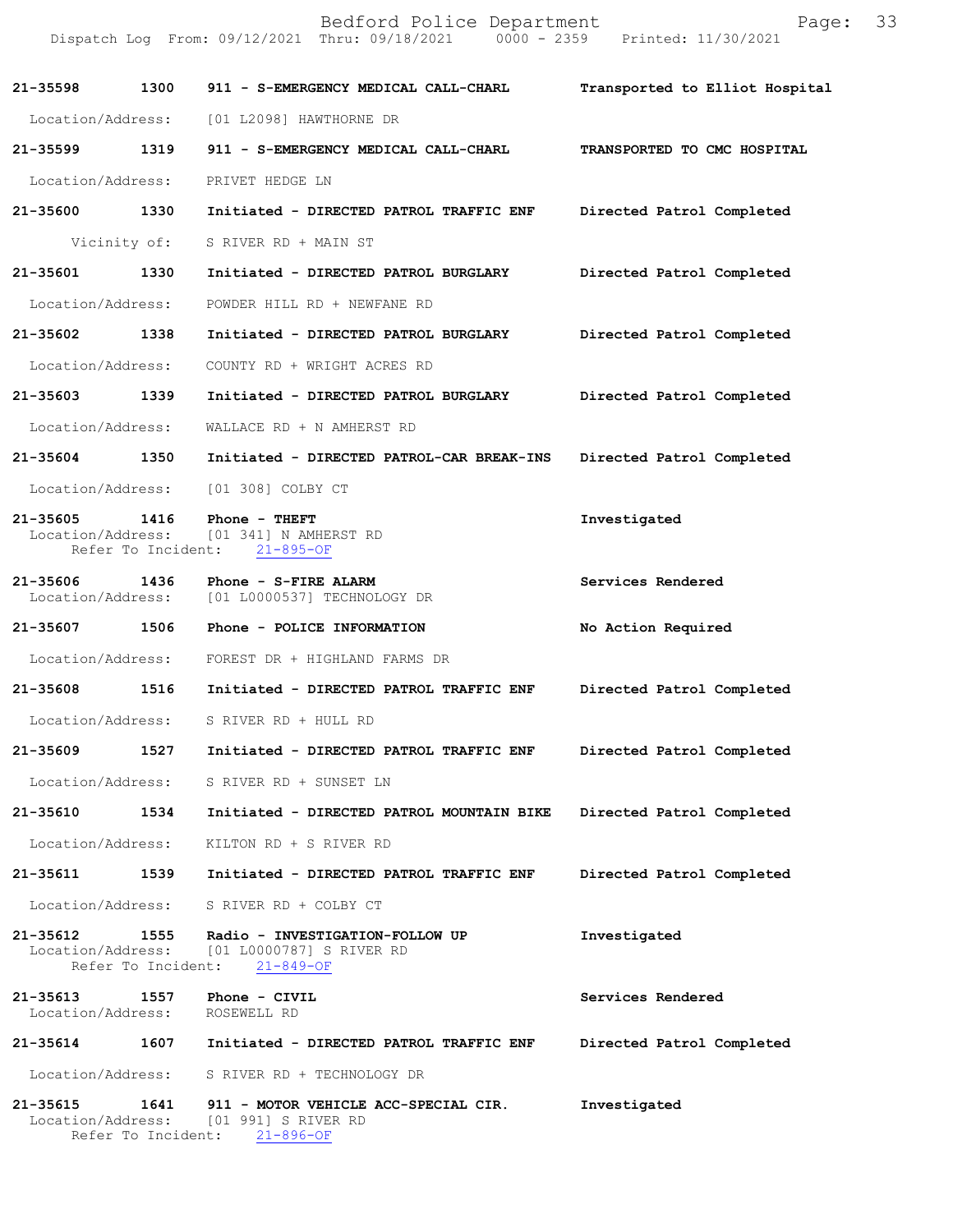|                               |                 | Bedford Police Department<br>Dispatch Log From: 09/12/2021 Thru: 09/18/2021 0000 - 2359 Printed: 11/30/2021                                          | Page:                       | 34 |
|-------------------------------|-----------------|------------------------------------------------------------------------------------------------------------------------------------------------------|-----------------------------|----|
| 21-35616                      | 1655            | Initiated - MOTOR VEHICLE STOP                                                                                                                       | Summons/Warning Issued      |    |
| Location/Address:             |                 | S RIVER RD + UPJOHN ST                                                                                                                               |                             |    |
| 21-35617                      | 1705            | Initiated - DIRECTED PATROL MOUNTAIN BIKE                                                                                                            | Directed Patrol Completed   |    |
| Location/Address:             |                 | [01 1870] S RIVER RD                                                                                                                                 |                             |    |
| 21-35618                      | 1722            | Initiated - DIRECTED PATROL ACCIDENTS                                                                                                                | Directed Patrol Completed   |    |
| Location/Address:             |                 | 101, RTE + WALLACE RD                                                                                                                                |                             |    |
| 21-35619                      | 1726            | Initiated - MOTOR VEHICLE STOP                                                                                                                       | Summons/Warning Issued      |    |
| Location/Address:             |                 | NASHUA RD + COUNTY RD                                                                                                                                |                             |    |
| 21-35620 1821                 |                 | Initiated - DIRECTED PATROL-CAR BREAK-INS                                                                                                            | Directed Patrol Completed   |    |
| Location/Address:             |                 | [01 L1804] S RIVER RD                                                                                                                                |                             |    |
| 21-35621                      | 1833            | 911 - S-EMERGENCY MEDICAL CALL-BRAVO                                                                                                                 | TRANSPORTED TO CMC HOSPITAL |    |
| Location/Address:             |                 | [01 L1804] S RIVER RD                                                                                                                                |                             |    |
| 21-35622                      | 1858            | Initiated - DIRECTED PATROL-CAR BREAK-INS                                                                                                            | Directed Patrol Completed   |    |
| Location/Address:             |                 | [01 L1562] KILTON RD                                                                                                                                 |                             |    |
| 21-35623                      | 1910            | Initiated - DIRECTED PATROL-CAR BREAK-INS                                                                                                            | Directed Patrol Completed   |    |
| Location/Address:             |                 | [01 L1777] WALLACE RD                                                                                                                                |                             |    |
| 21-35624                      | 1912            | Initiated - DIRECTED PATROL TRAFFIC ENF                                                                                                              | Directed Patrol Completed   |    |
| Location/Address:             |                 | WALLACE RD + NEW BOSTON RD                                                                                                                           |                             |    |
| 21-35625                      | 1930            | Initiated - MOTOR VEHICLE STOP                                                                                                                       | Summons/Warning Issued      |    |
|                               |                 | Location/Address: S RIVER RD + COLBY CT                                                                                                              |                             |    |
|                               |                 | 21-35626 2004 Initiated - DIRECTED PATROL BURGLARY Directed Patrol Completed                                                                         |                             |    |
| Location/Address: HARVEY RD   |                 |                                                                                                                                                      |                             |    |
|                               |                 | 21-35627 2005 Initiated - MOTOR VEHICLE STOP                                                                                                         | Summons/Warning Issued      |    |
| Location/Address:             |                 | 101, RTE + MEETINGHOUSE RD                                                                                                                           |                             |    |
| 21-35628 2021                 |                 | Initiated - DIRECTED PATROL BURGLARY                                                                                                                 | Directed Patrol Completed   |    |
| Location/Address:             |                 | 101, RTE + WALLACE RD                                                                                                                                |                             |    |
| 21-35629<br>Location/Address: | 2021            | Initiated - MOTOR VEHICLE STOP<br>N AMHERST RD + WALLACE RD                                                                                          | NO PAPERWORK                |    |
|                               |                 | 21-35630 2031 Initiated - MOTOR VEHICLE STOP                                                                                                         | Summons/Warning Issued      |    |
|                               |                 | Location/Address: BACK RIVER RD                                                                                                                      |                             |    |
|                               |                 | 21-35631 2039 Phone - ASSIST CITIZEN                                                                                                                 | No Action Required          |    |
|                               |                 | Location/Address: CAMBRIDGE RD                                                                                                                       |                             |    |
| 21-35632 2046                 | Arrest:<br>Age: | Initiated - MOTOR VEHICLE STOP<br>Location/Address: 114 RTE + 101, RTE<br>Refer To Arrest: 21-517-AR<br>SMITH, MALANIE<br>Address: NEWPORT, NH<br>34 | Arrest(s) Made              |    |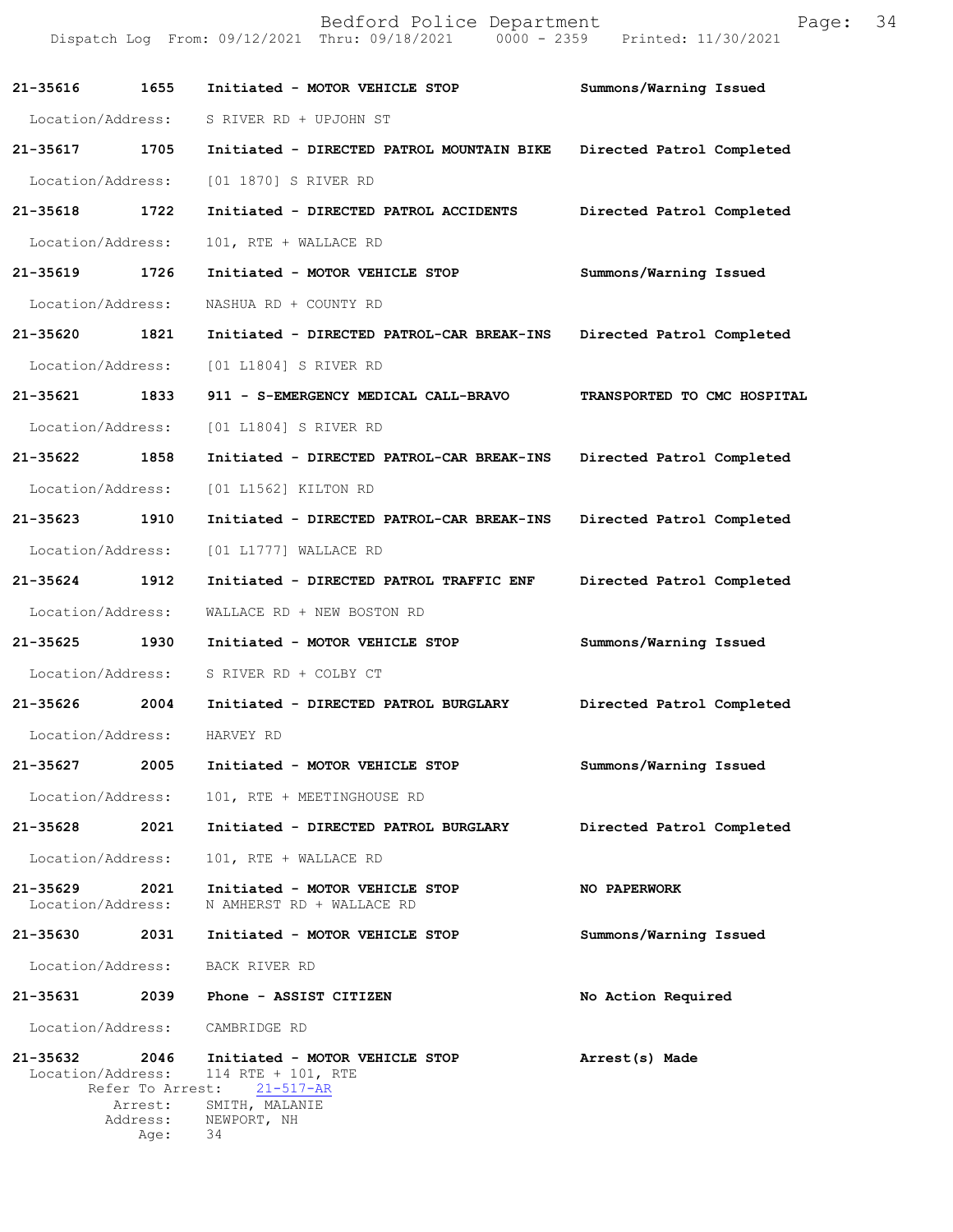|                   | Bedford Police Department<br>Dispatch Log From: 09/12/2021 Thru: 09/18/2021 0000 - 2359 Printed: 11/30/2021                                                 | 35<br>Page:               |
|-------------------|-------------------------------------------------------------------------------------------------------------------------------------------------------------|---------------------------|
|                   | Charges: Cntrl Drug: Sched 1 - 4; Possession<br>DUI - impairment                                                                                            |                           |
| Aqe:              | Refer To Arrest: 21-518-AR<br>Arrest: WATSON, ROBERT L JR<br>Address: BEDFORD, NH<br>36<br>Charges: Crim Threat; Fear of Bodily Injury<br>Criminal Mischief |                           |
| 21-35633 2318     | Initiated - DIRECTED PATROL DWI                                                                                                                             | Directed Patrol Completed |
| Vicinity of:      | 101, RTE + CONSTITUTION DR                                                                                                                                  |                           |
| 21-35634<br>2324  | Initiated - DIRECTED PATROL DWI                                                                                                                             | Directed Patrol Completed |
| Location/Address: | S RIVER RD + EASTMAN AVE                                                                                                                                    |                           |
| 2336<br>21-35635  | Initiated - MOTOR VEHICLE STOP                                                                                                                              | Summons/Warning Issued    |
| Location/Address: | S RIVER RD + MEETINGHOUSE RD                                                                                                                                |                           |
| 21-35636 2336     | Initiated - DIRECTED PATROL DWI                                                                                                                             | Directed Patrol Completed |
| Vicinity of:      | 101, RTE + WALLACE RD                                                                                                                                       |                           |
| 2341<br>21-35637  | Initiated - DIRECTED PATROL DWI                                                                                                                             | Directed Patrol Completed |
| Location/Address: | S RIVER RD + SOMERVILLE DR                                                                                                                                  |                           |
| 21-35638 2342     | Initiated - DIRECTED PATROL DWI                                                                                                                             | Directed Patrol Completed |
| Vicinity of:      | 101, RTE + 114 RTE                                                                                                                                          |                           |

## **For Date: 09/17/2021 - Friday**

| $21 - 35639$      | 0005         | Initiated - MOTOR VEHICLE STOP           | Directed Patrol Completed |  |
|-------------------|--------------|------------------------------------------|---------------------------|--|
| Location/Address: |              | 101, RTE + MEETINGHOUSE RD               |                           |  |
| 21-35640 0008     |              | Initiated - MOTOR VEHICLE STOP           | Summons/Warning Issued    |  |
| Location/Address: |              | S RIVER RD + HAWTHORNE DR                |                           |  |
| 21-35641 0022     |              | Initiated - DIRECTED PATROL DWI          | Directed Patrol Completed |  |
|                   | Vicinity of: | 101, RTE + COVENANT WAY                  |                           |  |
| 21-35642 0025     |              | Initiated - DIRECTED PATROL DWI          | Directed Patrol Completed |  |
| Location/Address: |              | S RIVER RD + UPJOHN ST                   |                           |  |
| 21-35643 0055     |              | Initiated - DIRECTED PATROL DWI          | Directed Patrol Completed |  |
|                   | Vicinity of: | 101, RTE + NASHUA RD                     |                           |  |
| 21-35644 0100     |              | Initiated - MOTOR VEHICLE STOP           | Summons/Warning Issued    |  |
| Location/Address: |              | 101, RTE + CONSTITUTION DR               |                           |  |
| 21-35645 0104     |              | Initiated - DIRECTED PATROL DWI          | Directed Patrol Completed |  |
|                   | Vicinity of: | 101, RTE + OLD BEDFORD RD                |                           |  |
| 21-35646 0113     |              | Initiated - DIRECTED PATROL DWI          | Directed Patrol Completed |  |
|                   |              | Location/Address: S RIVER RD + KILTON RD |                           |  |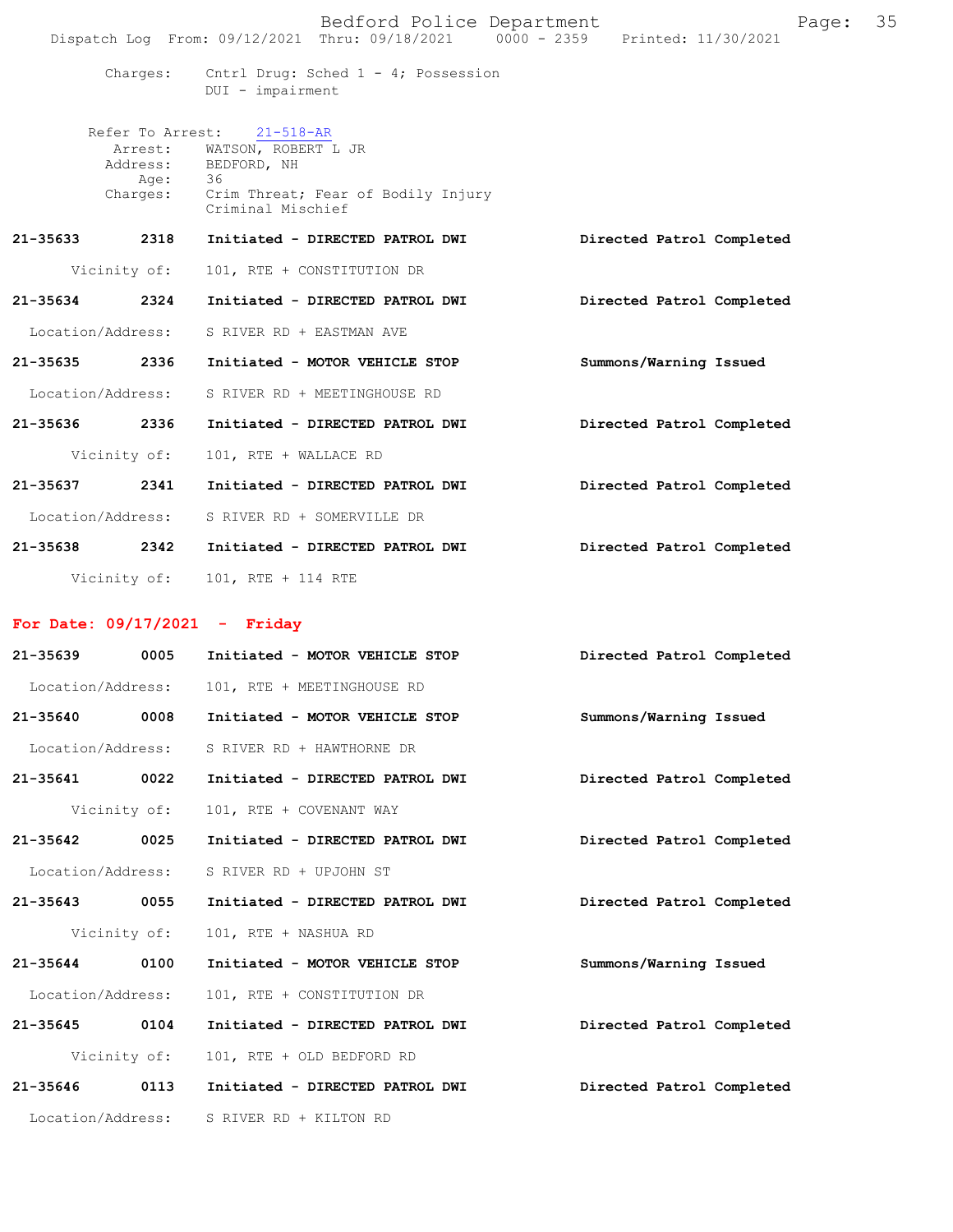|                                    |      | Bedford Police Department<br>Dispatch Log From: 09/12/2021 Thru: 09/18/2021 0000 - 2359 Printed: 11/30/2021 |                           | Page: | 36 |
|------------------------------------|------|-------------------------------------------------------------------------------------------------------------|---------------------------|-------|----|
| 21-35647                           | 0114 | Initiated - DIRECTED PATROL DWI                                                                             | Directed Patrol Completed |       |    |
|                                    |      | Location/Address: S RIVER RD + MEETINGHOUSE RD                                                              |                           |       |    |
|                                    |      | 21-35648 0119 Initiated - DIRECTED PATROL DWI                                                               | Directed Patrol Completed |       |    |
| Vicinity of:                       |      | 101, RTE + HITCHING POST LN                                                                                 |                           |       |    |
| 21-35649 0123                      |      | Phone - ALARM, BURGLAR                                                                                      | Alarm- correct code/reset |       |    |
| Location/Address: S RIVER RD       |      |                                                                                                             |                           |       |    |
|                                    |      | 21-35650 0127 Initiated - DIRECTED PATROL DWI                                                               | Directed Patrol Completed |       |    |
| Vicinity of:                       |      | 114 RTE + NEW BOSTON RD                                                                                     |                           |       |    |
| 21-35651 0130                      |      | Initiated - DIRECTED PATROL DWI                                                                             | Directed Patrol Completed |       |    |
| Location/Address:                  |      | S RIVER RD + HAWTHORNE DR                                                                                   |                           |       |    |
| 21-35652 0140                      |      | Initiated - DIRECTED PATROL BURGLARY                                                                        | Directed Patrol Completed |       |    |
| Location/Address:                  |      | [01 L481] S RIVER RD                                                                                        |                           |       |    |
| 21-35653 0144<br>Location/Address: |      | Initiated - SUSP ACTIVITIES<br>[01 L481] S RIVER RD                                                         | Services Rendered         |       |    |
| 21-35654 0145<br>Location/Address: |      | Initiated - SUSP ACTIVITIES<br>101, RTE + STOWELL RD                                                        | Services Rendered         |       |    |
| 21-35655 0147                      |      | Initiated - DIRECTED PATROL-CAR BREAK-INS                                                                   | Directed Patrol Completed |       |    |
| Location/Address:                  |      | MARKET ST + MAIN ST                                                                                         |                           |       |    |
| 21-35656 0152                      |      | Initiated - DIRECTED PATROL DWI                                                                             | Directed Patrol Completed |       |    |
| Vicinity of:                       |      | 101, RTE + BEDFORD CENTER RD                                                                                |                           |       |    |
| 21-35657 0201                      |      | Initiated - BUILDING CHECK                                                                                  | Directed Patrol Completed |       |    |
|                                    |      | Location/Address: [01 L0000738] COLBY CT                                                                    |                           |       |    |
| 21-35658                           | 0205 | Initiated - DIRECTED PATROL-CAR BREAK-INS                                                                   | Directed Patrol Completed |       |    |
| Vicinity of:                       |      | GREENFIELD PKWY + SUMMIT RD                                                                                 |                           |       |    |
| 21-35659                           | 0210 | Initiated - BUILDING CHECK                                                                                  | Building Checked/Secured  |       |    |
| Location/Address:                  |      | [01 1050] DONALD ST                                                                                         |                           |       |    |
| 21-35660                           | 0219 | Initiated - BUILDING CHECK                                                                                  | Building Checked/Secured  |       |    |
| Location/Address:                  |      | [01 L357] WHITE AVE                                                                                         |                           |       |    |
| 21-35661                           | 0228 | Initiated - DIRECTED PATROL-CAR BREAK-INS                                                                   | Directed Patrol Completed |       |    |
| Location/Address:                  |      | LEAVY DR + COOPER LN                                                                                        |                           |       |    |
| 21-35662                           | 0236 | Initiated - DIRECTED PATROL-CAR BREAK-INS                                                                   | Directed Patrol Completed |       |    |
| Vicinity of:                       |      | NASHUA RD + COUNTY RD                                                                                       |                           |       |    |
| 21-35663                           | 0237 | Initiated - DIRECTED PATROL BURGLARY                                                                        | Directed Patrol Completed |       |    |
| Vicinity of:                       |      | WALLACE RD + MINISTERIAL RD                                                                                 |                           |       |    |
| 21-35664                           | 0241 | Initiated - DIRECTED PATROL BURGLARY                                                                        | Directed Patrol Completed |       |    |
| Location/Address:                  |      | S RIVER RD + RIVERWAY PL                                                                                    |                           |       |    |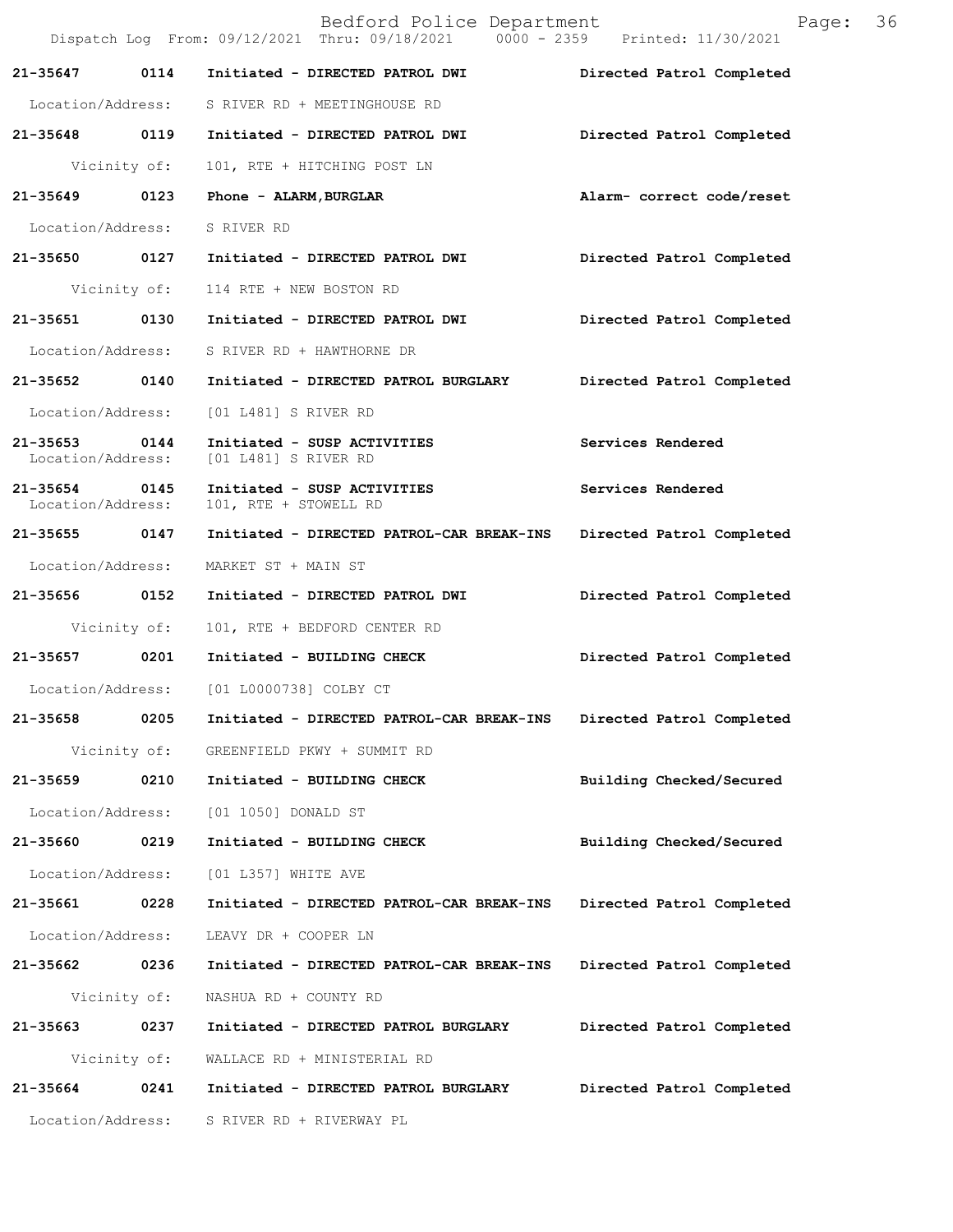|                               |              | Bedford Police Department<br>Dispatch Log From: 09/12/2021 Thru: 09/18/2021 0000 - 2359 Printed: 11/30/2021 | 37<br>Page:                    |
|-------------------------------|--------------|-------------------------------------------------------------------------------------------------------------|--------------------------------|
| 21-35665                      | 0241         | Initiated - DIRECTED PATROL DWI                                                                             | Directed Patrol Completed      |
| Location/Address:             |              | S RIVER RD + AUTUMN LN                                                                                      |                                |
| 21-35666 0320                 |              | 911 - S-EMERGENCY MEDICAL CALL-ALPHA                                                                        | TRANSPORTED TO CMC HOSPITAL    |
| Location/Address:             |              | [01 919] CORPORATE DR                                                                                       |                                |
| 21-35667                      | 0340         | Initiated - DIRECTED PATROL BURGLARY                                                                        | Directed Patrol Completed      |
| Location/Address:             |              | [01 L705] AUTUMN LN                                                                                         |                                |
| 21-35668                      | 0355         | Initiated - DIRECTED PATROL-CAR BREAK-INS Directed Patrol Completed                                         |                                |
|                               | Vicinity of: | OLD BEDFORD RD + HOLBROOK RD                                                                                |                                |
| 21-35669                      | 0407         | Initiated - BUILDING CHECK                                                                                  | Directed Patrol Completed      |
| Location/Address:             |              | [01 L0000792] S RIVER RD                                                                                    |                                |
| 21-35670                      | 0427         | 911 - S-EMERGENCY MEDICAL CALL-CHARL                                                                        | Transported to Elliot Hospital |
| Location/Address:             |              | [01 248] RIDGEWOOD RD                                                                                       |                                |
| 21-35671                      | 0429         | Initiated - DIRECTED PATROL BURGLARY                                                                        | Directed Patrol Completed      |
| Location/Address:             |              | [01 L1823] BOYNTON ST                                                                                       |                                |
| 21-35672                      | 0433         | Initiated - DIRECTED PATROL-CAR BREAK-INS                                                                   | Directed Patrol Completed      |
|                               | Vicinity of: | HITCHING POST LN + KAHLIKO LN                                                                               |                                |
| 21-35673<br>Location/Address: | 0441         | Phone - ALARM, BURGLAR<br>[01 L0000792] S RIVER RD                                                          | Alarm - False                  |
| 21-35674                      | 0442         | Initiated - DIRECTED PATROL TRAFFIC ENF                                                                     | Directed Patrol Completed      |
|                               | Vicinity of: | 101, RTE + LIBERTY HILL RD                                                                                  |                                |
| 21-35675                      | 0512         | Initiated - DIRECTED PATROL TRAFFIC ENF                                                                     | Directed Patrol Completed      |
|                               | Vicinity of: | WALLACE RD + $101$ , RTE                                                                                    |                                |
| 21-35676                      | 0513         | Initiated - DIRECTED PATROL TRAFFIC ENF                                                                     | Directed Patrol Completed      |
| Location/Address:             |              | BOYNTON ST + PLUMMER RD                                                                                     |                                |
| 21-35677 0543                 |              | Phone - S-MUTUAL AID-MEDICAL                                                                                | TRANSPORTED TO CMC HOSPITAL    |
| Location/Address:             |              | [03] MAST RD                                                                                                |                                |
| 21-35678                      | 0553         | Initiated - DIRECTED PATROL TRAFFIC ENF                                                                     | Directed Patrol Completed      |
| Location/Address:             |              | S RIVER RD + HARVEY RD                                                                                      |                                |
| 21-35679                      | 0608         | Initiated - DIRECTED PATROL TRAFFIC ENF                                                                     | Directed Patrol Completed      |
| Location/Address:             |              | KILTON RD + BEDFORD FARMS DR                                                                                |                                |
| 21-35680 0616                 |              | Initiated - DIRECTED PATROL TRAFFIC ENF                                                                     | Directed Patrol Completed      |
| Location/Address:             |              | S RIVER RD + HAWTHORNE DR                                                                                   |                                |
| 21-35681                      | 0628         | 911 - S-EMERGENCY MEDICAL CALL-CHARL                                                                        | TRANSPORTED TO CMC HOSPITAL    |
| Location/Address:             |              | BIRKDALE RD                                                                                                 |                                |
| 21-35682                      | 0629         | Initiated - DIRECTED PATROL TRAFFIC ENF                                                                     | Directed Patrol Completed      |
|                               | Vicinity of: | 101, RTE + 114 RTE                                                                                          |                                |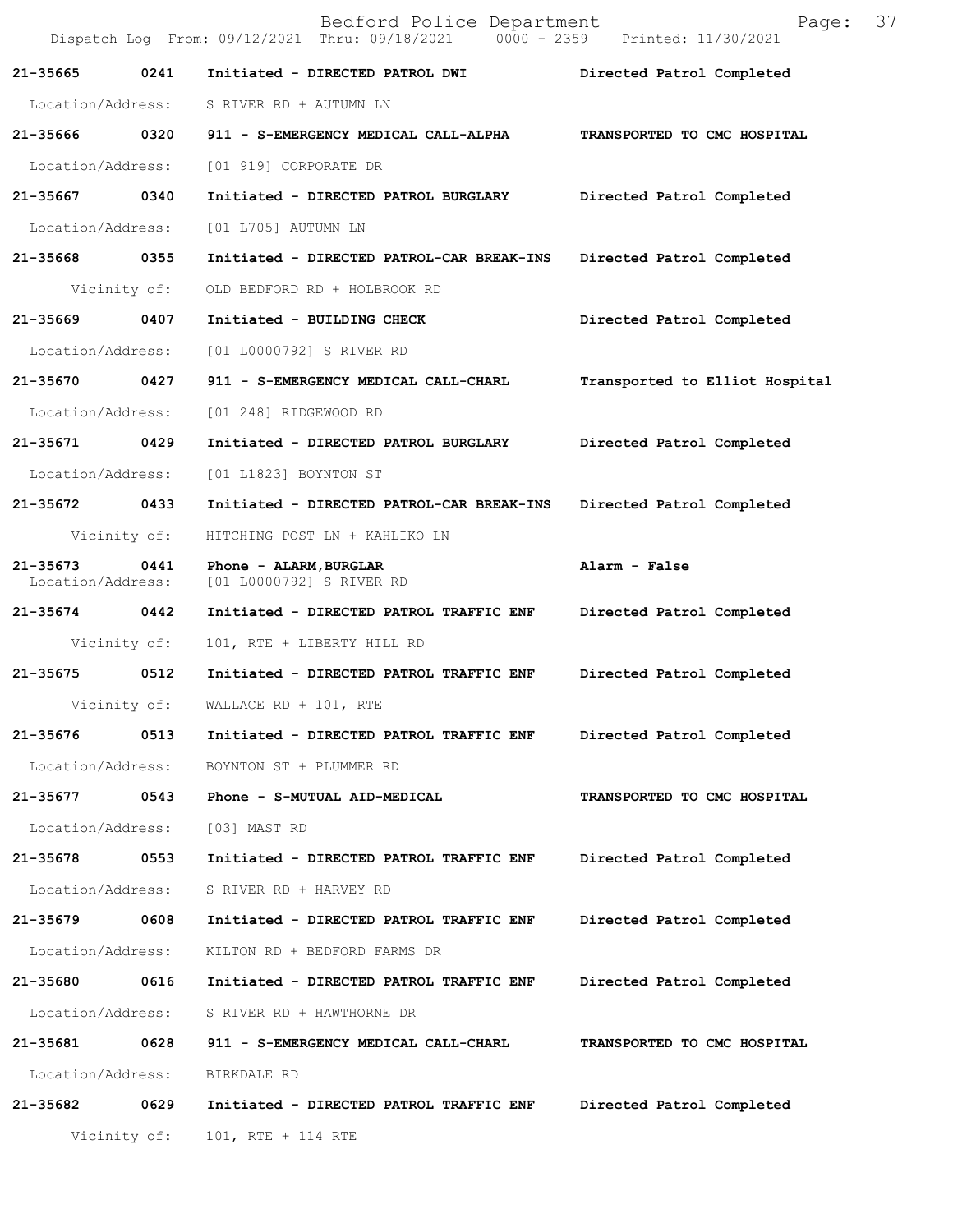|                               |                   | Bedford Police Department<br>Dispatch Log From: 09/12/2021 Thru: 09/18/2021 0000 - 2359 Printed: 11/30/2021 | Page:                          | 38 |
|-------------------------------|-------------------|-------------------------------------------------------------------------------------------------------------|--------------------------------|----|
| 21-35683 0646                 |                   | 911 - MOTOR VEHICLE ACC-SPECIAL CIR.                                                                        | Summons/Warning Issued         |    |
| Location/Address:             |                   | 114 RTE + DONALD ST                                                                                         |                                |    |
| 21-35684 0714                 |                   | Phone - HIGHWAY CONDITIONS                                                                                  | No Action Required             |    |
| Location/Address:             |                   | MEADOW RD                                                                                                   |                                |    |
| 21-35685                      | 0727              | Initiated - DIRECTED PATROL TRAFFIC ENF                                                                     | Directed Patrol Completed      |    |
| Location/Address:             |                   | S RIVER RD + COLBY CT                                                                                       |                                |    |
| 21-35686                      | 0743              | Initiated - DIRECTED PATROL TRAFFIC ENF                                                                     | Directed Patrol Completed      |    |
| Location/Address:             |                   | [01 463] NASHUA RD                                                                                          |                                |    |
| 21-35687 0745                 |                   | 911 - S-EMERGENCY MEDICAL CALL-CHARL                                                                        | Transported to Elliot Hospital |    |
| Location/Address:             |                   | [01 435] HAWTHORNE DR                                                                                       |                                |    |
| 21-35688                      | 0807              | Initiated - DIRECTED PATROL TRAFFIC ENF                                                                     | Directed Patrol Completed      |    |
| Location/Address:             |                   | 101, RTE + JENKINS RD                                                                                       |                                |    |
| 21-35689                      | 0809              | Initiated - DIRECTED PATROL TRAFFIC ENF                                                                     | Directed Patrol Completed      |    |
| Location/Address:             |                   | 101, RTE + 114 RTE                                                                                          |                                |    |
| 21-35690 0812                 |                   | Initiated - DIRECTED PATROL TRAFFIC ENF                                                                     | Directed Patrol Completed      |    |
| Location/Address:             |                   | S RIVER RD + MEETINGHOUSE RD                                                                                |                                |    |
| 21-35692 0814                 |                   | Initiated - DIRECTED PATROL TRAFFIC ENF                                                                     | Directed Patrol Completed      |    |
| Location/Address:             |                   | S RIVER RD + KILTON RD                                                                                      |                                |    |
| 21-35691<br>Location/Address: | 0818              | Initiated - MOTOR VEHICLE STOP<br>101, RTE + JENKINS RD                                                     | Services Rendered              |    |
| 21-35693                      | $\overline{0840}$ | Initiated - MOTOR VEHICLE STOP                                                                              | Summons/Warning Issued         |    |
|                               |                   | Location/Address: PALOMINO LN + ATWOOD LN                                                                   |                                |    |
|                               |                   | 21-35694 0842 Phone - HIGHWAY CONDITIONS<br>Location/Address: WENDOVER WAY                                  | Could Not Locate               |    |
| Location/Address: CHABLIS CT  |                   | 21-35695 0850 Walk-In - SCAMS (PHONE, EMAIL ETC)<br>Refer To Incident: 21-897-OF                            | Investigated                   |    |
|                               |                   |                                                                                                             | Directed Patrol Completed      |    |
|                               |                   | Location/Address: S RIVER RD + CLUB ACRE LN                                                                 |                                |    |
| Location/Address:             |                   | 21-35697 0939 911 - 911 Abandoned<br>BEDFORD FARMS DR                                                       | Services Rendered              |    |
|                               |                   | 21-35698 0940 911 - S-EMERGENCY MEDICAL CALL-CHARL                                                          | TRANSPORTED TO CMC HOSPITAL    |    |
|                               |                   | Location/Address: [01 1489] LEAVY DR                                                                        |                                |    |
| 21-35699                      | 1012              | Initiated - DIRECTED PATROL-CAR BREAK-INS Directed Patrol Completed                                         |                                |    |
| Location/Address:             |                   | WHITE AVE + BELLEMORE DR                                                                                    |                                |    |
|                               |                   | 21-35700 1015 Initiated - DIRECTED PATROL TRAFFIC ENF                                                       | Directed Patrol Completed      |    |
|                               |                   | Location/Address: S RIVER RD + BACK RIVER RD                                                                |                                |    |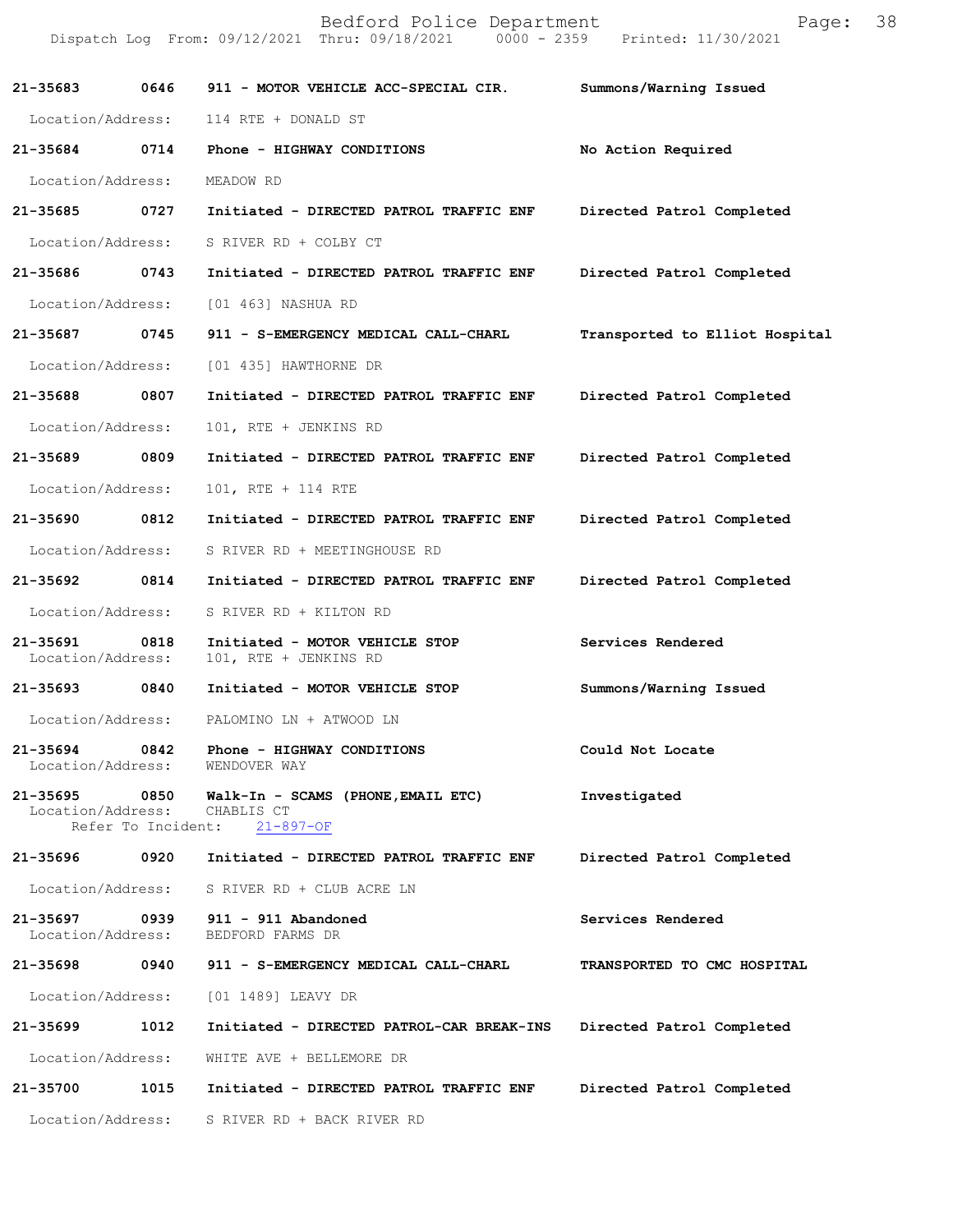|          |                                                | Bedford Police Department<br>Dispatch Log From: 09/12/2021 Thru: 09/18/2021 0000 - 2359 Printed: 11/30/2021        | Page:                          | 39 |
|----------|------------------------------------------------|--------------------------------------------------------------------------------------------------------------------|--------------------------------|----|
|          | 21-35701 1028                                  | 911 - 911 Abandoned<br>Location/Address: [01 L0000587] 101, RTE                                                    | Services Rendered              |    |
|          | Location/Address: PATTEN RD                    | 21-35702 1053 Phone - HIGHWAY CONDITIONS                                                                           | Services Rendered              |    |
|          |                                                | 21-35703 1103 Initiated - COMMUNITY POLICING/SAFE SCHOOL Services Rendered<br>Location/Address: [01 463] NASHUA RD |                                |    |
|          | 21-35704 1104                                  | Initiated - DIRECTED PATROL BURGLARY                                                                               | Directed Patrol Completed      |    |
|          |                                                | Location/Address: [01 2150] LANCASTER LN                                                                           |                                |    |
|          |                                                | 21-35705 1107 911 - 911 Abandoned<br>Location/Address: [01 26] EAST POINT DR                                       | Services Rendered              |    |
|          |                                                | 21-35706 1107 Initiated - DIRECTED PATROL-CAR BREAK-INS                                                            | Directed Patrol Completed      |    |
|          |                                                | Location/Address: [01 1235] S RIVER RD                                                                             |                                |    |
|          |                                                | 21-35707 1116 911 - CHECK THE WELFARE<br>Location/Address: [01 521] HAWTHORNE DR                                   | Services Rendered              |    |
|          |                                                | 21-35708 1123 Initiated - ANIMAL COMPLAINT<br>Location/Address: JOPPA HILL RD                                      | Services Rendered              |    |
|          |                                                | 21-35709 1126 Radio - S-EMERGENCY MEDICAL CALL<br>Location/Address: [01 521] HAWTHORNE DR                          | <b>NO TRANSPORT</b>            |    |
|          |                                                | 21-35710 1141 Phone - SUSP ACTIVITIES<br>Location/Address: S RIVER RD                                              | Services Rendered              |    |
|          |                                                | 21-35711 1236 911 - S-EMERGENCY MEDICAL CALL-BRAVO                                                                 | TRANSPORTED TO CMC HOSPITAL    |    |
|          | Location/Address:                              | CAMELOT DR                                                                                                         |                                |    |
|          | 21-35712 1240                                  | Initiated - DIRECTED PATROL-CAR BREAK-INS Directed Patrol Completed                                                |                                |    |
|          |                                                | Location/Address: [01 L0000553] 101, RTE                                                                           |                                |    |
| 21-35713 | 1328                                           | Initiated - DIRECTED PATROL TRAFFIC ENF                                                                            | Directed Patrol Completed      |    |
|          | Location/Address:                              | 114 RTE + OLD BEDFORD ROAD OVERPASS                                                                                |                                |    |
| 21-35714 | 1337                                           | 911 - S-EMERGENCY MEDICAL CALL-DELTA                                                                               | Transported to Elliot Hospital |    |
|          | Location/Address:                              | WELLESLEY DR                                                                                                       |                                |    |
| 21-35715 | 1349<br>Location/Address:                      | Phone - ALARM, BURGLAR<br>[01 L540] CAMP RD                                                                        | Alarm - False                  |    |
| 21-35716 | 1403                                           | Initiated - DIRECTED PATROL TRAFFIC ENF                                                                            | Directed Patrol Completed      |    |
|          | Location/Address:                              | 101, RTE + SHAW DR                                                                                                 |                                |    |
| 21-35717 | 1408<br>Location/Address:<br>Refer To Summons: | Phone - MOTOR VEHICLE ACCIDENT<br>ARROWHEAD DR                                                                     | Arrest(s) Made                 |    |
|          | Summons:<br>Address:<br>Age:<br>Charges:       | $21 - 520 - AR$<br>MARTIN, GREGORY J<br>MANCHESTER, NH<br>32<br>Driving Without Giving Proof                       |                                |    |
|          |                                                | Drive after Rev/Suspension                                                                                         |                                |    |
| 21-35718 | 1425<br>Location/Address:                      | Phone - RESTRAINING ORDER<br>$[01 L453]$ WHITE AVE                                                                 | Services Rendered              |    |
| 21-35719 | 1435                                           | Phone - ALARM, BURGLAR                                                                                             | Building Checked/Secured       |    |
|          | Location/Address:                              | [01 937] BEDFORD CENTER RD                                                                                         |                                |    |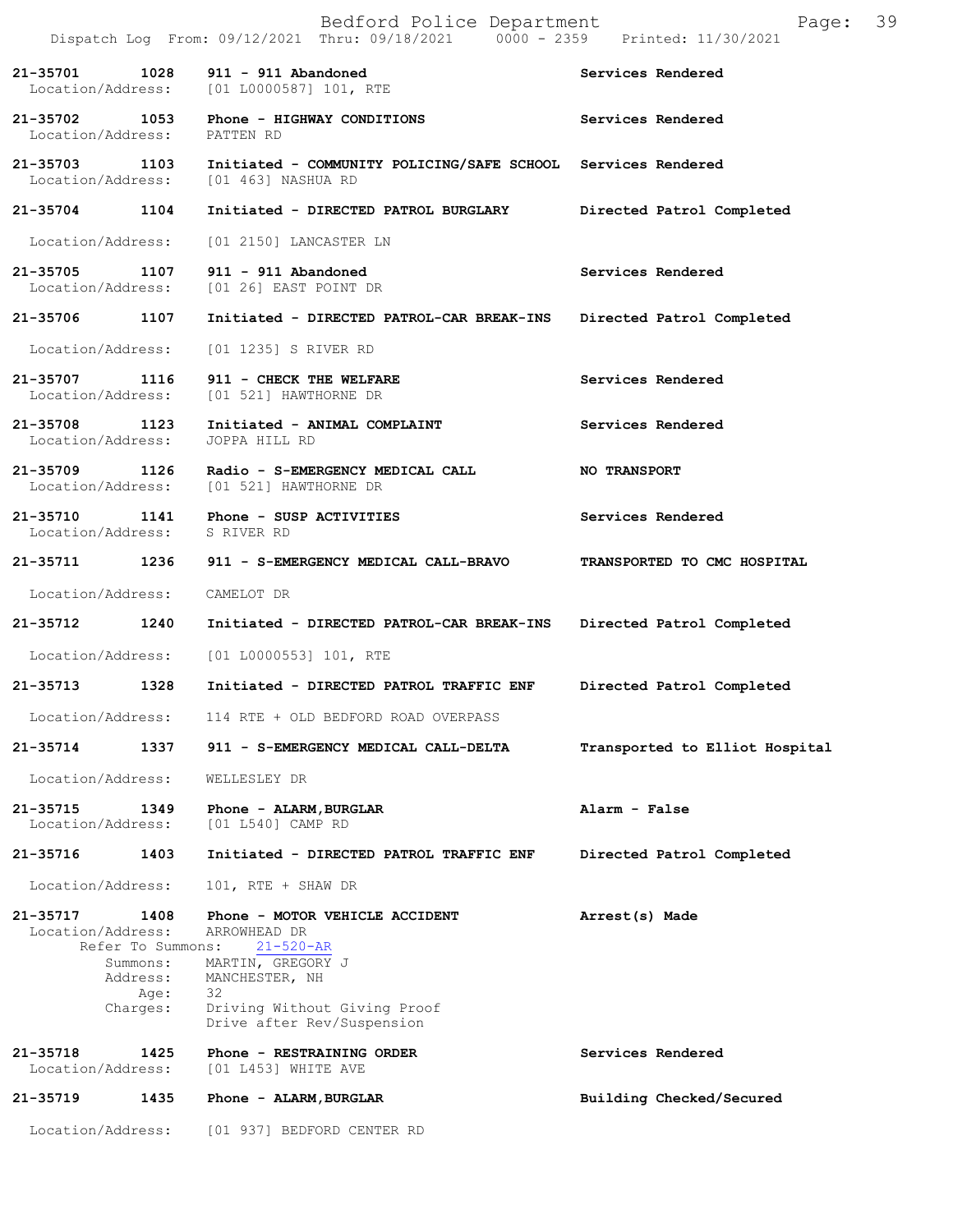|                                    |      | Bedford Police Department<br>Dispatch Log From: 09/12/2021 Thru: 09/18/2021 0000 - 2359 Printed: 11/30/2021 | Page:                          | 40 |
|------------------------------------|------|-------------------------------------------------------------------------------------------------------------|--------------------------------|----|
| 21-35720 1452<br>Location/Address: |      | Phone - MOTOR VEHICLE COMP-IN PROGRESS<br>101, RTE + CONSTITUTION DR                                        | Could Not Locate               |    |
|                                    |      |                                                                                                             | Directed Patrol Completed      |    |
| Location/Address:                  |      | KILTON RD + S RIVER RD                                                                                      |                                |    |
|                                    |      | 21-35722 1529 911 - S-SERVICE CALL<br>Location/Address: [01 1506] WASHINGTON PL                             | Services Rendered              |    |
| 21-35723 1529<br>Location/Address: |      | Phone - HIGHWAY CONDITIONS<br>[01 232] LIBERTY HILL RD                                                      | Services Rendered              |    |
| 21-35724 1539<br>Location/Address: |      | Initiated - RESTRAINING ORDER SERVICE<br>[01 L453] WHITE AVE                                                | Could Not Locate               |    |
|                                    |      | 21-35725 1540 Phone - ANIMAL COMPLAINT                                                                      | No Action Required             |    |
|                                    |      | Location/Address: [01 1371] PULPIT RD                                                                       |                                |    |
| 21-35726 1543                      |      | 911 - S-EMERGENCY MEDICAL CALL-ALPHA                                                                        | Transported to Elliot Hospital |    |
| Location/Address:                  |      | [01 1387] TECHNOLOGY DR                                                                                     |                                |    |
| 21-35727                           | 1545 | Initiated - DIRECTED PATROL TRAFFIC ENF                                                                     | Directed Patrol Completed      |    |
| Location/Address:                  |      | S RIVER RD + TECHNOLOGY DR                                                                                  |                                |    |
| 21-35728 1549                      |      | Initiated - MOTOR VEHICLE STOP                                                                              | Summons/Warning Issued         |    |
| Location/Address:                  |      | 101, RTE + WALLACE RD                                                                                       |                                |    |
| 21-35729 1552                      |      | Initiated - MOTOR VEHICLE STOP                                                                              | Summons/Warning Issued         |    |
| Location/Address:                  |      | S RIVER RD + TECHNOLOGY DR                                                                                  |                                |    |
|                                    |      | 21-35730 1559 Initiated - DIRECTED PATROL TRAFFIC ENF                                                       | Directed Patrol Completed      |    |
| Location/Address:                  |      | 114 RTE + WHITE AVE                                                                                         |                                |    |
| 21-35731 1607                      |      | 911 - S-EMERGENCY MEDICAL CALL-CHARL                                                                        | TRANSPORTED TO CMC HOSPITAL    |    |
|                                    |      | Location/Address: [01 L2098] HAWTHORNE DR                                                                   |                                |    |
| 21-35732<br>Location/Address:      | 1617 | Initiated - RESTRAINING ORDER SERVICE<br>[01 L453] WHITE AVE                                                | Services Rendered              |    |
| 21-35733 1625<br>Location/Address: |      | Initiated - MOTOR VEHICLE STOP<br>101, RTE + MEETINGHOUSE RD<br>Refer To Incident: 21-898-OF                | Investigated                   |    |
| 21-35734                           | 1647 | 911 - S-EMERGENCY MEDICAL CALL-CHARL                                                                        | Transported to Elliot Hospital |    |
| Location/Address:                  |      | [01 919] CORPORATE DR                                                                                       |                                |    |
| 21-35735                           | 1703 | Initiated - DIRECTED PATROL TRAFFIC ENF                                                                     | Directed Patrol Completed      |    |
| Location/Address:                  |      | 101, RTE + CONSTITUTION DR                                                                                  |                                |    |
| 21-35736                           | 1706 | Initiated - MOTOR VEHICLE STOP                                                                              | Summons/Warning Issued         |    |
| Location/Address:                  |      | BOYNTON ST + PLUMMER RD                                                                                     |                                |    |
| 21-35737                           | 1713 | Initiated - MOTOR VEHICLE STOP                                                                              | Summons/Warning Issued         |    |
| Location/Address:                  |      | 101, RTE + BEDFORD CENTER RD                                                                                |                                |    |
| 21-35738                           | 1732 | Initiated - DIRECTED PATROL TRAFFIC ENF                                                                     | Directed Patrol Completed      |    |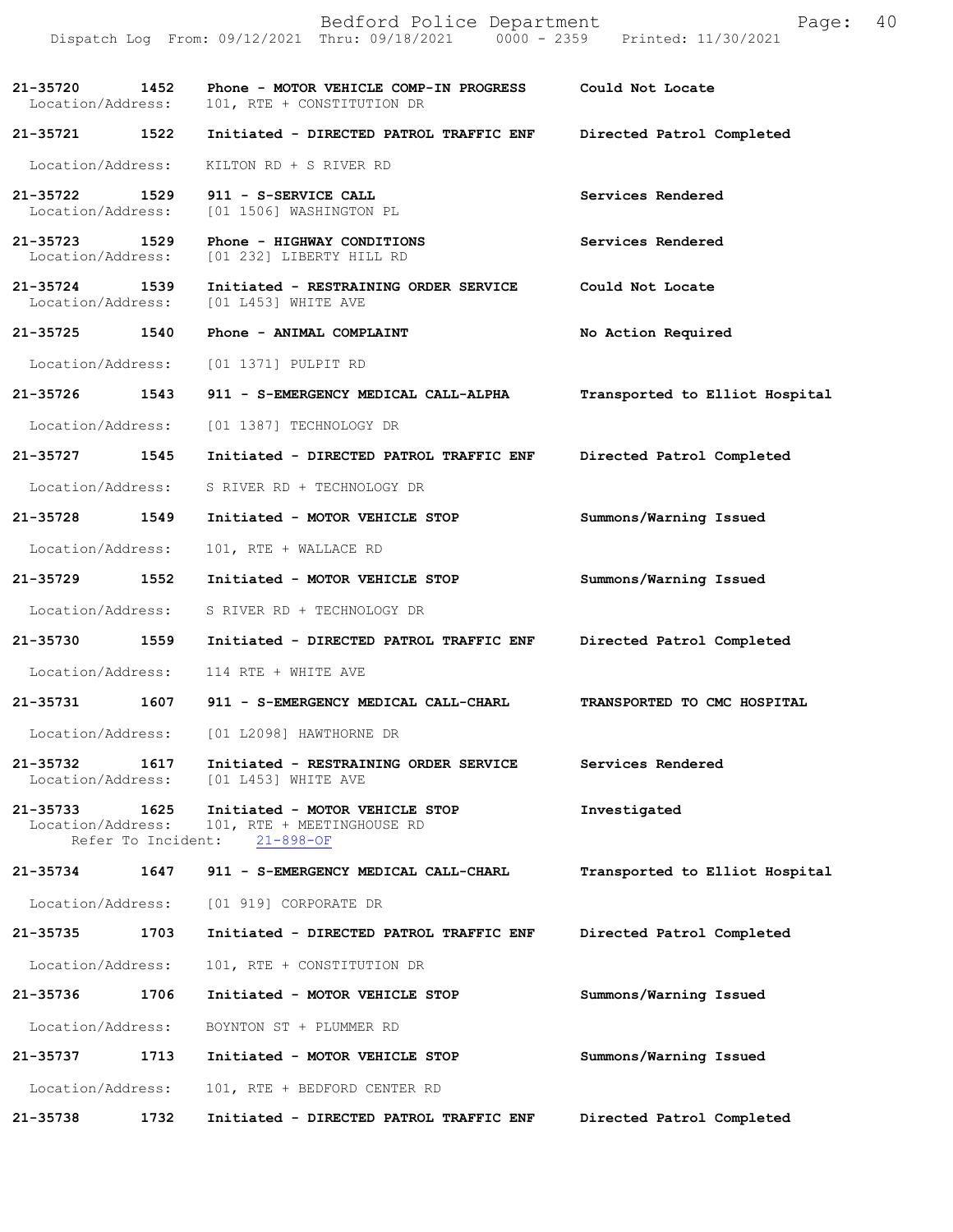|                               |                            | Bedford Police Department<br>Dispatch Log From: 09/12/2021 Thru: 09/18/2021 0000 - 2359 Printed: 11/30/2021 | Page:                          | 41 |
|-------------------------------|----------------------------|-------------------------------------------------------------------------------------------------------------|--------------------------------|----|
| Location/Address:             |                            | EASTMAN AVE + S RIVER RD                                                                                    |                                |    |
| 21-35739                      | 1735                       | Initiated - DIRECTED PATROL TRAFFIC ENF                                                                     | Directed Patrol Completed      |    |
| Location/Address:             |                            | 101, RTE + 114 RTE                                                                                          |                                |    |
| 21-35740                      | 1737                       | Initiated - MOTOR VEHICLE STOP                                                                              | Summons/Warning Issued         |    |
| Location/Address:             |                            | [01 L2122] S RIVER RD                                                                                       |                                |    |
| 21-35741                      | 1758                       | Initiated - DIRECTED PATROL TRAFFIC ENF                                                                     | Directed Patrol Completed      |    |
| Location/Address:             |                            | NEW BOSTON RD + HOLBROOK RD                                                                                 |                                |    |
| 21-35742<br>Location/Address: | 1806                       | Phone - ALARM, BURGLAR<br>[01 L638] EAGLE DR                                                                | Alarm - False                  |    |
| 21-35743                      | 1807                       | Initiated - BUILDING CHECK                                                                                  | Building Checked/Secured       |    |
| Location/Address:             |                            | [01 L2066] 101, RTE                                                                                         |                                |    |
| 21-35744                      | 1810                       | Initiated - BUILDING CHECK                                                                                  | Building Checked/Secured       |    |
| Location/Address:             |                            | $[01 L2066] 101$ , RTE                                                                                      |                                |    |
| 21-35745                      | 1816                       | 911 - S-EMERGENCY MEDICAL CALL-CHARL                                                                        | Transported to Elliot Hospital |    |
| Location/Address:             |                            | [01 749] WASHINGTON PL                                                                                      |                                |    |
| 21-35746<br>Location/Address: | 1822                       | Phone - MOTOR VEHICLE ACCIDENT<br>MINISTERIAL RD + MCALLISTER RD                                            | Services Rendered              |    |
| 21-35747<br>Location/Address: | 1844                       | Phone - ASSIST CITIZEN<br>[01 474] CONSTITUTION DR                                                          | Services Rendered              |    |
| 21-35748                      | 1918                       | Initiated - DIRECTED PATROL DWI                                                                             | Directed Patrol Completed      |    |
| Location/Address:             |                            | S RIVER RD + IRON HORSE DR                                                                                  |                                |    |
| 21-35749                      | 1943                       | Phone - MOTOR VEHICLE COMP-IN PROGRESS                                                                      | No Action Required             |    |
| Location/Address:             |                            | 101, RTE + JENKINS RD                                                                                       |                                |    |
| 21-35750                      | 1956                       | Initiated - DIRECTED PATROL DWI                                                                             | Directed Patrol Completed      |    |
| Location/Address:             |                            | AUTUMN LN + S RIVER RD                                                                                      |                                |    |
| 21-35751<br>Location/Address: | 2011                       | 911 - SUSP ACTIVITIES-IN PROGRESS<br>MCINTOSH LN                                                            | Services Rendered              |    |
| 21-35752<br>Location/Address: | 2050<br>Refer To Incident: | Phone - DOMESTIC DISTURB.-IN PROGRESS<br>FOREST DR<br>$21 - 899 - OF$                                       | Investigated                   |    |
| 21-35753                      | 2110                       | Initiated - DIRECTED PATROL DWI                                                                             | Directed Patrol Completed      |    |
| Location/Address:             |                            | WALLACE RD + MAGAZINE ST                                                                                    |                                |    |
| 21-35754<br>Location/Address: | 2123                       | Initiated - MOTOR VEHICLE STOP<br>S RIVER RD + HAWTHORNE DR                                                 | Arrest(s) Made                 |    |

**21-35755 2147 Initiated - MOTOR VEHICLE STOP Summons/Warning Issued** 

Location/Address: NEW BOSTON RD + TIRRELL HILL RD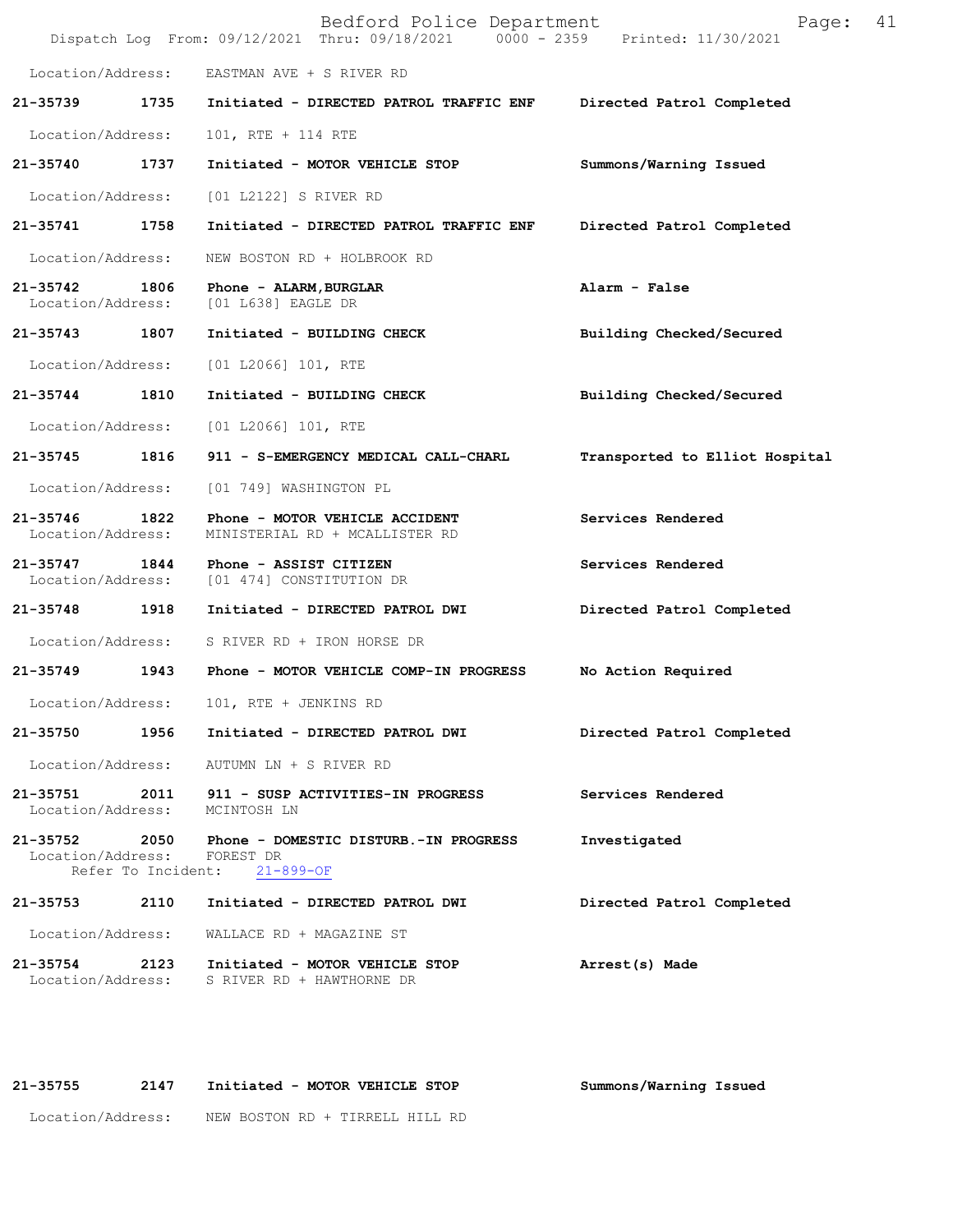|                                    |              |                                                     | Bedford Police Department<br>Dispatch Log From: 09/12/2021 Thru: 09/18/2021 0000 - 2359 Printed: 11/30/2021 |                           | Page: | 42 |
|------------------------------------|--------------|-----------------------------------------------------|-------------------------------------------------------------------------------------------------------------|---------------------------|-------|----|
| 21-35756                           | 2204         |                                                     | Initiated - MOTOR VEHICLE STOP                                                                              | Summons/Warning Issued    |       |    |
| Location/Address:                  |              | WHIPPOORWILL LN                                     |                                                                                                             |                           |       |    |
| 21-35757 2212<br>Location/Address: |              | Phone - SUSP ACTIVITIES<br>[01 474] CONSTITUTION DR |                                                                                                             | Services Rendered         |       |    |
| 21-35758 2330                      |              |                                                     | Initiated - DIRECTED PATROL DWI                                                                             | Directed Patrol Completed |       |    |
| Location/Address:                  |              | 114 RTE + NEW BOSTON RD                             |                                                                                                             |                           |       |    |
| 21-35759                           | 2333         |                                                     | Initiated - MOTOR VEHICLE STOP                                                                              | Summons/Warning Issued    |       |    |
| Location/Address:                  |              | NEW BOSTON RD + 114 RTE                             |                                                                                                             |                           |       |    |
| 21-35760 2337<br>Location/Address: |              | Phone - ALARM, BURGLAR<br>[01 L1804] S RIVER RD     |                                                                                                             | Alarm - False             |       |    |
| 21-35761 2339                      |              |                                                     | Initiated - DIRECTED PATROL DWI                                                                             | Directed Patrol Completed |       |    |
| Location/Address:                  |              | S RIVER RD + COLBY CT                               |                                                                                                             |                           |       |    |
| 21-35762                           | 2348         |                                                     | Initiated - MOTOR VEHICLE STOP                                                                              | Summons/Warning Issued    |       |    |
| Location/Address:                  |              | 101, RTE + LIBERTY HILL RD                          |                                                                                                             |                           |       |    |
| $21 - 35763$                       | 2348         |                                                     | Initiated - DIRECTED PATROL DWI                                                                             | Directed Patrol Completed |       |    |
|                                    | Vicinity of: | S RIVER RD + AUTUMN LN                              |                                                                                                             |                           |       |    |
| $21 - 35764$                       | 2354         |                                                     | Initiated - DIRECTED PATROL DWI                                                                             | Directed Patrol Completed |       |    |
|                                    | Vicinity of: | 101, RTE + PINECREST DR                             |                                                                                                             |                           |       |    |
| 21-35765                           | 2357         |                                                     | Initiated - DIRECTED PATROL DWI                                                                             | Directed Patrol Completed |       |    |
| Location/Address:                  |              | BOYNTON ST + DAVIES ST                              |                                                                                                             |                           |       |    |

## **For Date: 09/18/2021 - Saturday**

| $21 - 35766$      | 0004 | Initiated - DIRECTED PATROL DWI | Directed Patrol Completed |  |
|-------------------|------|---------------------------------|---------------------------|--|
| Location/Address: |      | S RIVER RD + BACK RIVER RD      |                           |  |
| 21-35767          | 0009 | Initiated - DIRECTED PATROL DWI | Directed Patrol Completed |  |
| Location/Address: |      | 101, RTE + 114 RTE              |                           |  |
| 21-35768          | 0009 | Initiated - DIRECTED PATROL DWI | Directed Patrol Completed |  |
| Vicinity of:      |      | S RIVER RD + CLUB ACRE LN       |                           |  |
| 21-35769          | 0017 | Initiated - MOTOR VEHICLE STOP  | Summons/Warning Issued    |  |
| Location/Address: |      | WOODBURY LN + BOYNTON ST        |                           |  |
| 21-35770          | 0019 | Initiated - MOTOR VEHICLE STOP  | Summons/Warning Issued    |  |
| Location/Address: |      | S RIVER RD + RIDGEWOOD RD       |                           |  |
| 21-35771          | 0024 | Initiated - MOTOR VEHICLE STOP  | Summons/Warning Issued    |  |
| Location/Address: |      | 114 RTE + DONALD ST             |                           |  |
| 21-35772          | 0025 | Initiated - DIRECTED PATROL DWI | Directed Patrol Completed |  |
| Vicinity of:      |      | 101, RTE + BELL HILL RD         |                           |  |
| $21 - 35773$      | 0030 | Initiated - DIRECTED PATROL DWI | Directed Patrol Completed |  |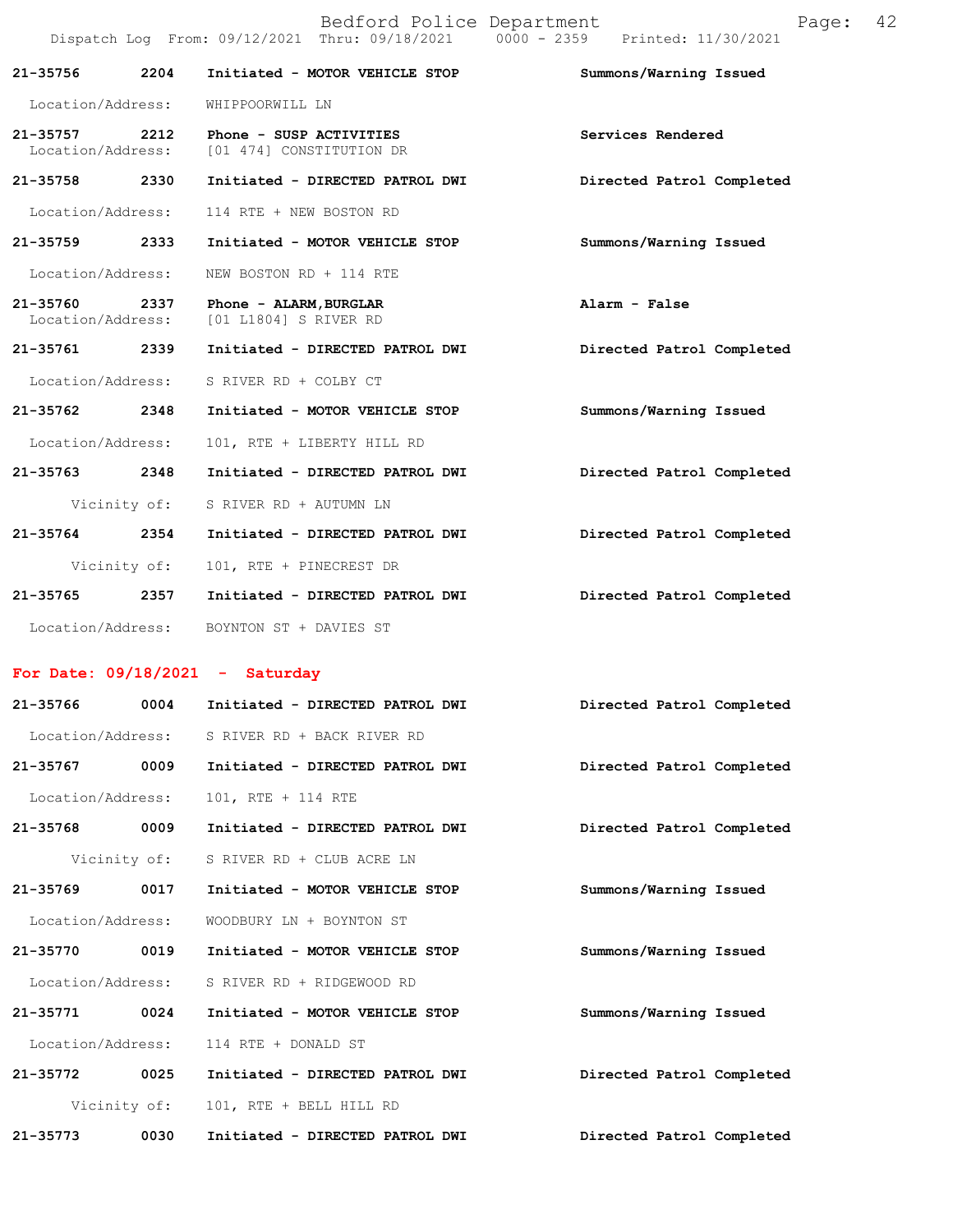|                                                | Bedford Police Department |                                 | Page: 43 |  |
|------------------------------------------------|---------------------------|---------------------------------|----------|--|
| Dispatch Log From: 09/12/2021 Thru: 09/18/2021 |                           | 0000 - 2359 Printed: 11/30/2021 |          |  |

Vicinity of: S RIVER RD + BACK RIVER RD

| 21-35774 0037<br>Location/Address: |                  | Initiated - MOTOR VEHICLE STOP<br>101, RTE + WALLACE RD  | Arrest(s) Made            |
|------------------------------------|------------------|----------------------------------------------------------|---------------------------|
|                                    |                  | Refer To Arrest: 21-522-AR                               |                           |
|                                    |                  | Arrest: MARTINEAU, PAUL J<br>Address: BROOKLINE, NH      |                           |
|                                    | Age:<br>Charges: | -34<br>Bench Warrants                                    |                           |
|                                    |                  | 21-35775 0100 Initiated - DIRECTED PATROL DWI            | Directed Patrol Completed |
| Location/Address:                  |                  | S RIVER RD + MEETINGHOUSE RD                             |                           |
|                                    |                  | 21-35776 0101 Initiated - DIRECTED PATROL DWI            | Directed Patrol Completed |
|                                    | Vicinity of:     | S RIVER RD + TECHNOLOGY DR                               |                           |
| 21-35777 0120                      |                  | Initiated - BUILDING CHECK                               | Building Checked/Secured  |
| Location/Address:                  |                  | [01 L357] WHITE AVE                                      |                           |
| 21-35778 0125<br>Location/Address: |                  | Initiated - MOTOR VEHICLE STOP<br>S RIVER RD + KILTON RD | <b>NO PAPERWORK</b>       |
| 21-35779 0134                      |                  | Initiated - BUILDING CHECK                               | Building Checked/Secured  |
|                                    |                  | Location/Address: [01 1050] DONALD ST                    |                           |
| 21-35780 0137                      |                  | Initiated - DIRECTED PATROL DWI                          | Directed Patrol Completed |
| Location/Address:                  |                  | S RIVER RD + KILTON RD                                   |                           |
| 21-35781 0146                      |                  | Initiated - DIRECTED PATROL DWI                          | Directed Patrol Completed |
|                                    | Vicinity of:     | S RIVER RD + MEETINGHOUSE RD                             |                           |
| 21-35782 0203                      |                  | Initiated - DIRECTED PATROL DWI                          | Directed Patrol Completed |
| Vicinity of:                       |                  | 101, RTE + WALLACE RD                                    |                           |
| 21-35783 0203                      |                  | Initiated - DIRECTED PATROL BURGLARY                     | Directed Patrol Completed |
| Location/Address: LEAVY DR         |                  |                                                          |                           |
|                                    |                  | 21-35784 0216 Initiated - BUILDING CHECK                 | Building Checked/Secured  |
| Location/Address:                  |                  | [01 L0000792] S RIVER RD                                 |                           |
| 21-35785                           | 0249             | Initiated - DIRECTED PATROL-CAR BREAK-INS                | Directed Patrol Completed |
| Location/Address:                  |                  | [01 L0000816] IRON HORSE DR                              |                           |
| 21-35786                           | 0249             | Initiated - DIRECTED PATROL-CAR BREAK-INS                | Directed Patrol Completed |
| Location/Address:                  |                  | [01 1235] S RIVER RD                                     |                           |
| 21-35787                           | 0257             | Initiated - DIRECTED PATROL-CAR BREAK-INS                | Directed Patrol Completed |
| Location/Address:                  |                  | COOPER LN                                                |                           |
| 21-35788                           | 0301             | Initiated - BUILDING CHECK                               | Building Checked/Secured  |
| Location/Address:                  |                  | [01 1312] S RIVER RD                                     |                           |
| 21-35789                           | 0303             | Initiated - DIRECTED PATROL BURGLARY                     | Directed Patrol Completed |
| Location/Address:                  |                  | [01 L888] 101, RTE                                       |                           |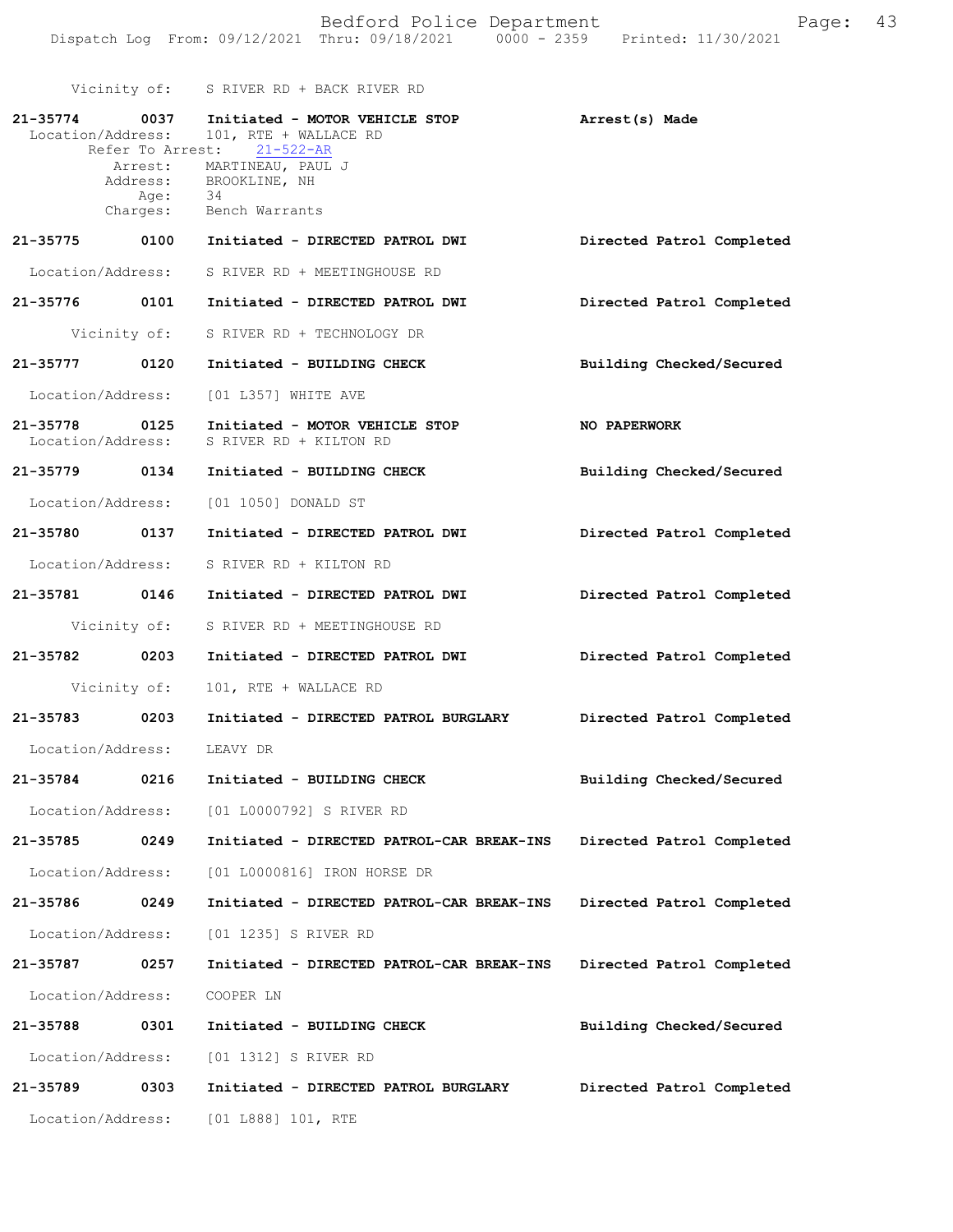|                               |      | Bedford Police Department<br>Dispatch Log From: 09/12/2021 Thru: 09/18/2021 0000 - 2359 Printed: 11/30/2021 |                           | Page: | 44 |
|-------------------------------|------|-------------------------------------------------------------------------------------------------------------|---------------------------|-------|----|
| 21-35790                      | 0311 | Initiated - DIRECTED PATROL BURGLARY Directed Patrol Completed                                              |                           |       |    |
| Location/Address:             |      | TECHNOLOGY DR                                                                                               |                           |       |    |
| 21-35791 0319                 |      | Initiated - BUILDING CHECK                                                                                  | Directed Patrol Completed |       |    |
| Location/Address:             |      | $[01 L0000553] 101$ , RTE                                                                                   |                           |       |    |
| 21-35792 0328                 |      | Initiated - DIRECTED PATROL BURGLARY                                                                        | Directed Patrol Completed |       |    |
| Location/Address:             |      | WASHINGTON PL                                                                                               |                           |       |    |
| 21-35793 0328                 |      | Initiated - DIRECTED PATROL BURGLARY                                                                        | Directed Patrol Completed |       |    |
| Vicinity of:                  |      | NASHUA RD + COUNTY RD                                                                                       |                           |       |    |
| 21-35794 0329                 |      | Initiated - DIRECTED PATROL BURGLARY                                                                        | Directed Patrol Completed |       |    |
| Location/Address:             |      | N AMHERST RD + WALLACE RD                                                                                   |                           |       |    |
| 21-35795 0333                 |      | Initiated - DIRECTED PATROL BURGLARY                                                                        | Directed Patrol Completed |       |    |
| Location/Address:             |      | RIVERWAY PL                                                                                                 |                           |       |    |
| 21-35796 0339                 |      | Initiated - DIRECTED PATROL-CAR BREAK-INS                                                                   | Directed Patrol Completed |       |    |
| Vicinity of:                  |      | HAWTHORNE DR                                                                                                |                           |       |    |
| 21-35797 0344                 |      | Initiated - DIRECTED PATROL BURGLARY                                                                        | Directed Patrol Completed |       |    |
| Location/Address:             |      | [01 308] COLBY CT                                                                                           |                           |       |    |
| 21-35798 0353                 |      | Initiated - BUILDING CHECK                                                                                  | Building Checked/Secured  |       |    |
| Location/Address:             |      | [01 L2447] 101, RTE                                                                                         |                           |       |    |
| 21-35799                      | 0456 | Initiated - MOTOR VEHICLE STOP                                                                              | Summons/Warning Issued    |       |    |
| Location/Address:             |      | 101, RTE + JENKINS RD                                                                                       |                           |       |    |
| 21-35800                      | 0526 | Initiated - DIRECTED PATROL TRAFFIC ENF                                                                     | Directed Patrol Completed |       |    |
| Location/Address:             |      | 101, RTE + CONSTITUTION DR                                                                                  |                           |       |    |
| 21-35801                      | 0534 | Initiated - DIRECTED PATROL TRAFFIC ENF                                                                     | Directed Patrol Completed |       |    |
| Vicinity of:                  |      | S RIVER RD + BACK RIVER RD                                                                                  |                           |       |    |
| 21-35802                      | 0720 | Phone - ALARM, BURGLAR                                                                                      | Alarm- correct code/reset |       |    |
| Location/Address:             |      | [01 L260] S RIVER RD                                                                                        |                           |       |    |
| 21-35803<br>Location/Address: | 0811 | Phone - ASSIST CITIZEN<br>[01 474] CONSTITUTION DR                                                          | Services Rendered         |       |    |
| 21-35804<br>Location/Address: | 0900 | Walk-In - FINGERPRINTS<br>[01 474] CONSTITUTION DR                                                          | Services Rendered         |       |    |
| 21-35805<br>Location/Address: | 0900 | 911 - DOG COMPLAINT<br>[01 L1562] KILTON RD                                                                 | Services Rendered         |       |    |
| 21-35808<br>Location/Address: | 0912 | Phone - Parking Complaint<br>GREENFIELD PKWY                                                                | Services Rendered         |       |    |
| 21-35806<br>Location/Address: | 0913 | Phone - FINGERPRINTS<br>[01 474] CONSTITUTION DR                                                            | Services Rendered         |       |    |
| 21-35807                      | 0914 | Initiated - DIRECTED PATROL TRAFFIC ENF                                                                     | Directed Patrol Completed |       |    |
| Location/Address:             |      | 101, RTE + KAHLIKO LN                                                                                       |                           |       |    |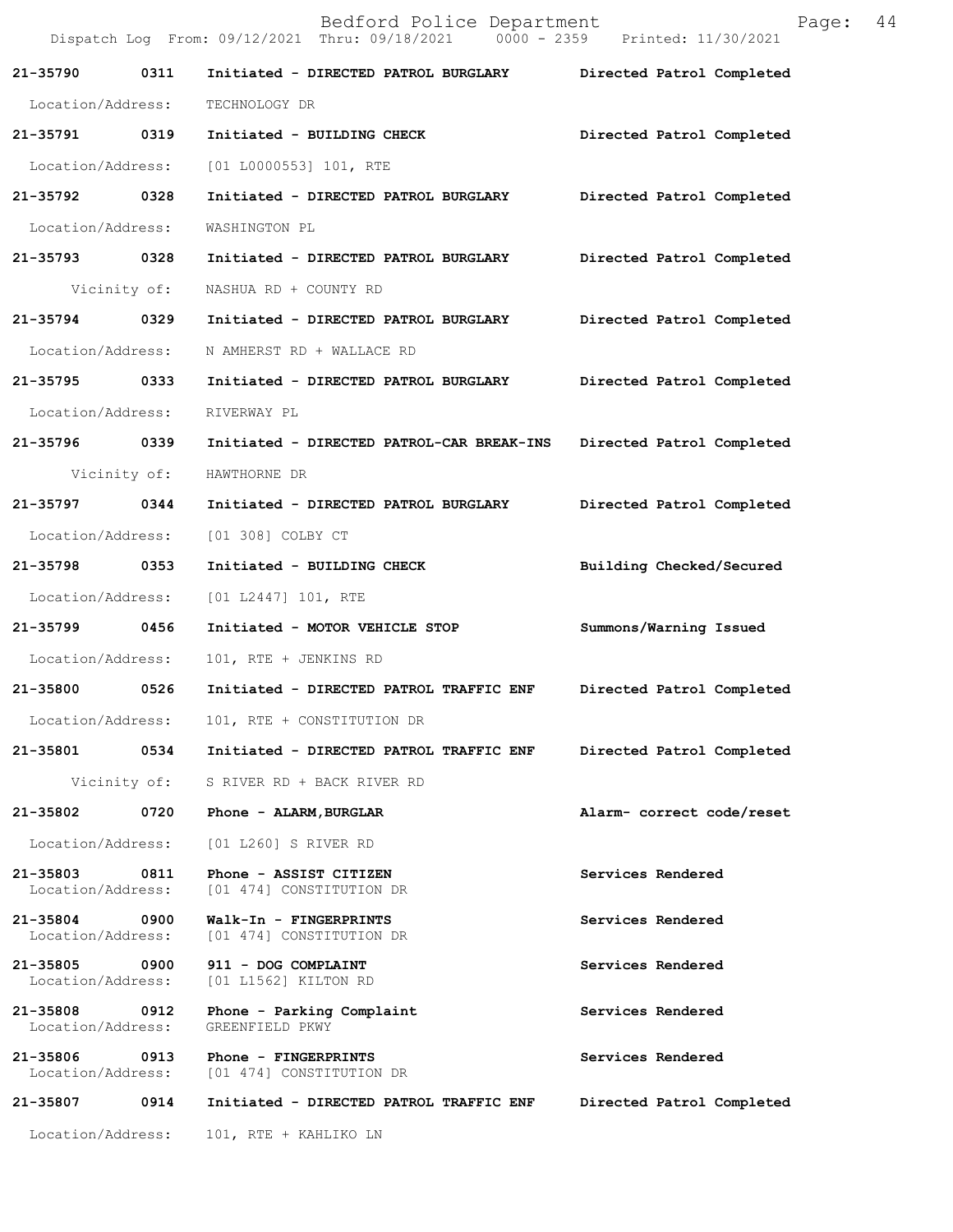|                                    |      | Dispatch Log From: 09/12/2021 Thru: 09/18/2021 0000 - 2359 Printed: 11/30/2021         |                             |
|------------------------------------|------|----------------------------------------------------------------------------------------|-----------------------------|
| 21-35809 0948                      |      | Initiated - DIRECTED PATROL TRAFFIC ENF Directed Patrol Completed                      |                             |
| Location/Address:                  |      | 101, RTE + MEETINGHOUSE RD                                                             |                             |
| 21-35810 0956                      |      | Initiated - DIRECTED PATROL TRAFFIC ENF                                                | Directed Patrol Completed   |
| Location/Address:                  |      | BACK RIVER RD + COUNTY RD                                                              |                             |
| 21-35811 1007                      |      | Initiated - COMMUNITY POLICING<br>Location/Address: [07] CHESTNUT ST                   | Services Rendered           |
| 21-35812 1011<br>Location/Address: |      | Phone - MOTOR VEHICLE ACC-SPECIAL CIR. Services Rendered<br>101, RTE + CONSTITUTION DR |                             |
| 21-35813 1012<br>Location/Address: |      | Phone - Parking Complaint<br>GREENFIELD PKWY                                           | Services Rendered           |
| 21-35814 1014                      |      | Walk-In - FINGERPRINTS<br>Location/Address: [01 474] CONSTITUTION DR                   | Services Rendered           |
| 21-35815 1028                      |      | Phone - S-FIRE ALARM<br>Location/Address: [01 2297] IRON HORSE DR                      | Services Rendered           |
| 21-35816 1045                      |      | Phone - S-EMERGENCY MEDICAL CALL<br>Location/Address: [01 L896] CONSTITUTION DR        | <b>NO TRANSPORT</b>         |
| 21-35817 1048                      |      | Phone - S-OUTSIDE SMOKE/ILLEGAL BURN<br>Location/Address: [01 906] LEDGEWOOD RD        | Extinquished                |
| 21-35818                           | 1058 | Initiated - MOTOR VEHICLE STOP                                                         | Summons/Warning Issued      |
|                                    |      | Location/Address: [01 1235] S RIVER RD                                                 |                             |
| 21-35819 1058                      |      | Initiated - INVESTIGATION-FOLLOW UP<br>Location/Address: [01 1391] CHUBBUCK RD         | Investigated                |
| 21-35820 1103                      |      | Initiated - DIRECTED PATROL TRAFFIC ENF                                                | Directed Patrol Completed   |
| Location/Address:                  |      | 101, RTE + KAHLIKO LN                                                                  |                             |
| 21-35821 1131<br>Location/Address: |      | Initiated - MOTOR VEHICLE STOP<br>[01 520] S RIVER RD                                  | Arrest(s) Made              |
|                                    |      | Refer To Arrest: 21-523-AR<br>Arrest: BURNS, TAMMY JANE                                |                             |
|                                    |      | Address: MANCHESTER, NH<br>Age: 47                                                     |                             |
|                                    |      | Charges: Arrest on Warrant                                                             |                             |
| 21-35822                           |      | 1139 Other - BOLO                                                                      | No Action Required          |
|                                    |      | Location: [16] HUDSON                                                                  |                             |
| 21-35823<br>Location/Address:      |      | 1159 911 - MOTOR VEHICLE ACC-SPECIAL CIR.<br>101, RTE + CONSTITUTION DR                | Services Rendered           |
| 21-35824 1223                      |      | Phone - S-ALARM-MEDICAL AID/LIFT ASST<br>Location/Address: [01 1387] TECHNOLOGY DR     | <b>NO TRANSPORT</b>         |
| 21-35825                           | 1227 | 911 - S-EMERGENCY MEDICAL CALL-DELTA                                                   | TRANSPORTED TO CMC HOSPITAL |
|                                    |      | Location/Address: PLUMMER RD                                                           |                             |
|                                    |      | 21-35826 1257 911 - MOTOR VEHICLE ACCIDENT<br>Location/Address: S RIVER RD             | Services Rendered           |
| 21-34752                           |      | 1300 Other - POLICE INFORMATION                                                        | No Action Required          |
|                                    |      | Location/Address: [01 927] BELL HILL RD                                                |                             |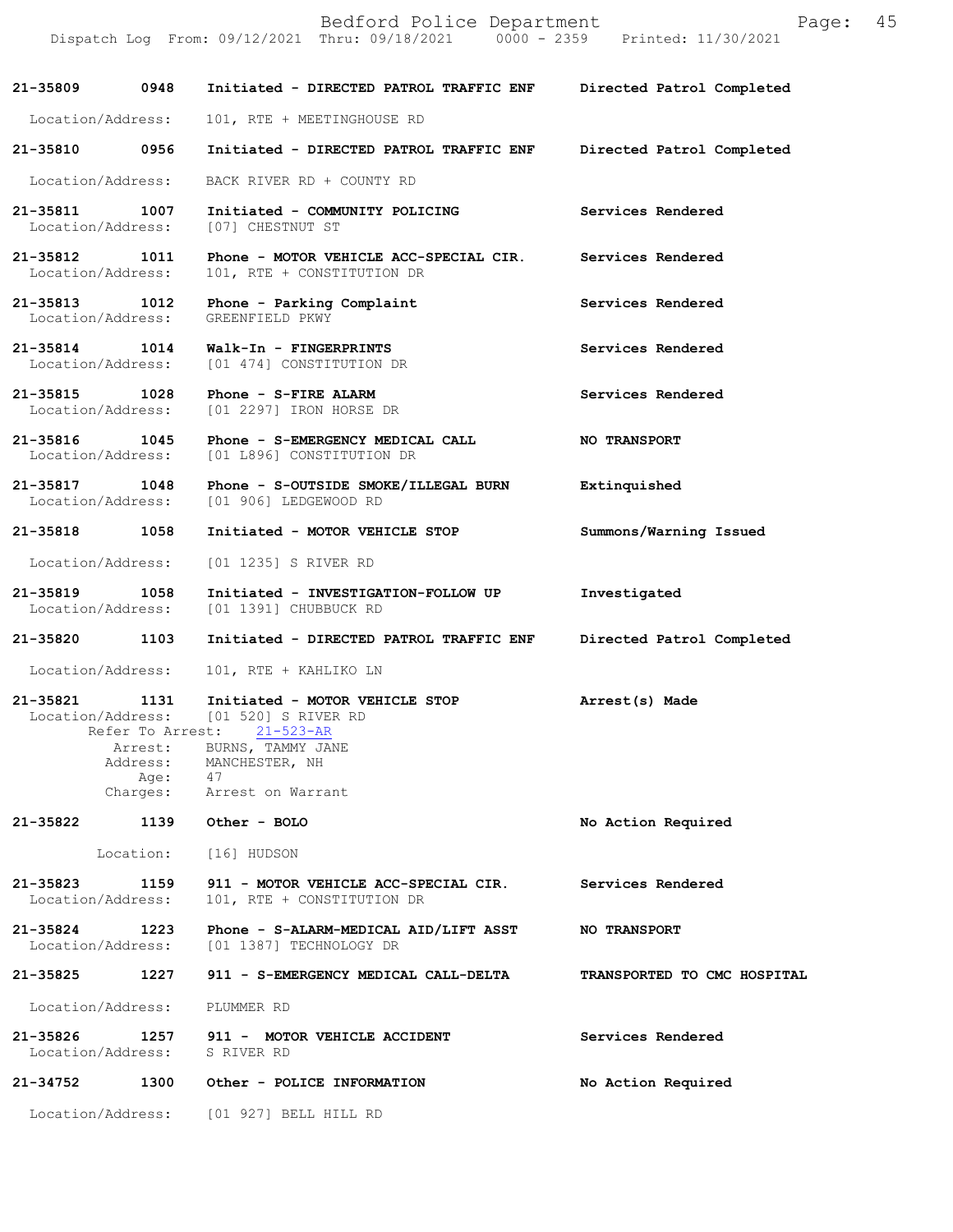|                               |                            | Bedford Police Department<br>Dispatch Log From: 09/12/2021 Thru: 09/18/2021 0000 - 2359 Printed: 11/30/2021 | 46<br>Page:                    |
|-------------------------------|----------------------------|-------------------------------------------------------------------------------------------------------------|--------------------------------|
| 21-35827<br>Location/Address: | 1343                       | 911 - S-FIRE, OTHER<br>[01 2006] MCQUADE BROOK RD                                                           | Services Rendered              |
| 21-35828 1436                 |                            | Phone - S-MUTUAL AID-MEDICAL                                                                                | Transported to Elliot Hospital |
| Location/Address:             |                            | [02] RT 101                                                                                                 |                                |
| 21-35829                      | 1507                       | Initiated - DIRECTED PATROL TRAFFIC ENF                                                                     | Directed Patrol Completed      |
| Location/Address:             |                            | 101, RTE + WALLACE RD                                                                                       |                                |
| 21-35830                      | 1512                       | Initiated - DIRECTED PATROL TRAFFIC ENF                                                                     | Directed Patrol Completed      |
| Location/Address:             |                            | GREENFIELD PKWY                                                                                             |                                |
| 21-35831<br>Location/Address: | 1516                       | Initiated - MOTOR VEHICLE STOP<br>101, RTE + OLD BEDFORD RD                                                 | NO PAPERWORK                   |
| 21-35832<br>Location/Address: | 1524                       | Initiated - MOTOR VEHICLE STOP<br>S RIVER RD                                                                | NO PAPERWORK                   |
| 21-35833<br>Location/Address: | 1529                       | Phone - MOTOR VEHICLE COMPLAINT<br>101, RTE                                                                 | Could Not Locate               |
| 21-35834                      | 1532                       | Initiated - MOTOR VEHICLE STOP                                                                              | Summons/Warning Issued         |
| Location/Address:             |                            | 101, RTE + HITCHING POST LN                                                                                 |                                |
| 21-35835                      | 1542                       | Initiated - DIRECTED PATROL TRAFFIC ENF                                                                     | Directed Patrol Completed      |
| Location/Address:             |                            | 101, RTE + JENKINS RD                                                                                       |                                |
| 21-35836                      | 1544                       | Initiated - MOTOR VEHICLE STOP                                                                              | Summons/Warning Issued         |
| Location/Address:             |                            | 101, RTE + KAHLIKO LN                                                                                       |                                |
| 21-35838                      | 1551                       | Initiated - MOTOR VEHICLE STOP                                                                              | Summons/Warning Issued         |
| Location/Address:             |                            | [01 L0000792] S RIVER RD                                                                                    |                                |
| 21-35837                      | 1552                       | 911 - S-EMERGENCY MEDICAL CALL-ALPHA                                                                        | Transported to Elliot Hospital |
| Location/Address:             |                            | [01 L2098] HAWTHORNE DR                                                                                     |                                |
| 21-35839                      | 1555                       | 911 - GUNSHOT                                                                                               | No Action Required             |
| Location/Address:             |                            | JENKINS RD                                                                                                  |                                |
| 21-35840                      | 1608                       | Initiated - DIRECTED PATROL TRAFFIC ENF                                                                     | Directed Patrol Completed      |
| Location/Address:             |                            | WOODLAWN AVE + DONALD ST                                                                                    |                                |
| 21-35841                      | 1617                       | Initiated - MOTOR VEHICLE STOP                                                                              | Summons/Warning Issued         |
| Location/Address:             |                            | S RIVER RD + WATHEN RD                                                                                      |                                |
| 21-35842                      | 1632                       | Initiated - DIRECTED PATROL ACCIDENTS                                                                       | Directed Patrol Completed      |
| Location/Address:             |                            | 114 RTE + 101, RTE                                                                                          |                                |
| 21-35843                      | 1644                       | Initiated - DIRECTED PATROL TRAFFIC ENF                                                                     | Directed Patrol Completed      |
| Location/Address:             |                            | 101, RTE + CHESTNUT DR                                                                                      |                                |
| 21-35844<br>Location/Address: | 1645<br>Refer To Incident: | 911 - STALKING<br>S RIVER RD<br>$21 - 900 - OF$                                                             | Investigated                   |
| 21-35845                      | 1646                       | Initiated - MOTOR VEHICLE STOP                                                                              | Summons/Warning Issued         |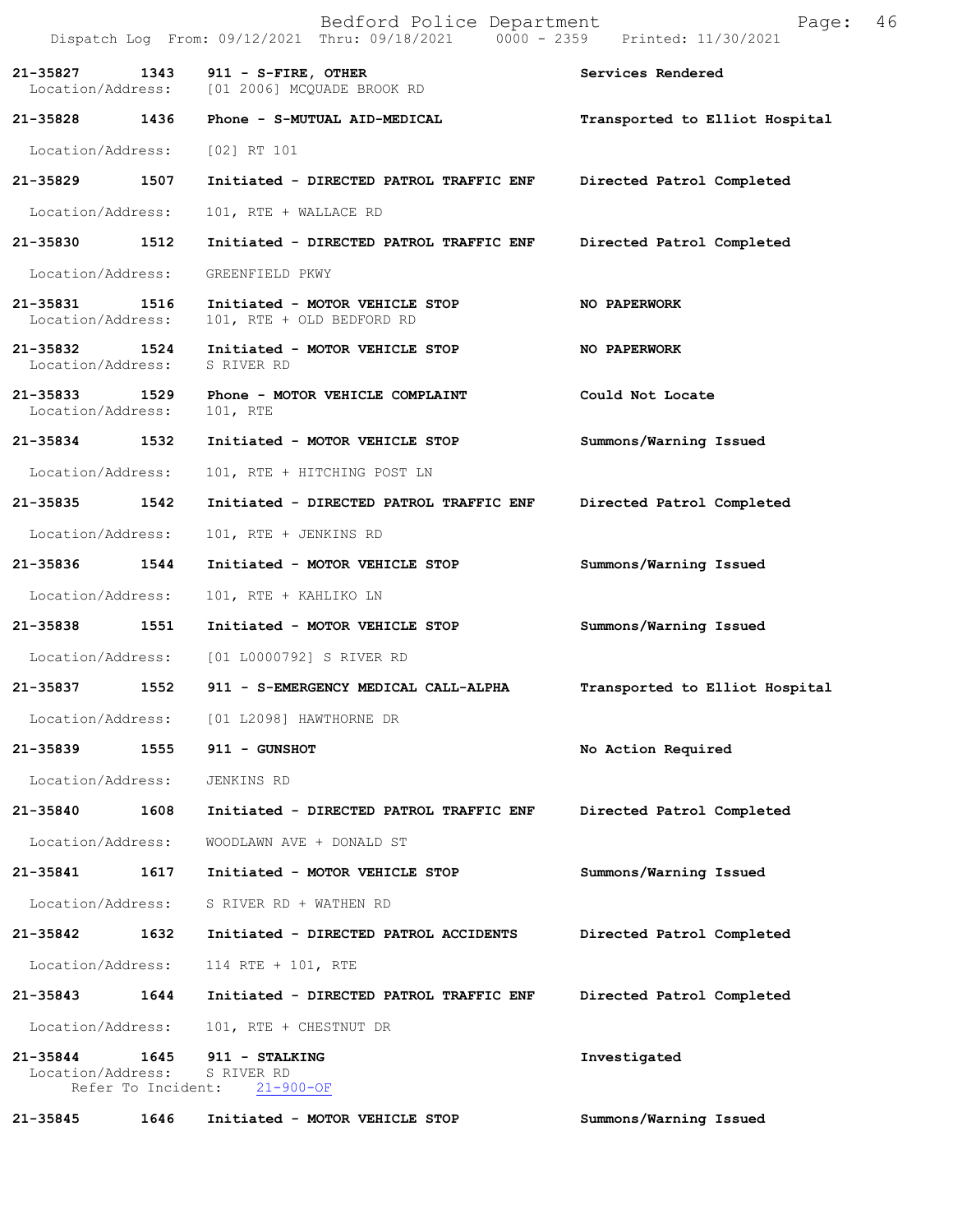|                               |                                                 | Bedford Police Department<br>Dispatch Log From: 09/12/2021 Thru: 09/18/2021 0000 - 2359 Printed: 11/30/2021      | Page:                       | 47 |
|-------------------------------|-------------------------------------------------|------------------------------------------------------------------------------------------------------------------|-----------------------------|----|
| Location/Address:             |                                                 | 101, RTE + KAHLIKO LN                                                                                            |                             |    |
| 21-35846                      |                                                 | 1702 Initiated - MOTOR VEHICLE STOP<br>Location/Address: PINECREST DR                                            | Services Rendered           |    |
|                               |                                                 | 21-35847 1709 Initiated - MOTOR VEHICLE STOP                                                                     | Summons/Warning Issued      |    |
|                               |                                                 | Location/Address: S RIVER RD + PARK DR                                                                           |                             |    |
|                               |                                                 | 21-35848 1720 Phone - LOST PROPERTY                                                                              | No Action Required          |    |
|                               |                                                 | Location/Address: [01 L1469] S RIVER RD                                                                          |                             |    |
| 21-35849                      |                                                 | 1724 Phone - MOTOR VEHICLE COMPLAINT<br>Location/Address: [02] 101, RTE + PINE RD                                | Could Not Locate            |    |
|                               |                                                 | 21-35850 1733 Initiated - MOTOR VEHICLE STOP                                                                     | Summons/Warning Issued      |    |
| Location/Address:             |                                                 | S RIVER RD + EASTMAN AVE                                                                                         |                             |    |
| 21-35851                      |                                                 | 1739 Initiated - SUSP ACTIVITIES<br>Location/Address: S RIVER RD + EASTMAN AVE                                   | Services Rendered           |    |
|                               |                                                 | 21-35852 1742 911 - S-EMERGENCY MEDICAL CALL-ALPHA                                                               | TRANSPORTED TO CMC HOSPITAL |    |
| Location/Address:             |                                                 | [01 1451] KENSINGTON LN                                                                                          |                             |    |
| Location/Address:             |                                                 | 21-35853 1745 Walk-In - ASSIST CITIZEN<br>[01 474] CONSTITUTION DR                                               | Services Rendered           |    |
|                               |                                                 | 21-35854 1753 Initiated - MOTOR VEHICLE STOP<br>Location/Address: S RIVER RD + KILTON RD                         | Services Rendered           |    |
| 21-35855 1803                 |                                                 | Initiated - MOTOR VEHICLE STOP                                                                                   | Summons/Warning Issued      |    |
| Location/Address:             |                                                 | [01 748] S RIVER RD                                                                                              |                             |    |
| 21-35856 1811                 |                                                 | Initiated - DIRECTED PATROL TRAFFIC ENF                                                                          | Directed Patrol Completed   |    |
| Location/Address:             |                                                 | 101, RTE + KAHLIKO LN                                                                                            |                             |    |
| 21-35857                      | 1834                                            | 911 - S-EMERGENCY MEDICAL CALL-DELTA                                                                             | TRANSPORTED TO CMC HOSPITAL |    |
|                               | Refer To Incident:                              | Location/Address: [01 1870] S RIVER RD<br>$21 - 901 - OF$                                                        |                             |    |
| 21-35858<br>Location/Address: | 1848                                            | Phone - FOUND PROPERTY<br>[07] ROCKLAND AVE                                                                      | Services Rendered           |    |
| 21-35859                      | 1850                                            | Initiated - DIRECTED PATROL-CAR BREAK-INS                                                                        | Directed Patrol Completed   |    |
| Location/Address:             |                                                 | KING RD + CORTLAND DR                                                                                            |                             |    |
| 21-35860<br>Location/Address: | 1915<br>Refer To Arrest:<br>Arrest:<br>Address: | Initiated - MOTOR VEHICLE STOP<br>CAMPBELL RD + N AMHERST RD<br>$21 - 524 - AR$<br>MILLER, JOHN                  | Arrest(s) Made              |    |
|                               | Age:<br>Charges:                                | BEDFORD, NH<br>26<br>DUI; Adult>.08; Minor>.02<br>DUI - impairment<br>License Reqd; Op w/Expired License <12 mos |                             |    |
| 21-35861                      | 2003                                            | Initiated - DIRECTED PATROL-CAR BREAK-INS                                                                        | Directed Patrol Completed   |    |
| Location/Address:             |                                                 | NASHUA RD + COUNTY RD                                                                                            |                             |    |
| 21-35862                      | 2038                                            | Phone - DOG COMPLAINT                                                                                            | Summons/Warning Issued      |    |
| Location/Address:             |                                                 | RICE LN                                                                                                          |                             |    |